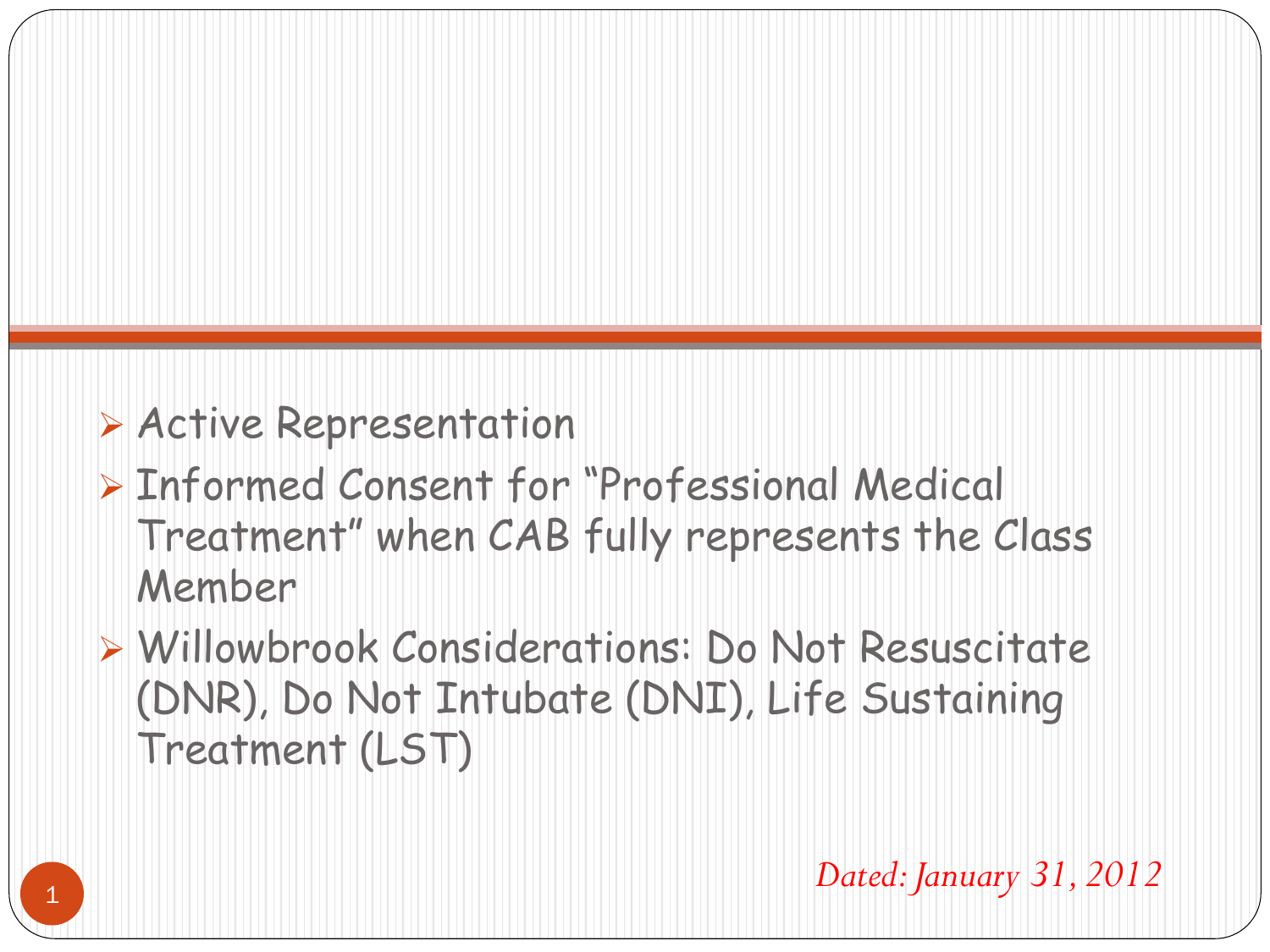# Active Representation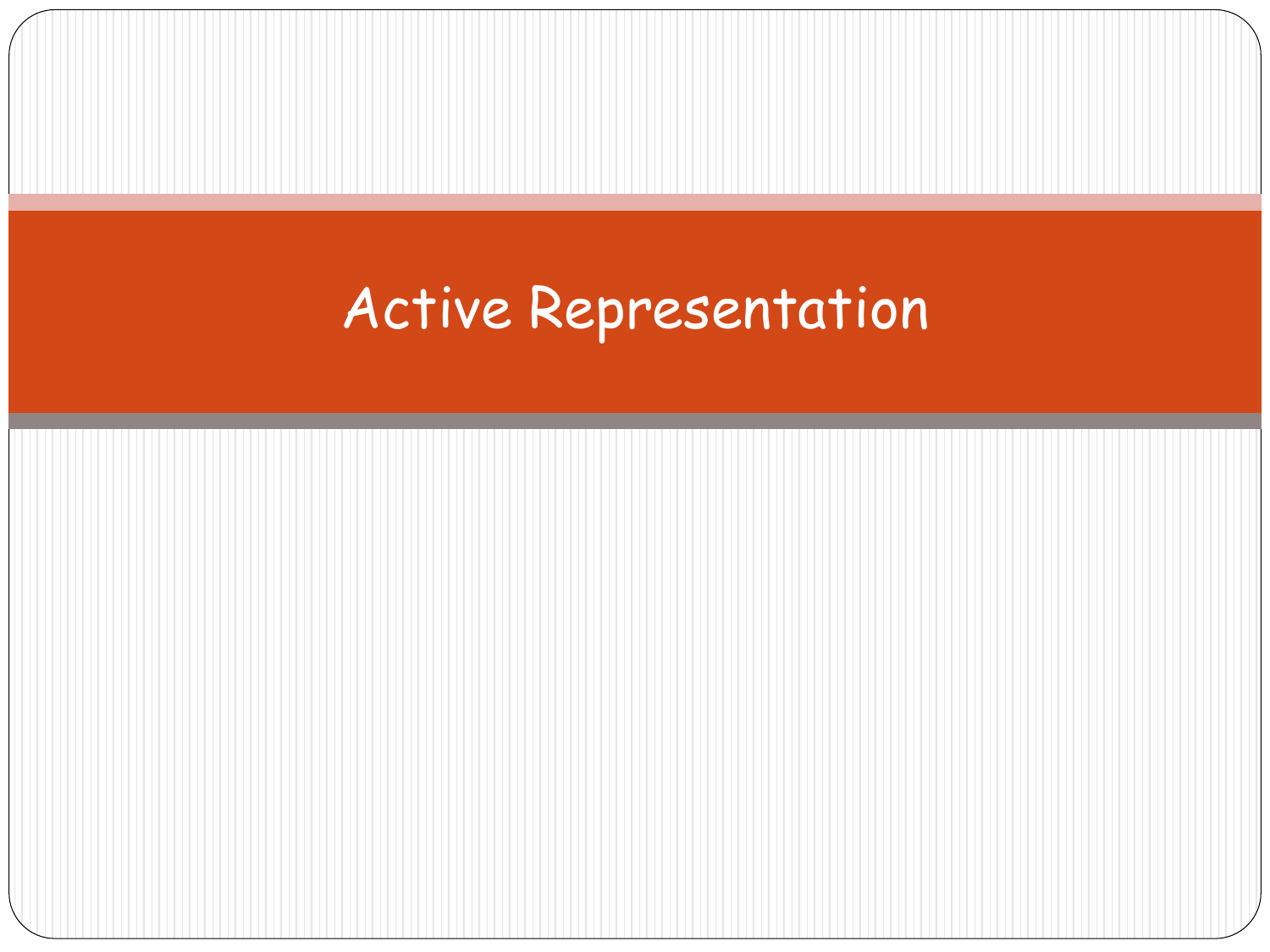Important Reference: Willowbrook Active Representation

- Correspondence dated 9/30/2011 posted on the Beyond Willowbrook website
- Updates prior memoranda related to sign off on movements, plans of care and treatment on behalf of Willowbrook class members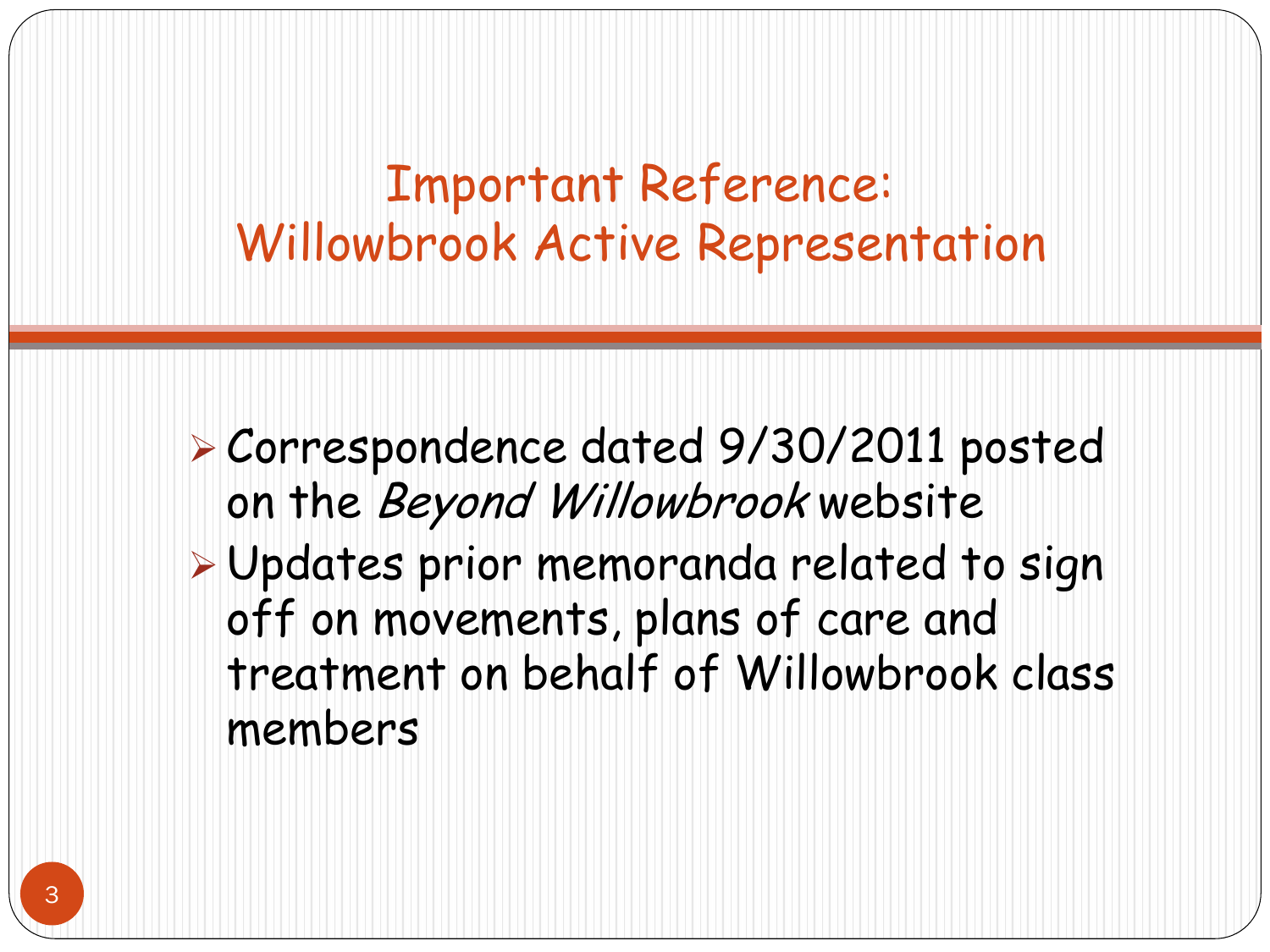## Active Representation

| $\overline{\mathrm{ls}}$                                                                                                                                                                                                                       | Is not                                                                                                                                    |
|------------------------------------------------------------------------------------------------------------------------------------------------------------------------------------------------------------------------------------------------|-------------------------------------------------------------------------------------------------------------------------------------------|
| > Per the Willowbrook<br>Permanent Injunction,<br>√ Correspondent<br>participation with the<br>program planning team<br>in planning and<br>evaluating the person's<br>plan of services; and/or<br>visits the class member<br>at least annually | > Merely signing consent<br>forms sent through the<br>mail or receiving phone<br>calls initiated by staff<br>with no other<br>involvement |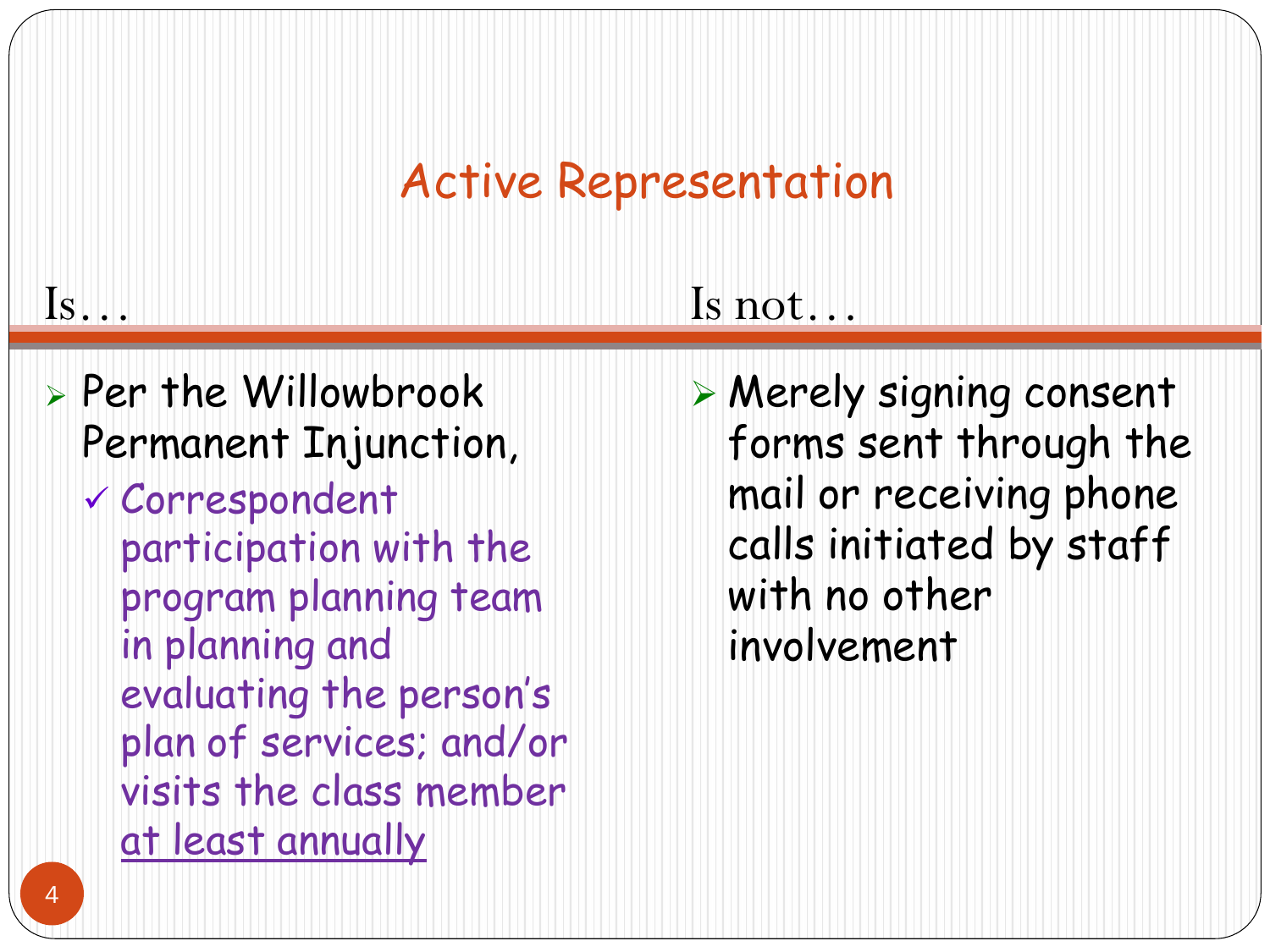## Representation is first and foremost for the class member

If the family is not meeting the standard of active representation, for whatever reason, and the class member cannot self-advocate, then the class member should be referred to CAB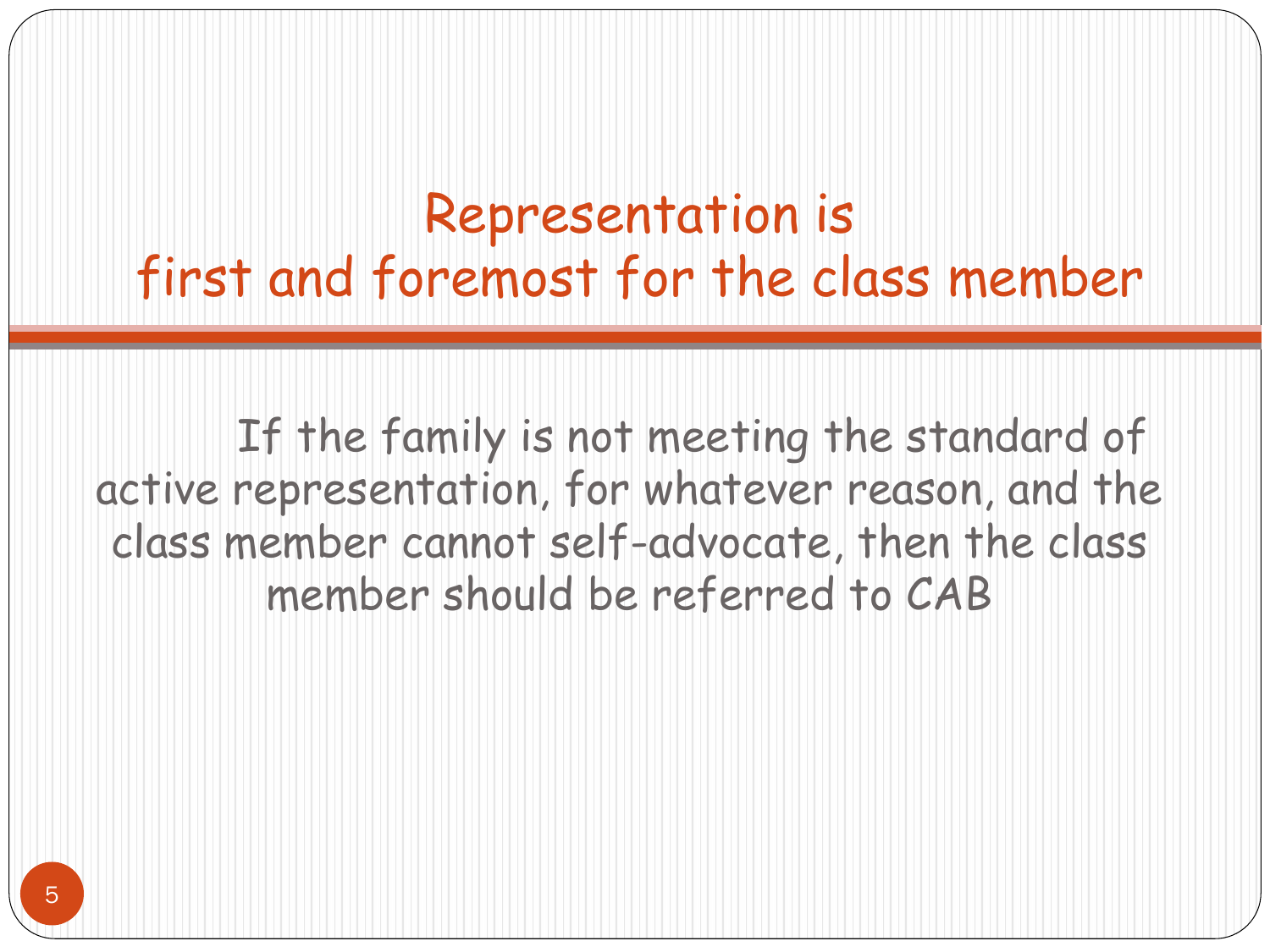#### Active Representation Status: Self-advocate

- $\triangleright$  A class member who self-advocates acts as his or her own correspondent
	- $\checkmark$  A class member who self-advocates may also have corepresentation from a family member or the CAB
- $\triangleright$  As a self-advocate, the class member gives his or her own consent for movements, release of information, participation in activities, routine medical/dental care, etc.
- $\triangleright$  The class member who self-advocates may also sign for invasive medical/dental treatment when determined to be capable of making the decision at hand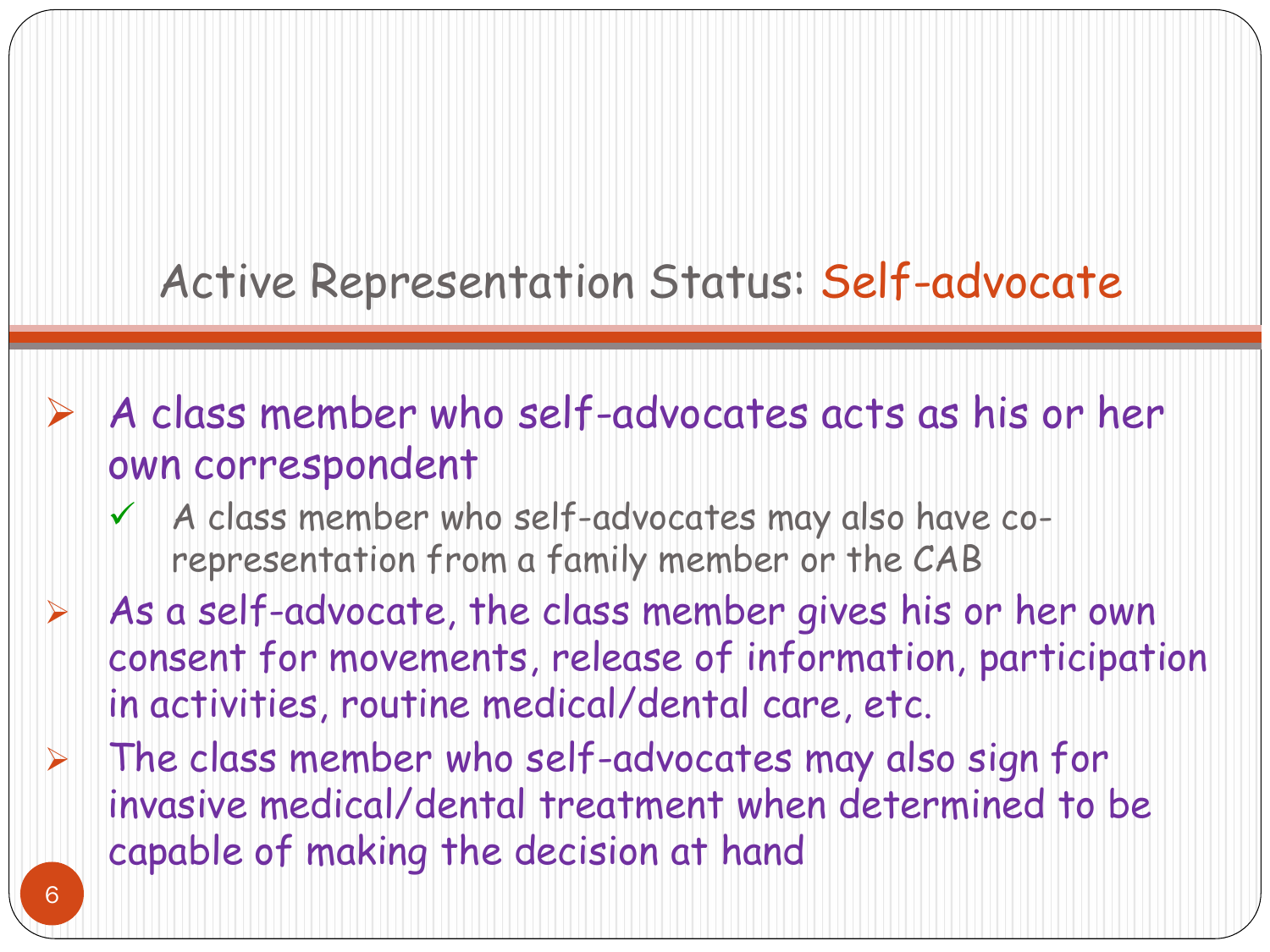## When a class member is not a self advocate...

> The correspondent would be either... A parent or legal guardian Alternate family member The Consumer Advisory Board (CAB)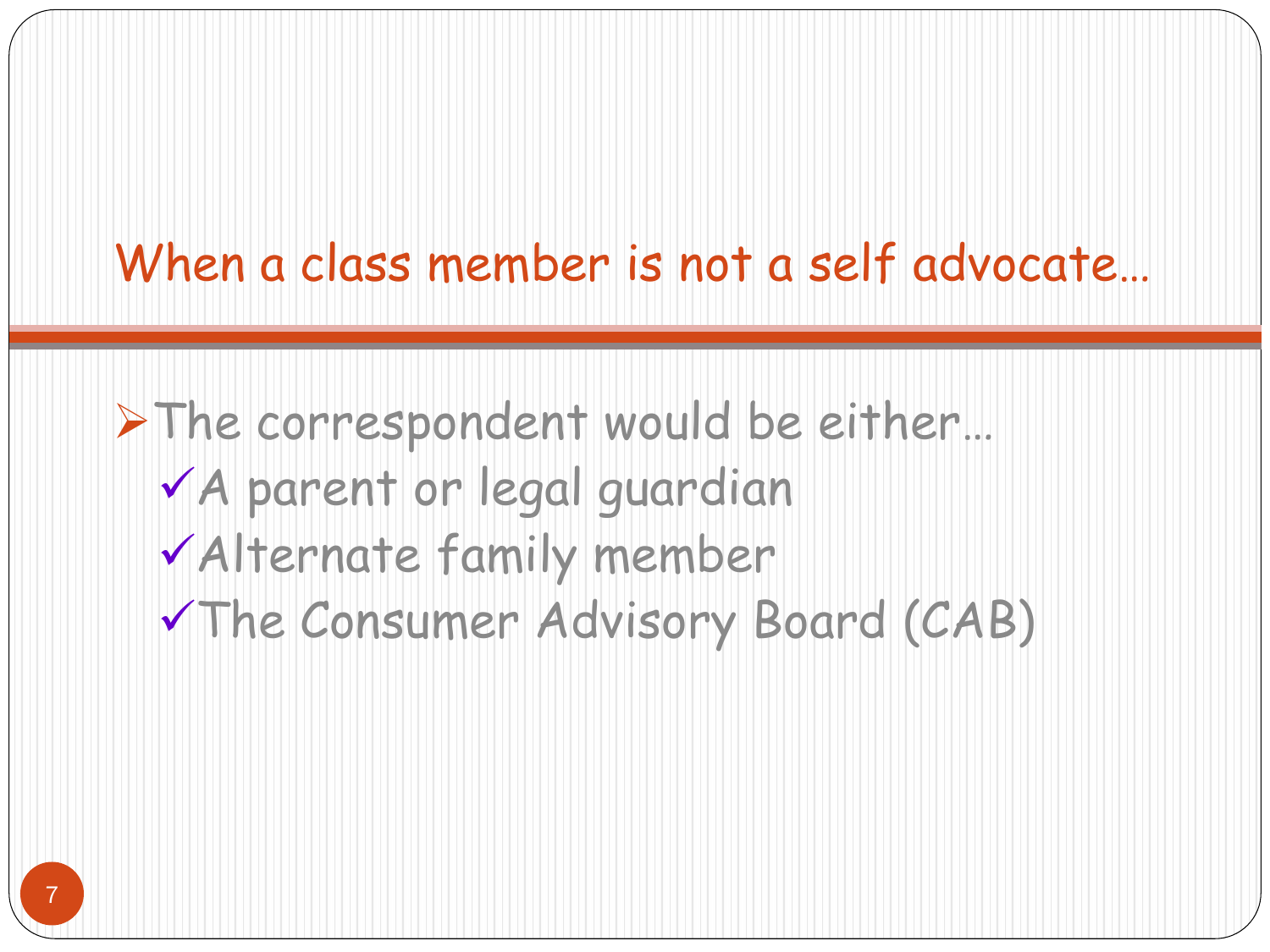#### Active Representation Status: Family full representation

- $\triangleright$  A parent/family member may act as the class member's correspondent
	- $\checkmark$  The parent/family may also elect to have co-representation from the CAB
- $\triangleright$  As the correspondent, the parent/family member gives consent for movements, release of information, participation in activities, routine medical/dental care, etc.
- $\triangleright$  The parent/family member acting as correspondent is also able to sign for invasive medical/dental treatment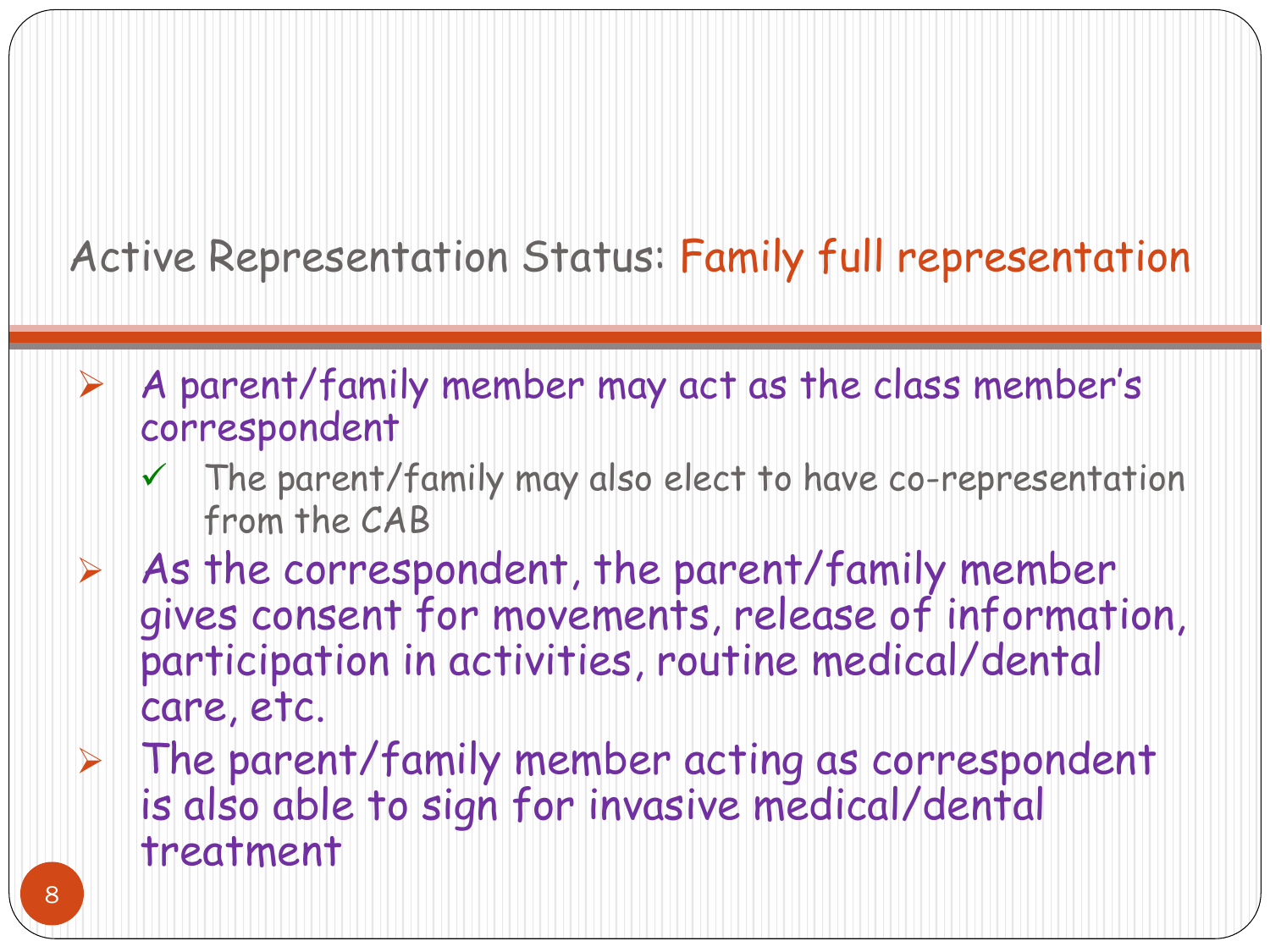#### Active Representation Status: CAB co-representation

- CAB staff attend team meetings and visit programs
- CAB is notified along with the self advocate/family of significant events, including medical, injuries and incidents
- The self-advocate/family retains its responsibility as correspondent, to review and respond to issues that require written consent, including informed consent
	- $\checkmark$  Therefore, CAB staff do NOT sign plans of care or give consent for care and treatment for class members they corepresent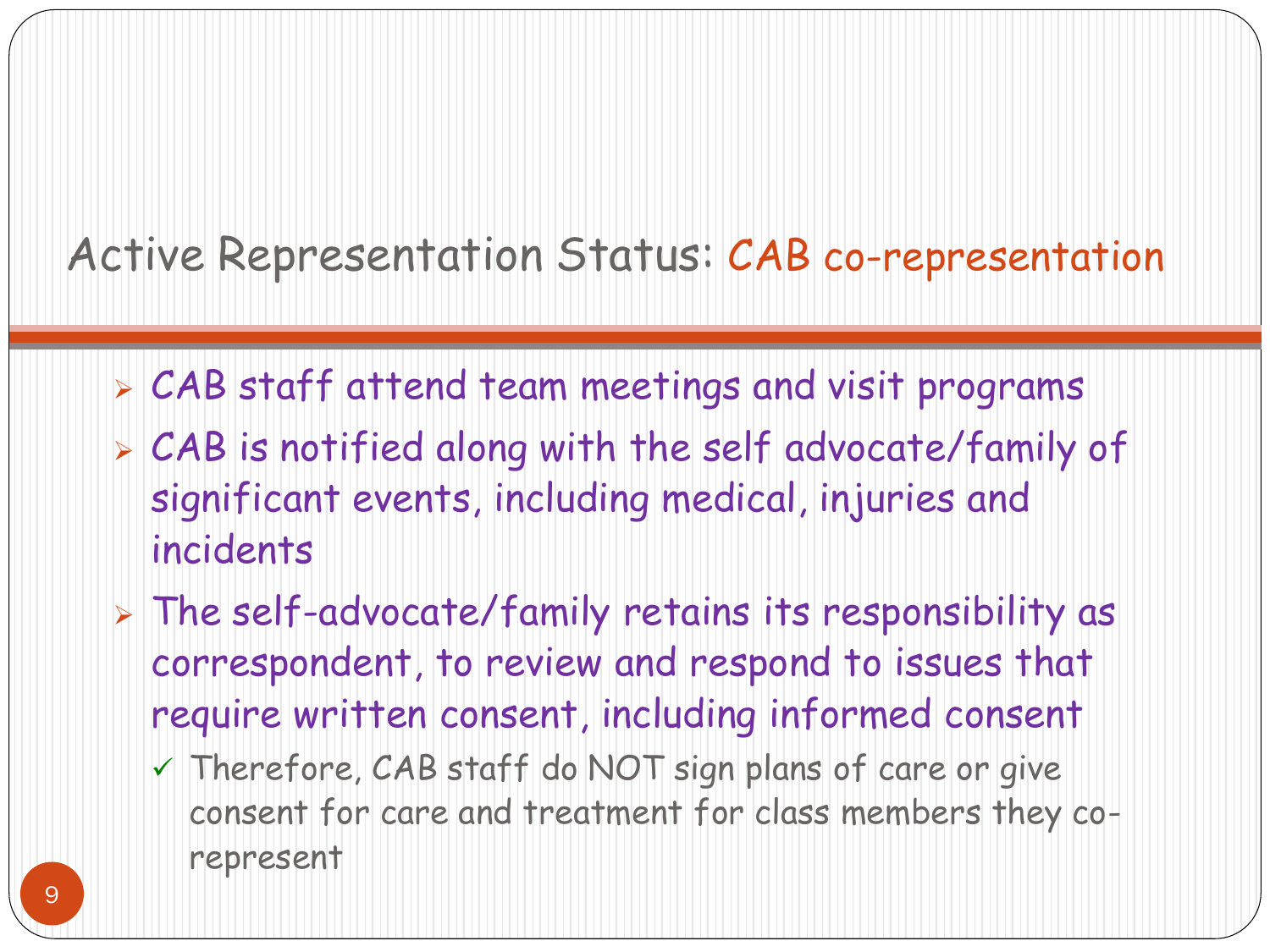#### Active Representation Status: CAB full representation

- > The Board acts as correspondent for the class member
- > The Board provides informed consent for surgery and/or other invasive treatments; or end of life decisions

#### On behalf of the Board, local CAB representatives…

- attend team meetings and advocate for the class member
- $\vee$  visit the class member
- make recommendations to the Board
- $\vee$  ensure that the class member is receiving appropriate services, and that services are consistent with his/her plans;
- $\checkmark$  follow up on identified problems; and
- $\times$  report to the Board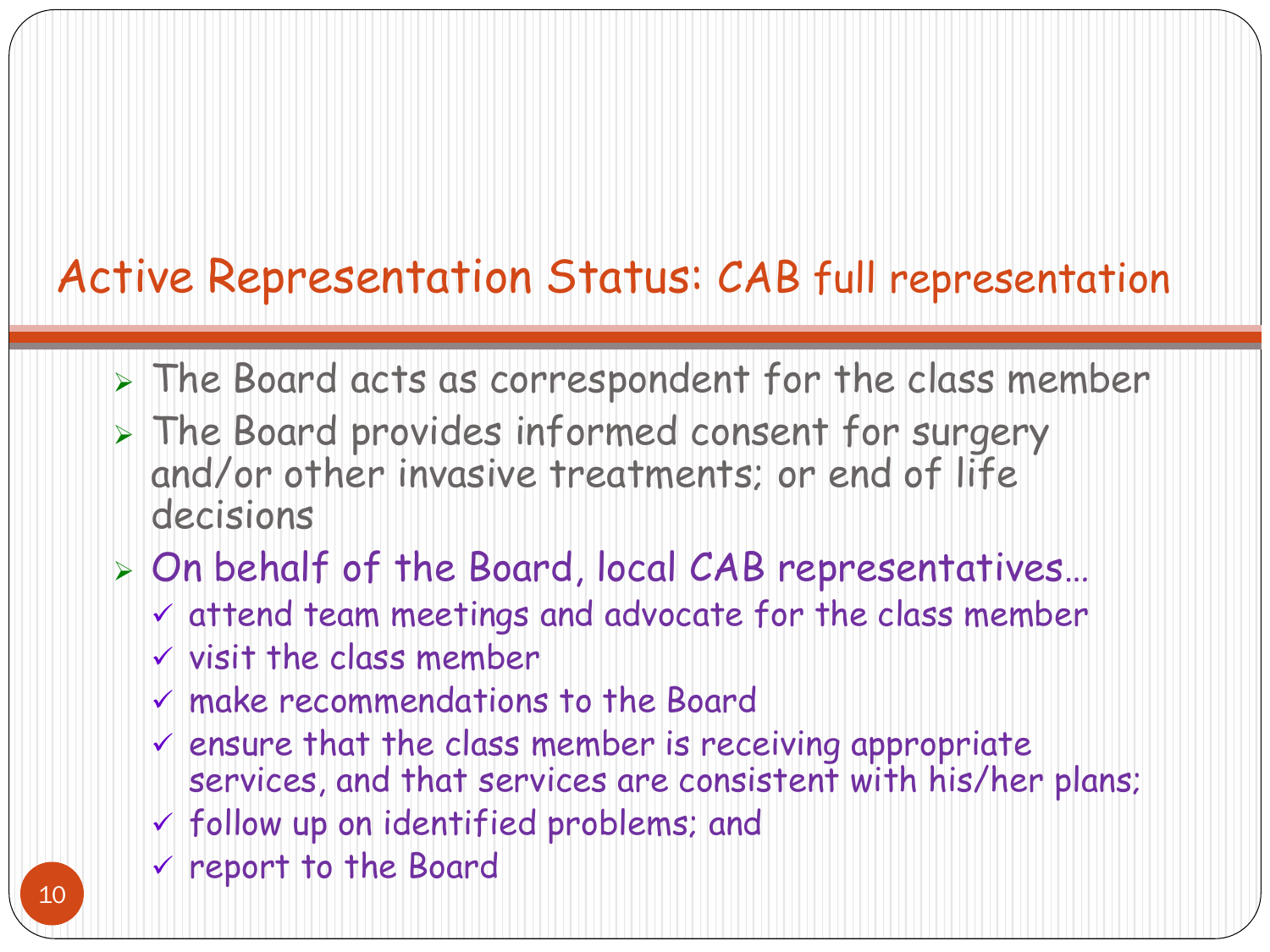#### Remember: When CAB fully represents a class member…

- The Board acts as correspondent/ surrogate for the class member
- $\triangleright$  The local CAB representatives provide the eyes/ears/voice for the Board but are NOT the correspondent/surrogate
- $\triangleright$  If a surrogate name is needed for any form or document, enter Consumer Advisory Board (CAB)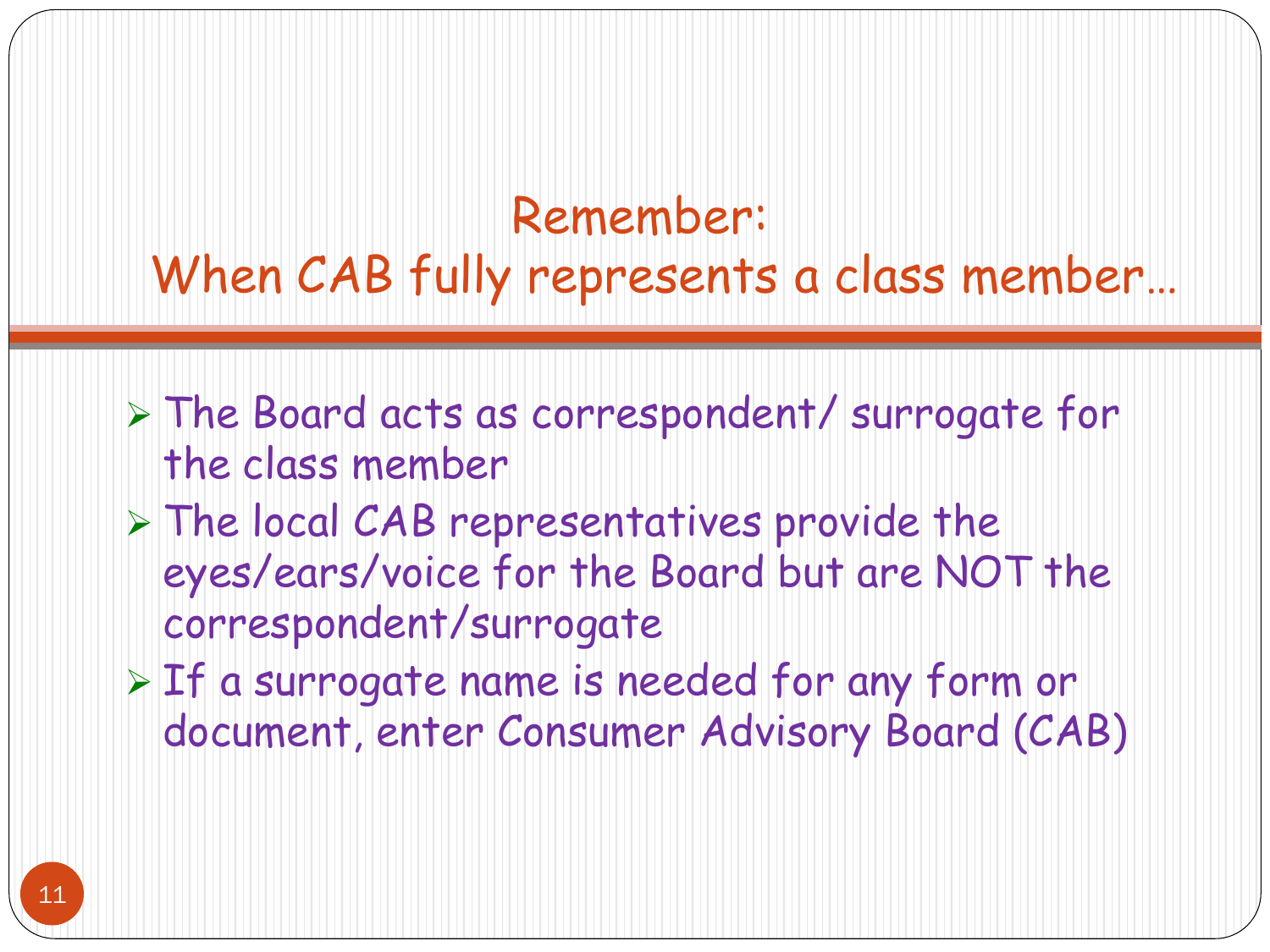

# Willowbrook Concerns

The Willowbrook parties feel that OPWDD is not ensuring active representation for class members

- $\checkmark$  They feel MSCs and program staff are obliged to be knowledgeable regarding active representation status for each class member
- $\checkmark$  They feel providers are not taking timely steps to involve CAB when class member family members retire/relocate out of state/age and/or die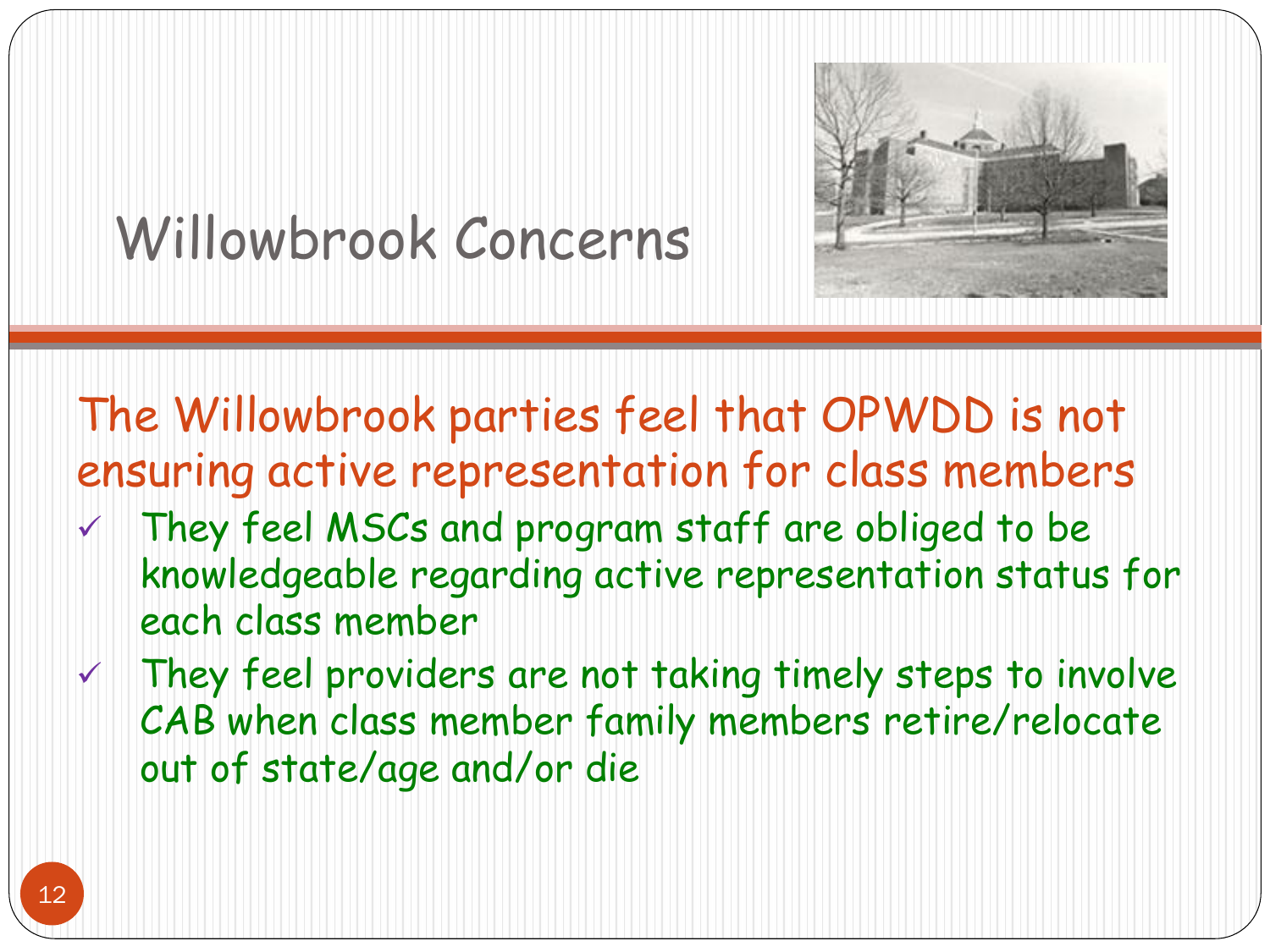# Willowbrook Concerns

The parties feel that the DDSOs and agencies do not understand the role of CAB and the different functions of the local representatives and the Board itself

- $\checkmark$  The local representative serves as the point person for DDSOs and voluntary agencies BUT the BOARD is the deciding body
- $\checkmark$  For example, when surrogate name is requested, enter "Consumer Advisory Board," never name of local 13 representative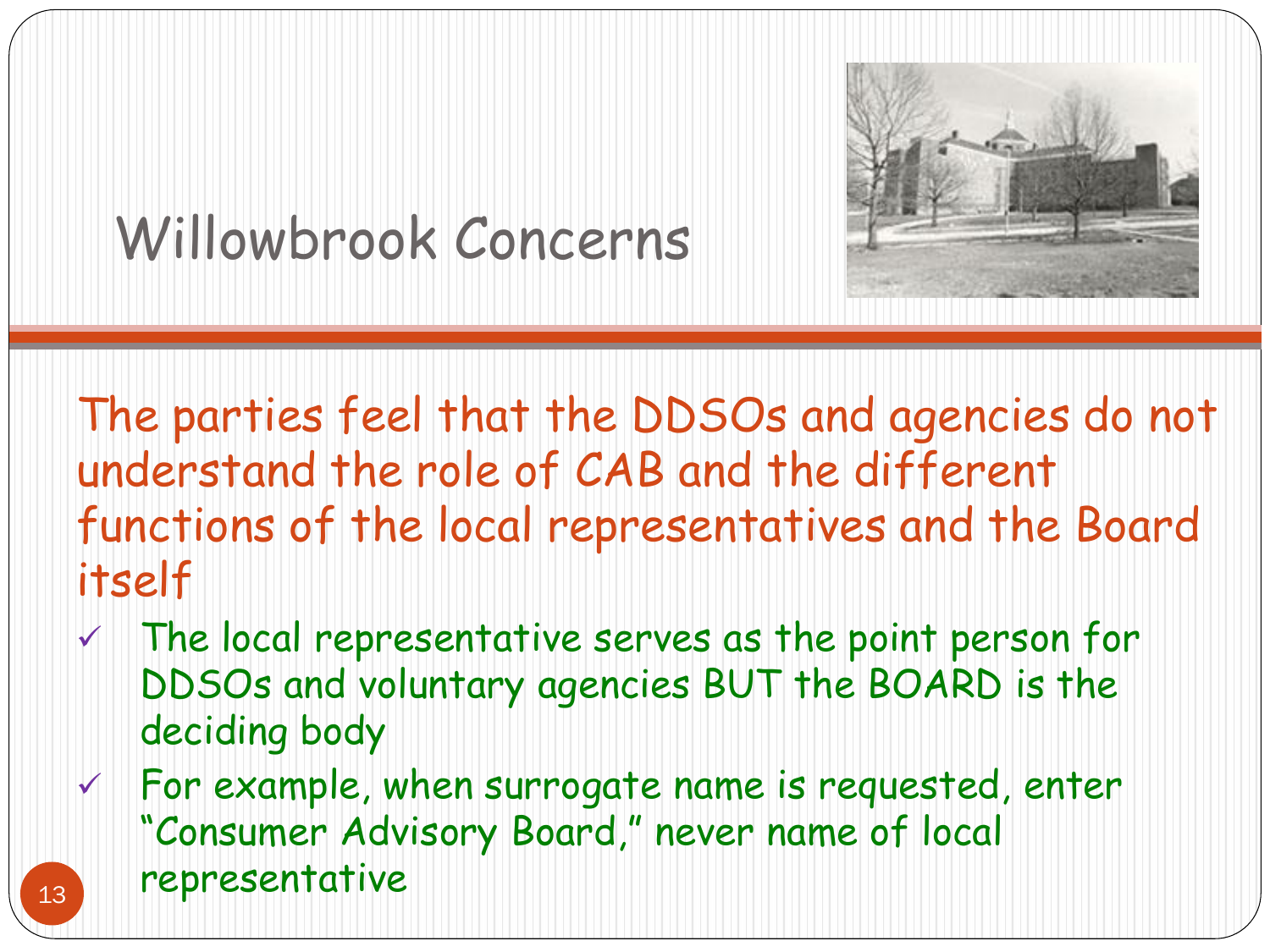Willowbrook Expectations…



- Teams should discuss active representation status for each class member at the semi-annual update and annual review
- $\triangleright$  The plan of services should reflect whether the class member self-advocates or whether family member(s) or the CAB serve as sole advocate or co-representative on their behalf
- $\triangleright$  If family is involved, the plan of services and follow up documentation should include the frequency of visits 14 and/or participation with team members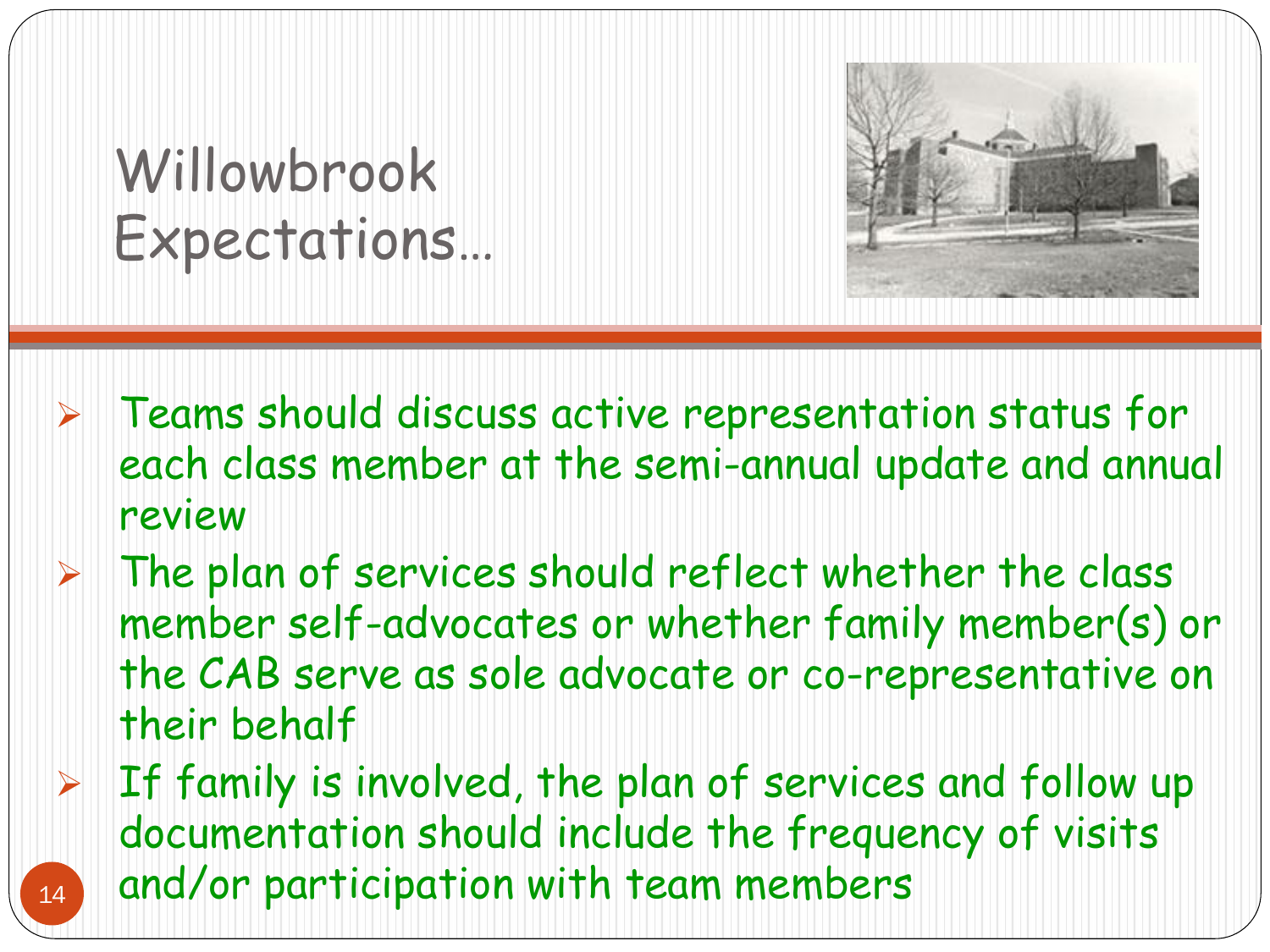## Active Representation Monitoring

- OPWDD has developed the WillowBrook CAB Active Representation data system to maintain information on CAB involvement on behalf of class members
	- Service coordination/case management providers are to report active representation status to the DDSO Willowbrook liaisons quarterly along with caseload reporting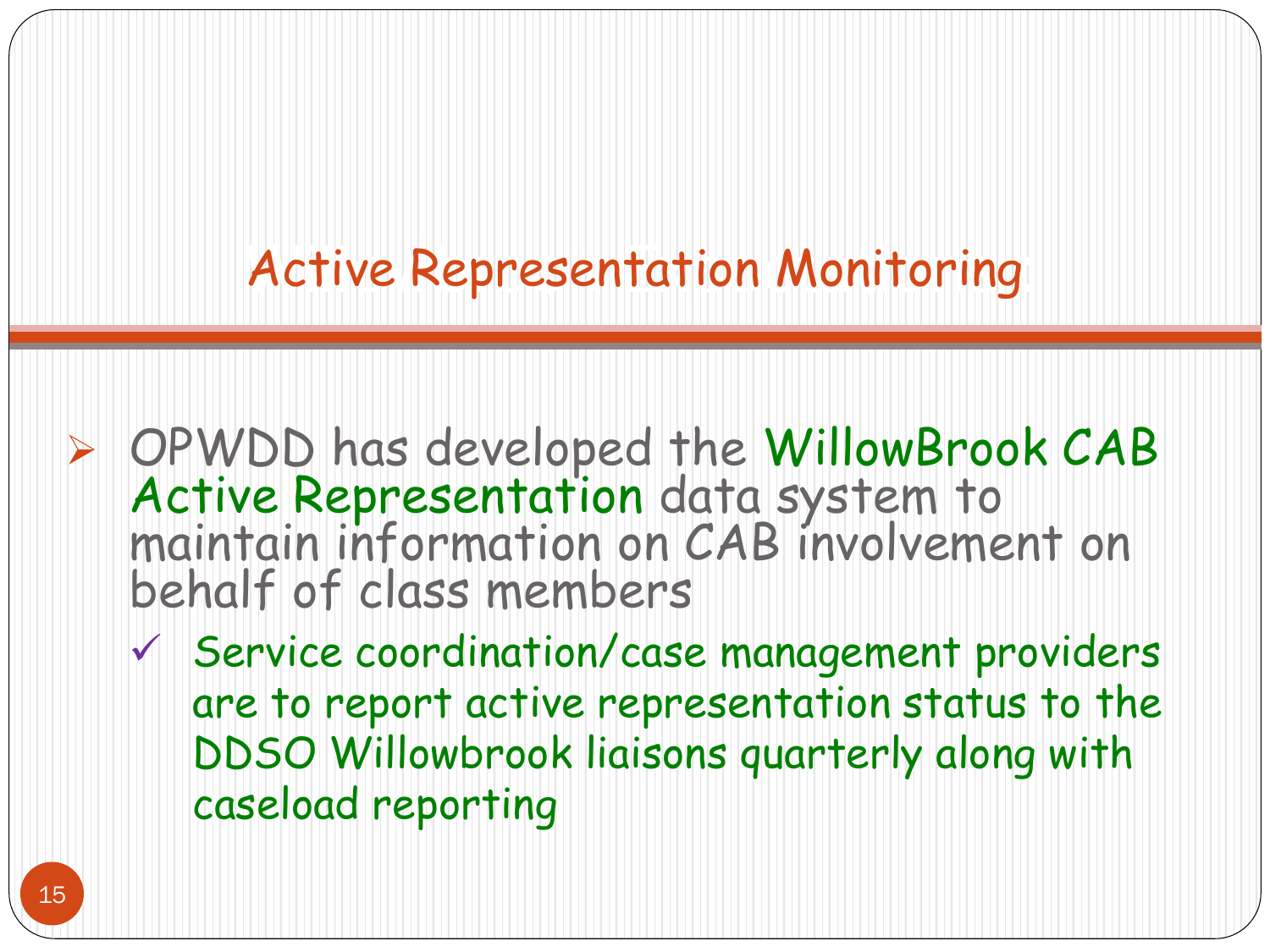# When offering CAB to correspondents…

The Willowbrook CM/SC should adapt 1 of 2 sample letter formats with prescribed attachments, located at http://www.opwdd.ny.gov/willowbrook/hp\_willowbrook\_activerep.jsp

- 1<sup>st</sup> letter format is used when CAB is "no rep"
- 2nd letter format is used when CAB already provides co-representation

#### Attachments:

- 1. ACTIVE REPRESENTATION RESPONSE FORM
	- $\vee$  Note: Active Representation options CANNOT be changed
- 2. Responsibilities of Correspondent
- 3. Definition of Willowbrook Active Representation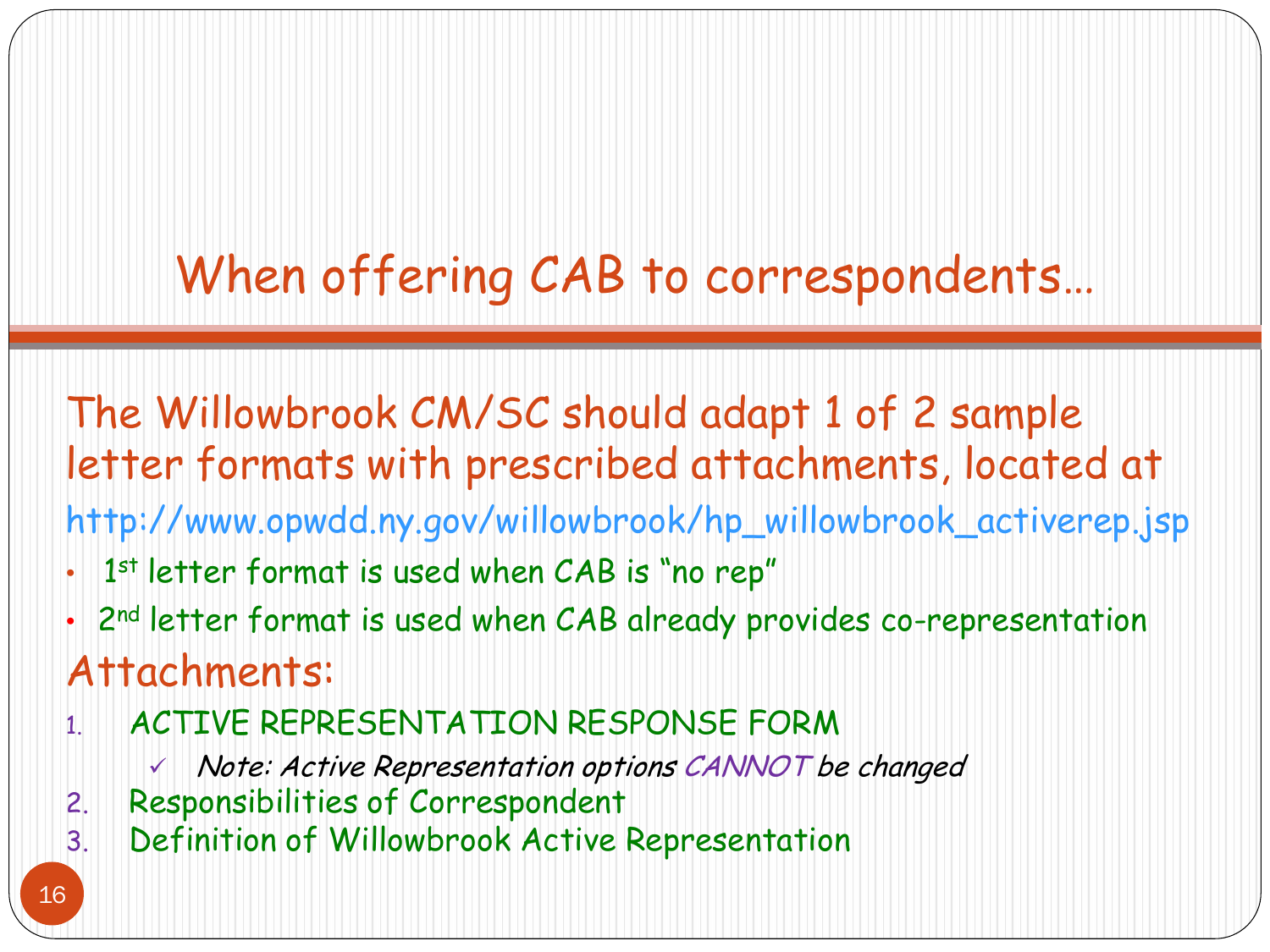# When offering CAB to correspondents…

- > The DDSO Willowbrook ligison and CAB Executive Director should be cc'd on the correspondence to the correspondent
- Copies of the completed response form should be forwarded to the DDSO Willowbrook Liaison and CAB Executive Director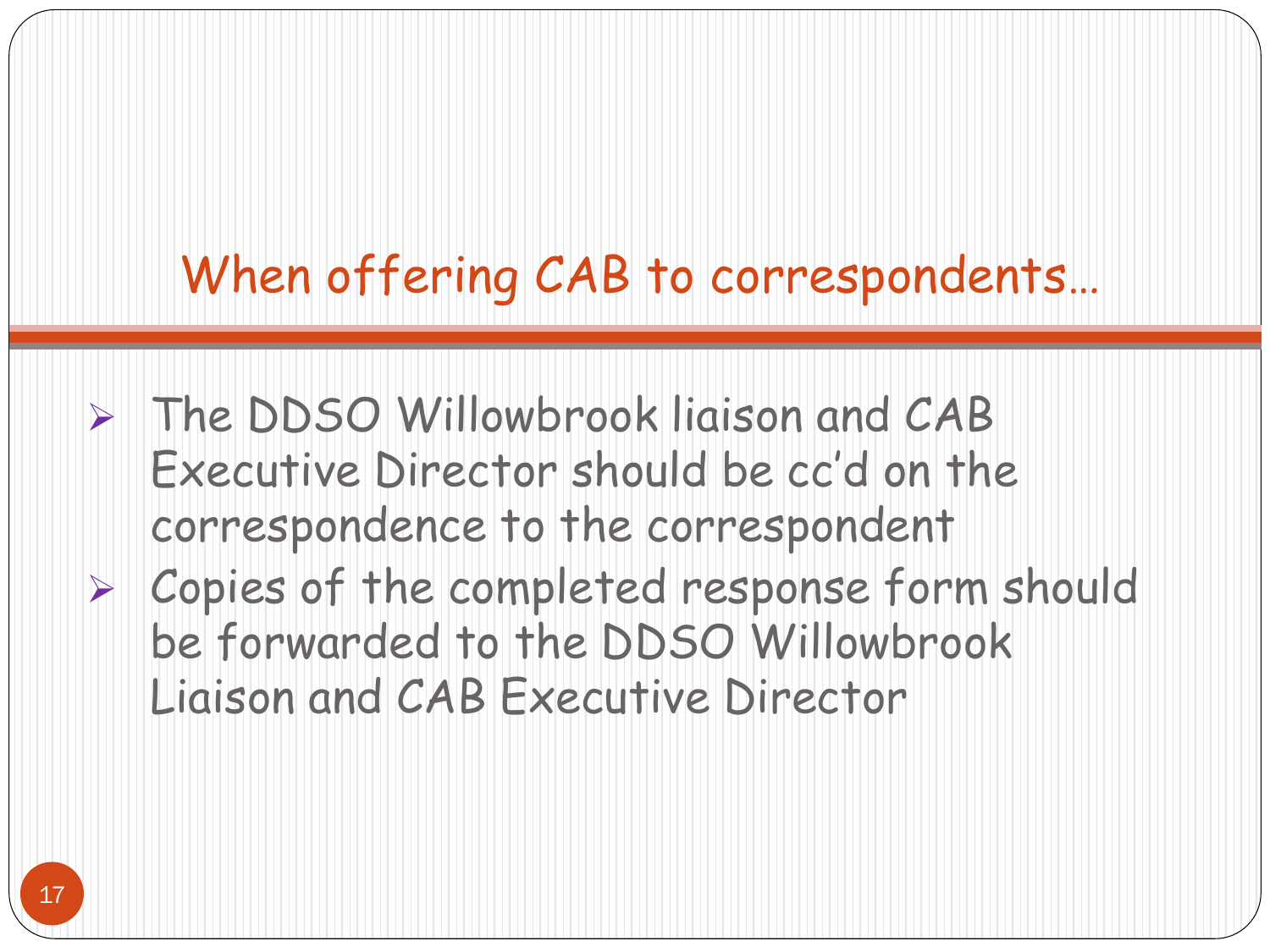# Informed Consent When CAB Fully Represents the Class Member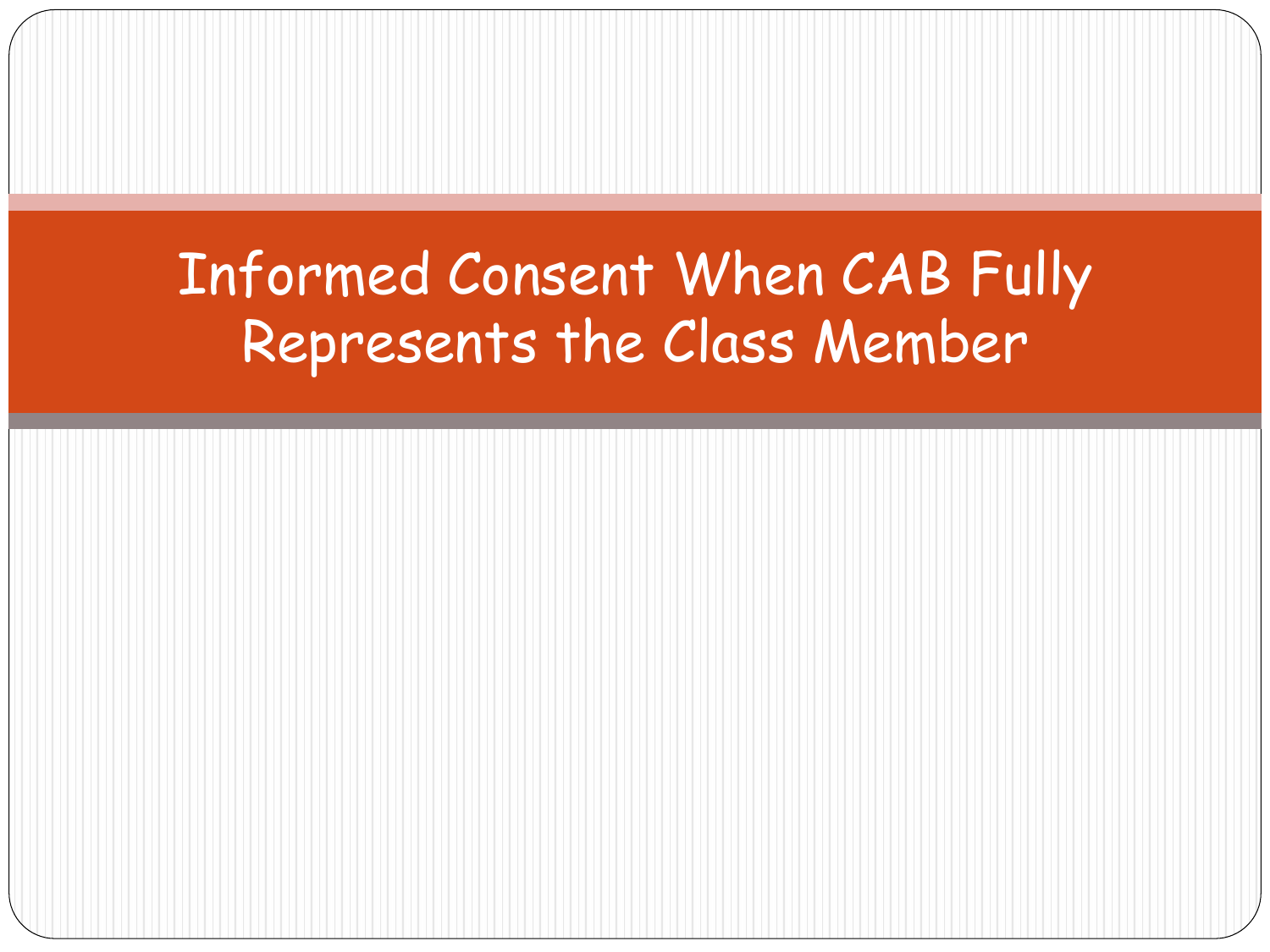## Effective 11/23/2005…

- OPWDD's regulation on informed consent for medical treatment 14 NYCRR 633.11 was amended to include CAB on the list of surrogate decision makers
- $\triangleright$  CAB is authorized to make informed consent decisions for a class member who is not able to make the informed medical decision and has no other identified surrogate
- $\triangleright$  The following is the order for surrogates:
	- a legal guardian or health care agent;
	- an actively involved spouse;
	- an actively involved parent;
	- an actively involved adult child;
	- an actively involved adult sibling;
	- $\checkmark$  or actively involved adult family member;
	- or the CAB for class members for whom it fully represents; OR
	- a surrogate decision-making committee (SDMC) or a court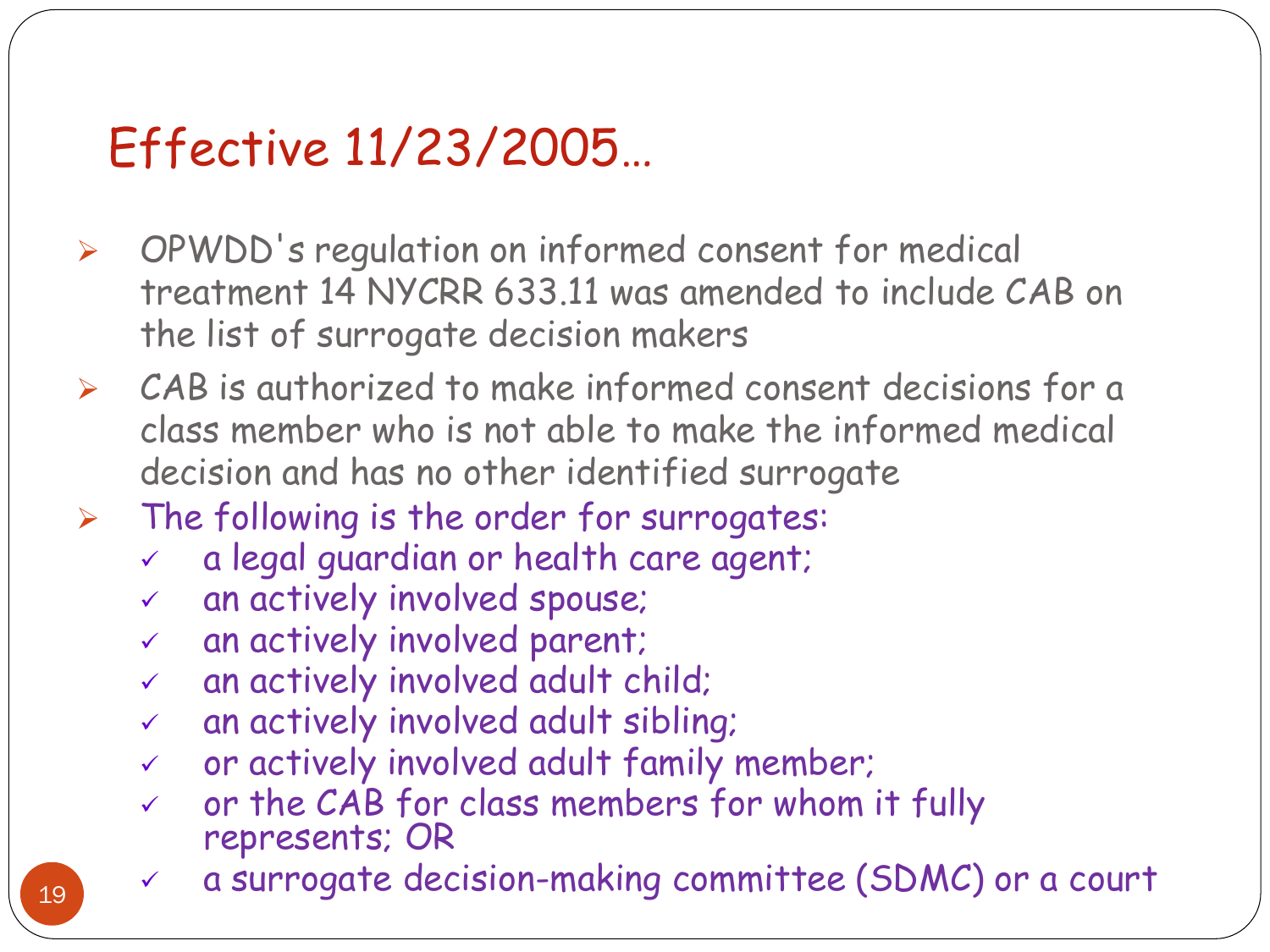CAB is NOT authorized to give informed consent for class members…

- $\triangleright$  who are able to give informed consent on their own behalf;
- $\triangleright$  who have a legal guardian, health care agent [person appointed pursuant to a health care proxy executed by the individual] or other actively involved family member to act as surrogate decision maker; or
- $\triangleright$  when CAB provides co-representation.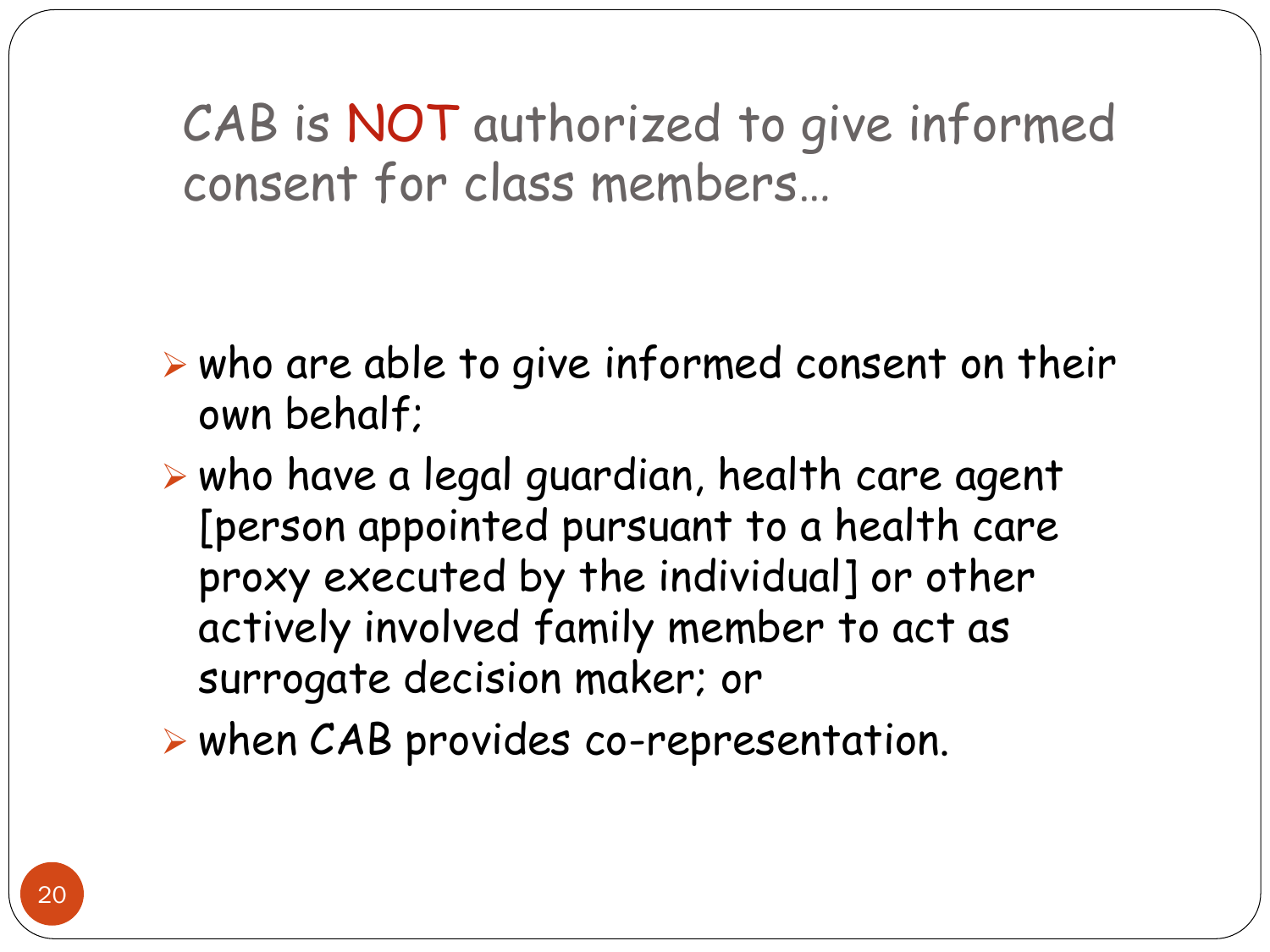

...when the class member or an involved family member is available and willing to give consent or has objected to the proposed treatment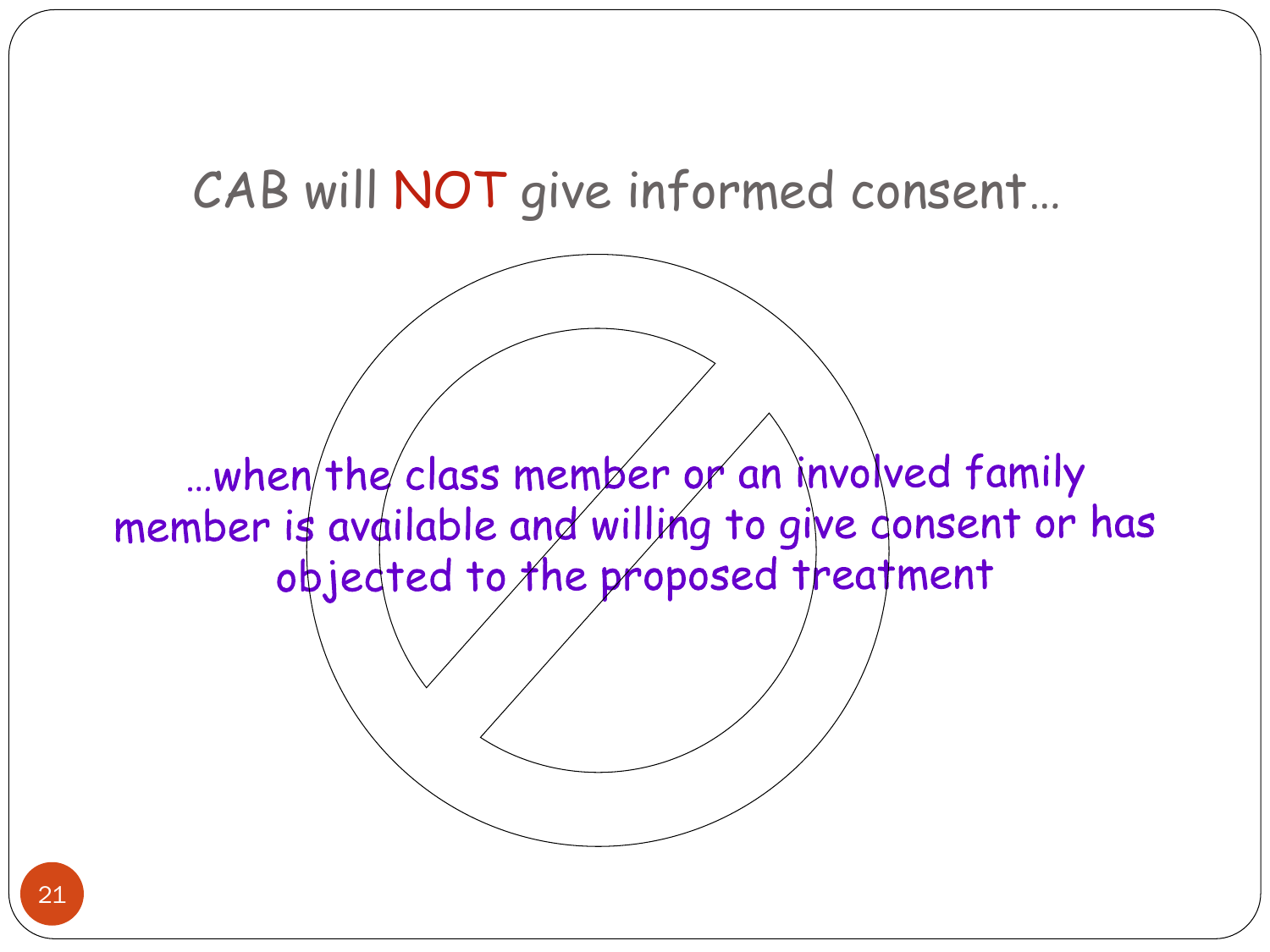When CAB is the identified surrogate for a class member…

- Depending on the procedure, the provider submits either the Dental Consent Overview or Medical Consent Overview, AND CAB Informed Consent Submission Checklist
- Current forms dated [4/15/09] and available on OPWDD's website at

http://www.opwdd.ny.gov/hp\_cabconsent\_index.jsp

 $\triangleright$  The compiled information is submitted via paper mail to Antonia Ferguson, Executive Director of the CAB, at 1050 Forest Hill Road, Staten Island, NY 10314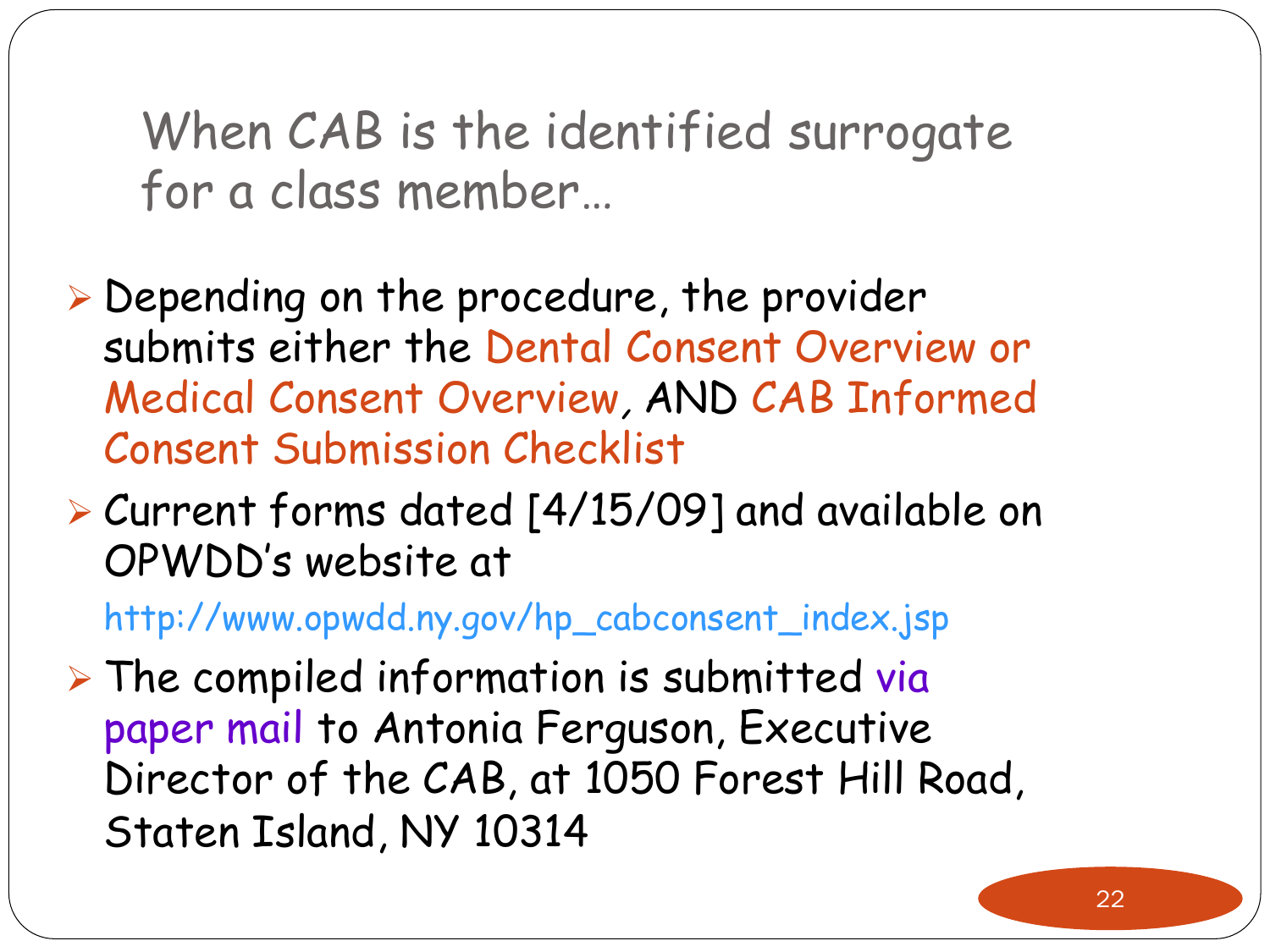- Implement a review protocol for requests for informed consent, which includes sign off from administrative or medical supervisory staff
	- $\checkmark$  sign off is to be reflected on the CAB Informed Consent Submission Checklist and Medical /Dental Consent Overview
- Maintain a detailed chronology of contacts following submission of its request for informed consent, with local CAB reps and CAB Central Office in SI
	- $\checkmark$  include all dates of verbal or phone contact, questions from CAB and follow up actions taken by the agency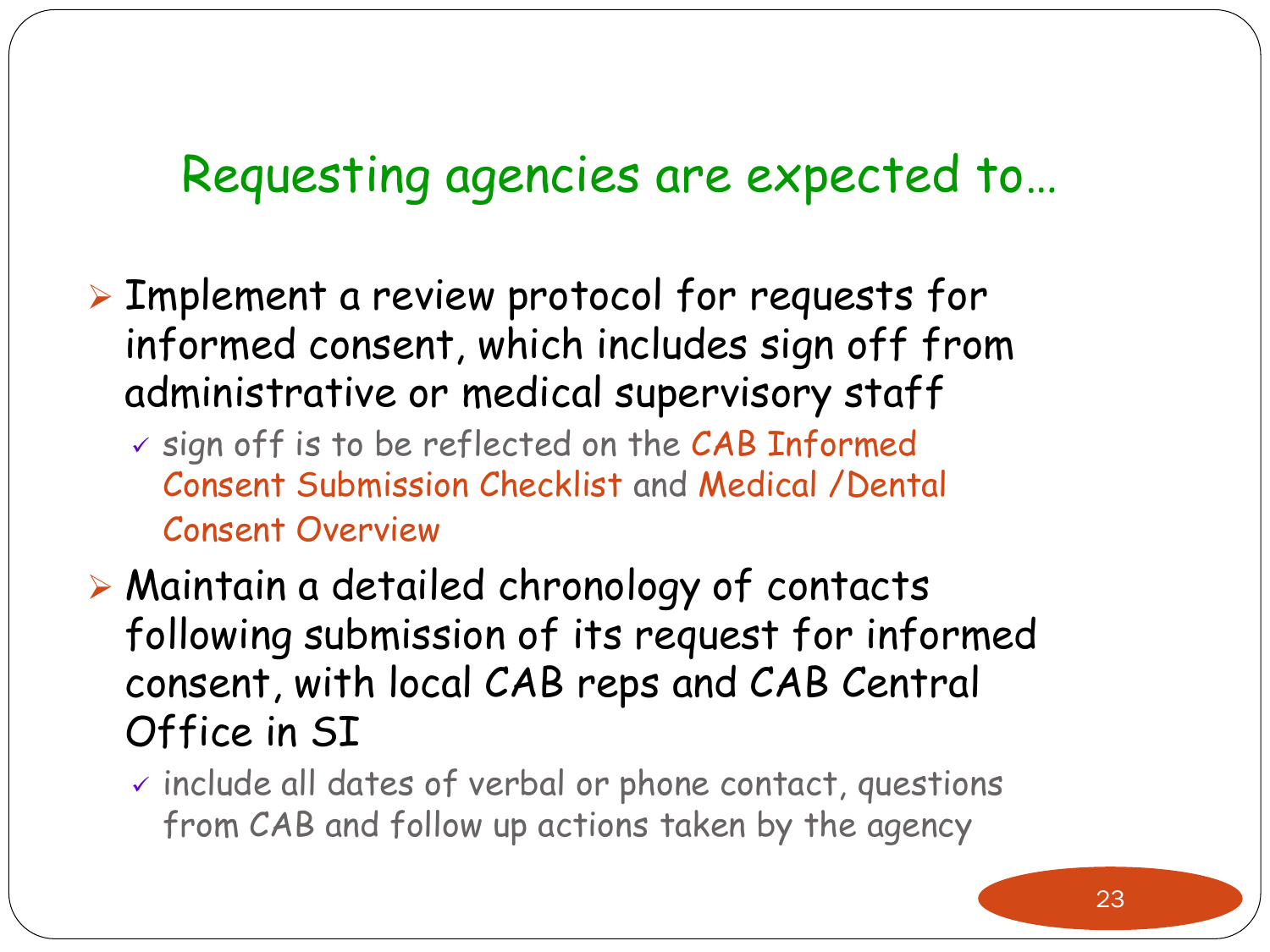- Respond timely to all questions and requests for information from the CAB.
	- $\checkmark$  Remember  $\checkmark$  All responses to questions and requests for information must be reflected in the chronology.

Notify CAB of date of procedure/ treatment AND forward results/findings to the Executive Director of the CAB, 1050 Forest Hill Road, Staten Island, NY 10314

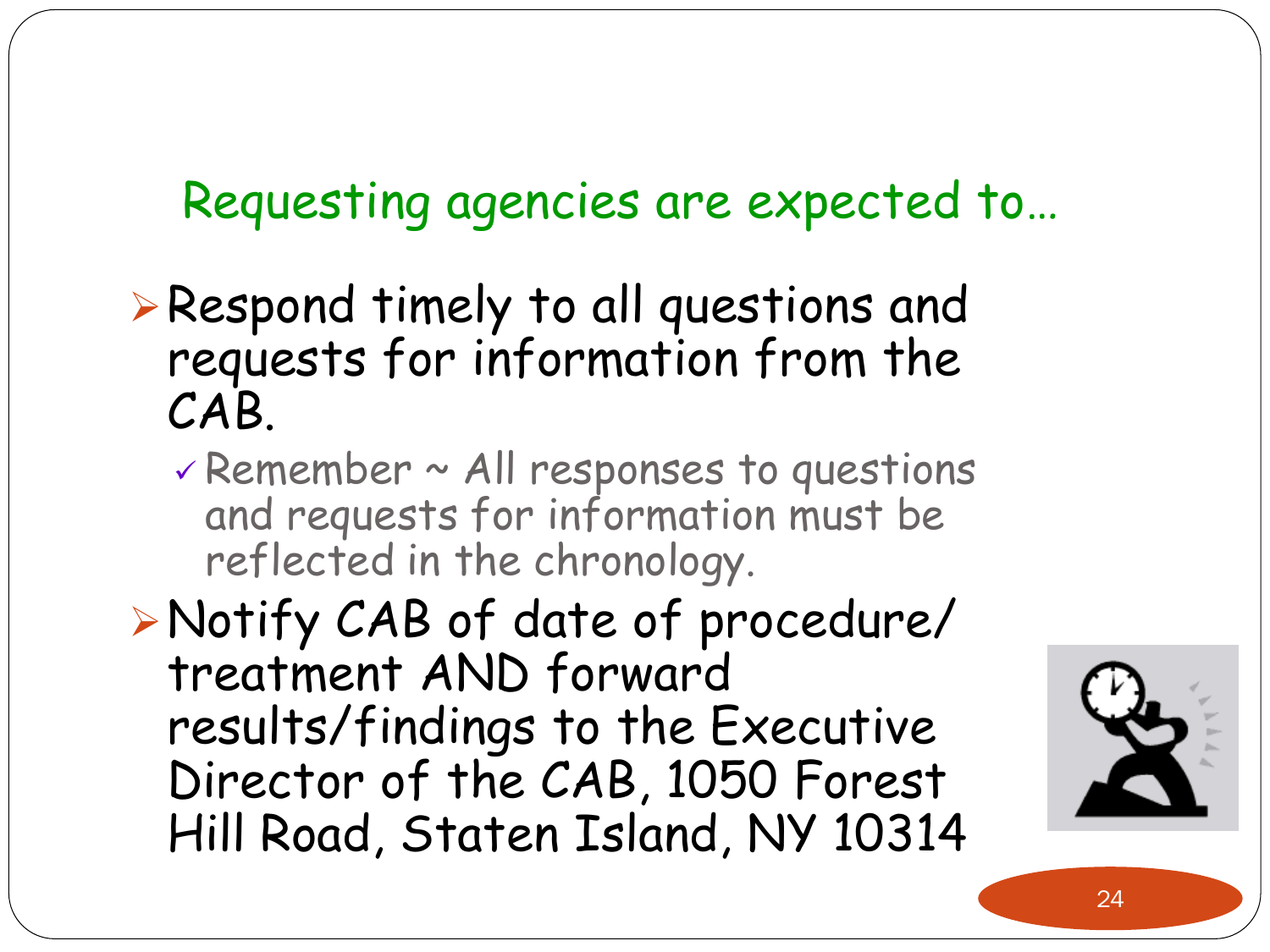#### Notify DDSOs of all requests for informed consent to CAB:

 Fax the CAB Informed Consent Submission Checklist to the DDSO Director immediately after mailing ~ DDSO enters date received in Box 1

 Notify the DDSO Director immediately when the information packet is returned for resubmission, or when the signed or declined consent form is received from CAB ~ DDSO enters date consent confirmed in Box 3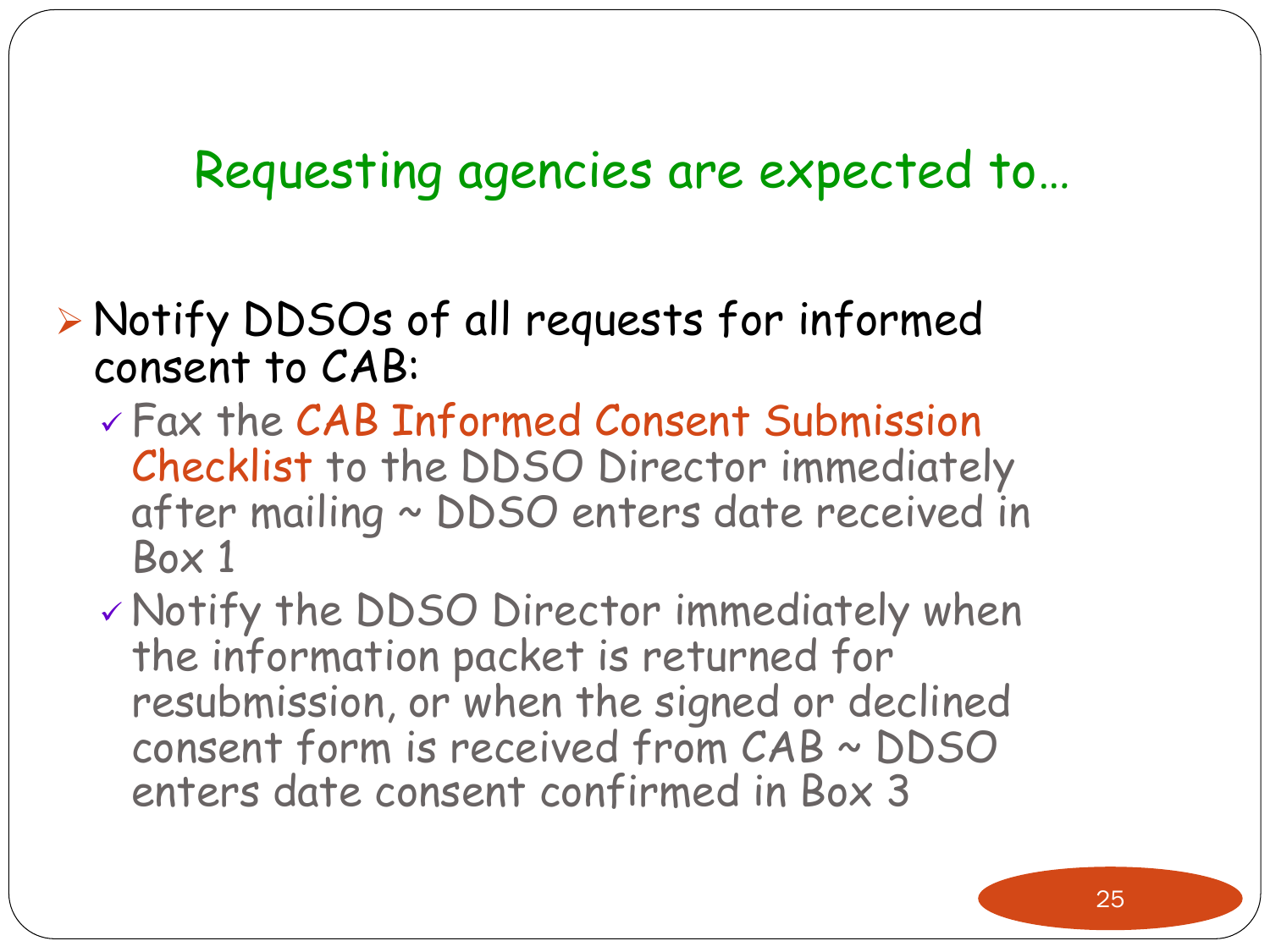#### $\triangleright$  Keep the DDSO informed of status of request

- DDSO needs to know if request for informed consent is still pending after 30 business days
- If signed or declined consent has been secured, DDSO will note on its copy of the CAB Informed Consent Submission Checklist

 $\triangleright$  If the request is still outstanding, the DDSO Director or designee will contact Ms. Ferguson to ascertain the status of the submission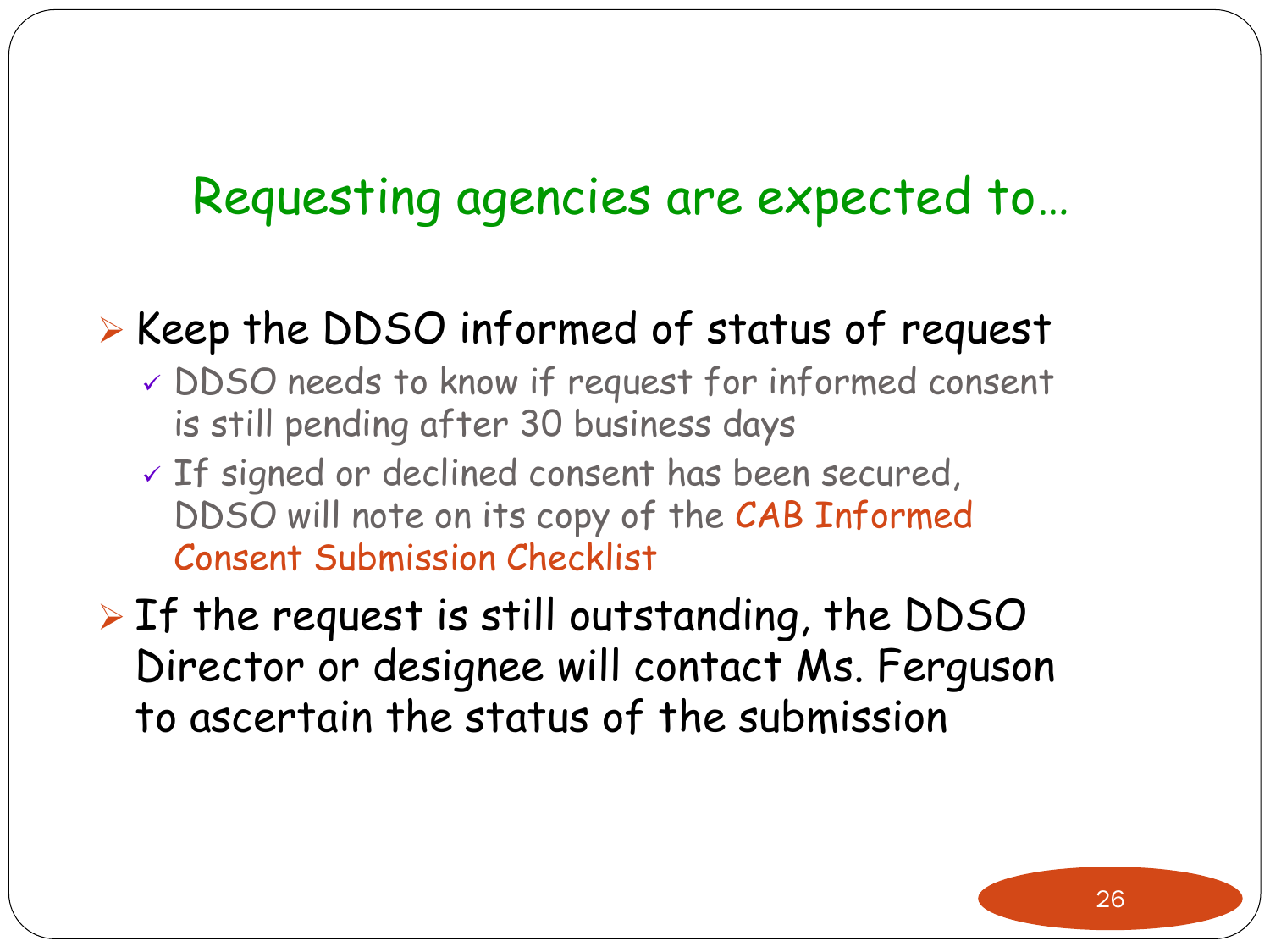## WHEN will requesting agencies hear from CAB?

- As a rule, CAB will complete a regular review, when all required documentation is submitted, within 21 business days.
- $\triangleright$  Expedited decisions will be made within 8 business days of submission when all required documentation is submitted.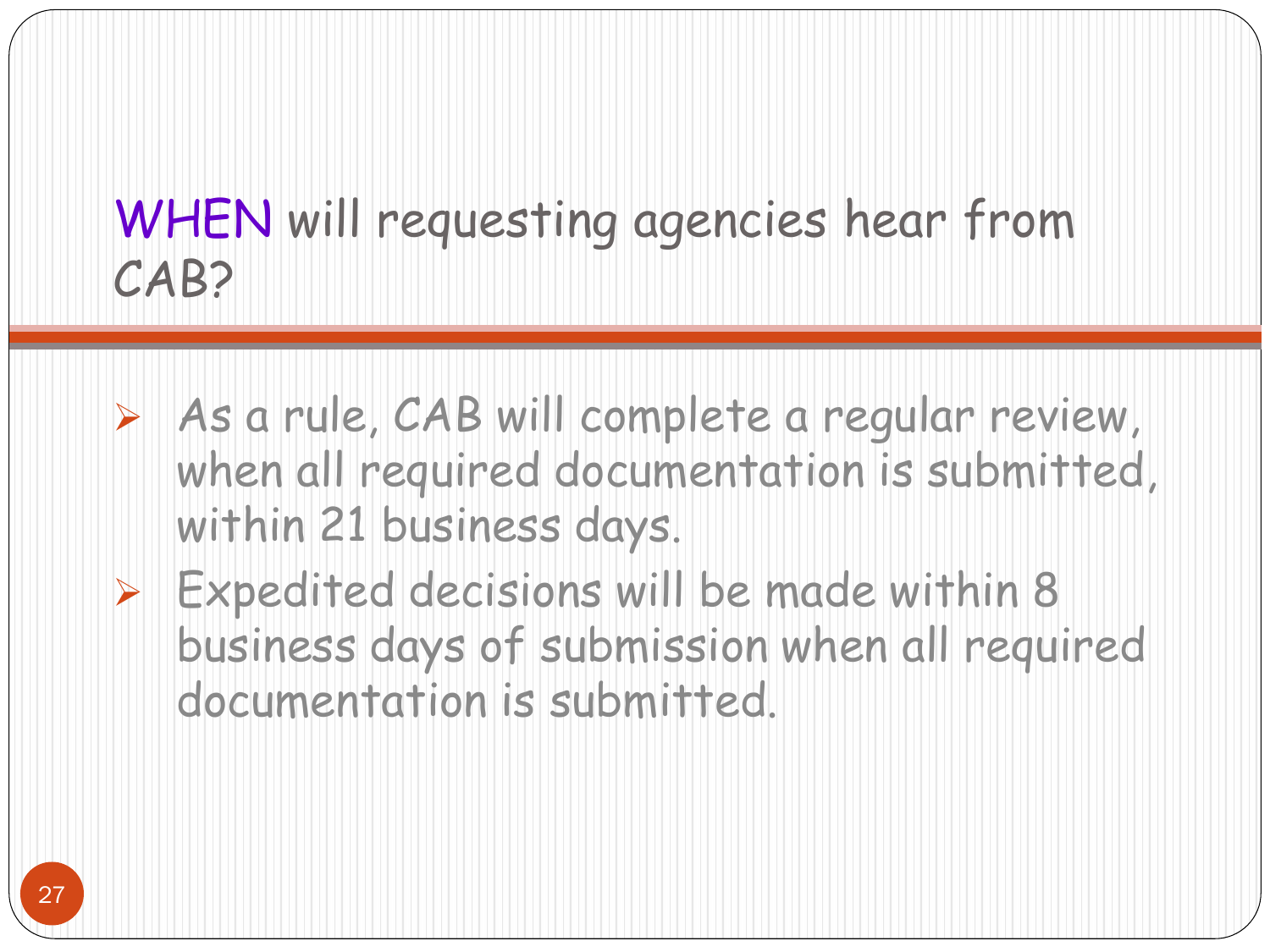## HOW will requesting agencies hear from CAB?

- Once all questions are fully addressed and information received, the signed or declined consent will be forwarded via regular mail directly to the originating requestor as reflected on the CAB Informed Consent Submission Checklist along with the local CAB representative
	- $\checkmark$  On an exception basis only, CAB will fax the copy directly to a provider if a faxed consent is accepted by the health care provider, i.e., hospital, clinic, physician, etc.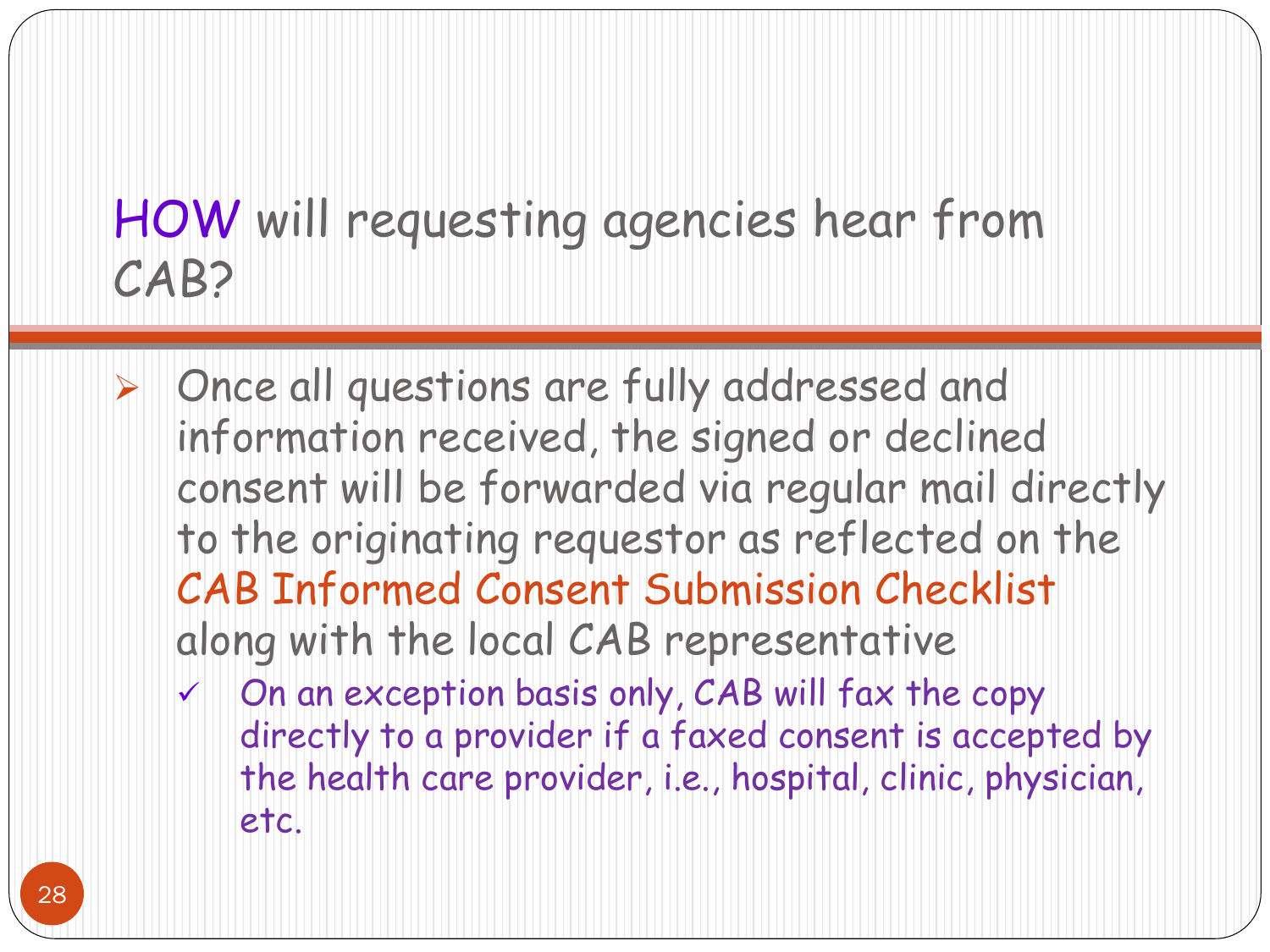#### What if an alternate surrogate exists?

- $\triangleright$  633.11 allows the requesting agency to seek consent from the next highest surrogate if the authorized surrogate is "not reasonably available and willing, and is not expected to become reasonably available and willing to make a timely decision given the person's medical circumstances." However, the agency must document the efforts made to contact the surrogate
- $\triangleright$  IF a surrogate refuses to provide the requested consent and the agency believes the proposed treatment would be in the person's best interest, the agency should apply for court authorization for the proposed treatment

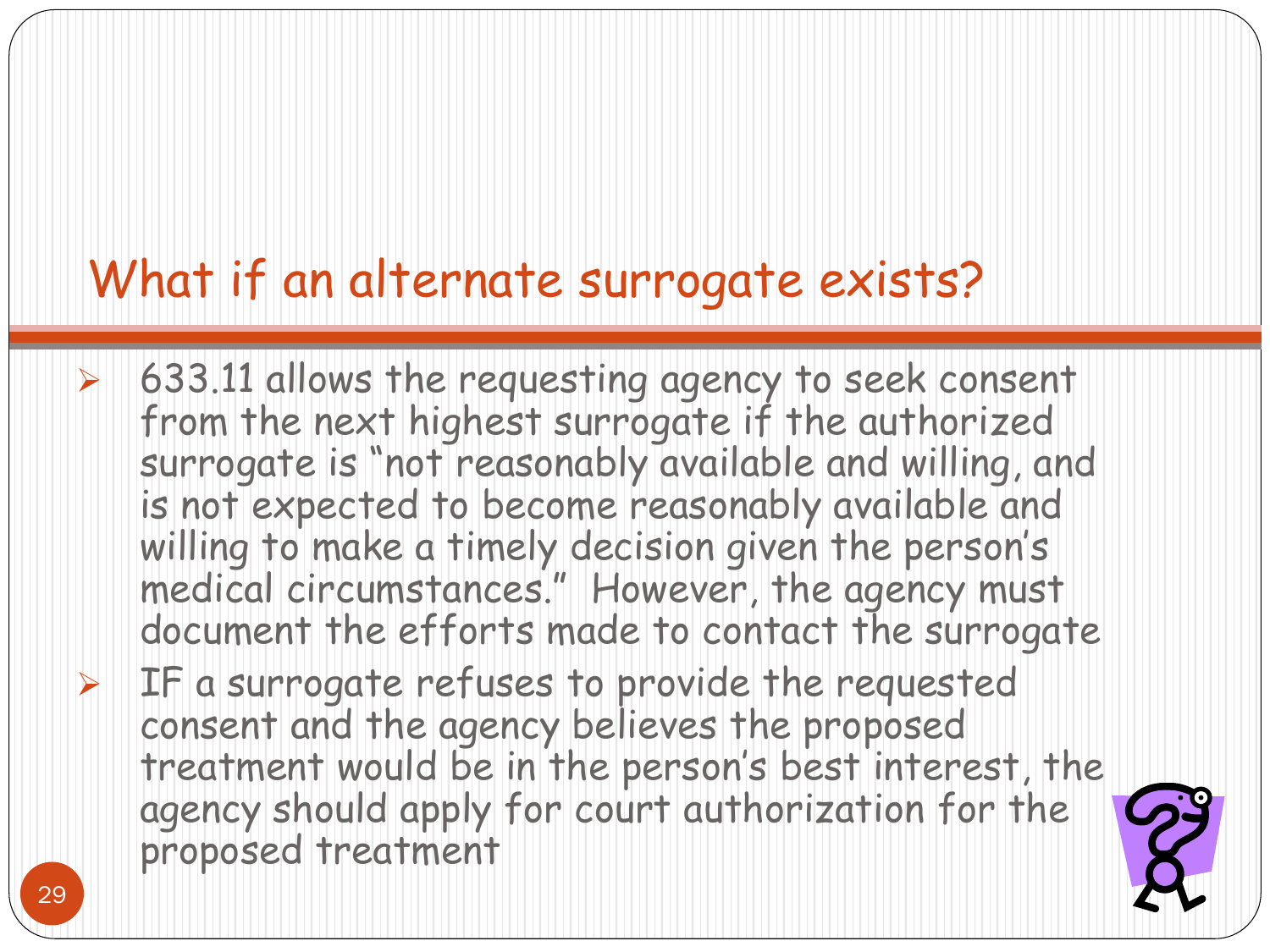# What happens in an emergency?

- For emergency medical treatment, Section 633.11 provides that:
	- "Medical, dental, health and hospital services may be rendered to a person of any age without seeking informed consent when, in the physician's judgment, an emergency exists creating an immediate need for medical attention"
	- $\checkmark$  In such cases, the supplier of treatment may accept the authorization of the chief executive officer of the person's residential facility to render treatment
- $\triangleright$  Public health law defines "emergency" as when a person is in immediate need of medical attention and an attempt to secure consent would result in delay of treatment that 30 would increase the risk to the person's life or health"

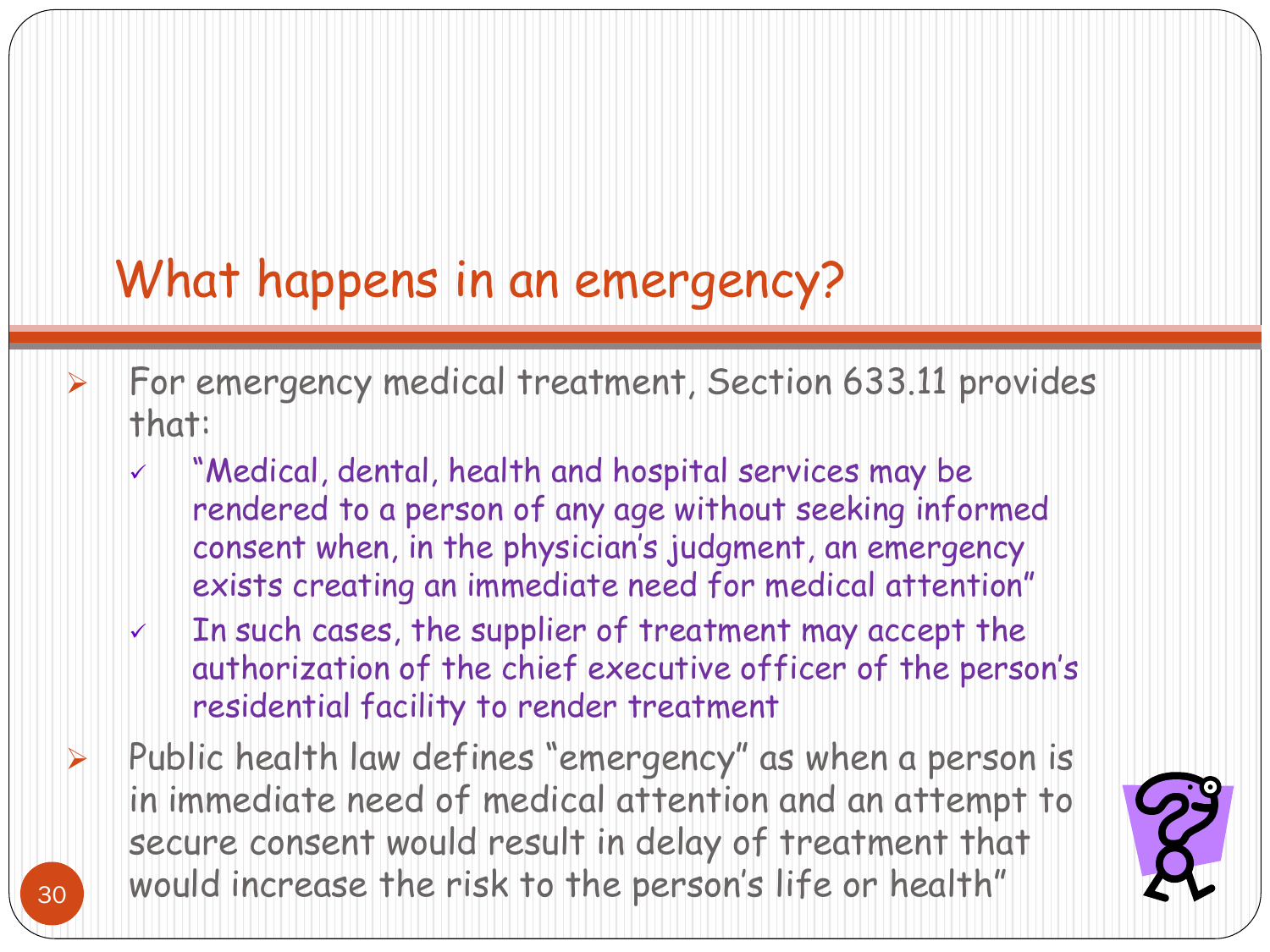# What happens in an emergency? continued

- $\triangleright$  Before declaring an "emergency", the hospital/physician will attempt to reach out to the appropriate surrogate to obtain informed consent
- $\triangleright$  For a member fully represented by the CAB, the hospital/physician would reach out to CAB Central Office in Staten Island, to give notice of the situation
- $\triangleright$  If the CAB cannot be reached or cannot provide consent given the circumstances, the treatment should be provided on an "emergency" basis.
- $\triangleright$  Some hospitals/physicians will simply provide such treatment; others will seek the director's authorization 31 **pursuant to Section 633.11**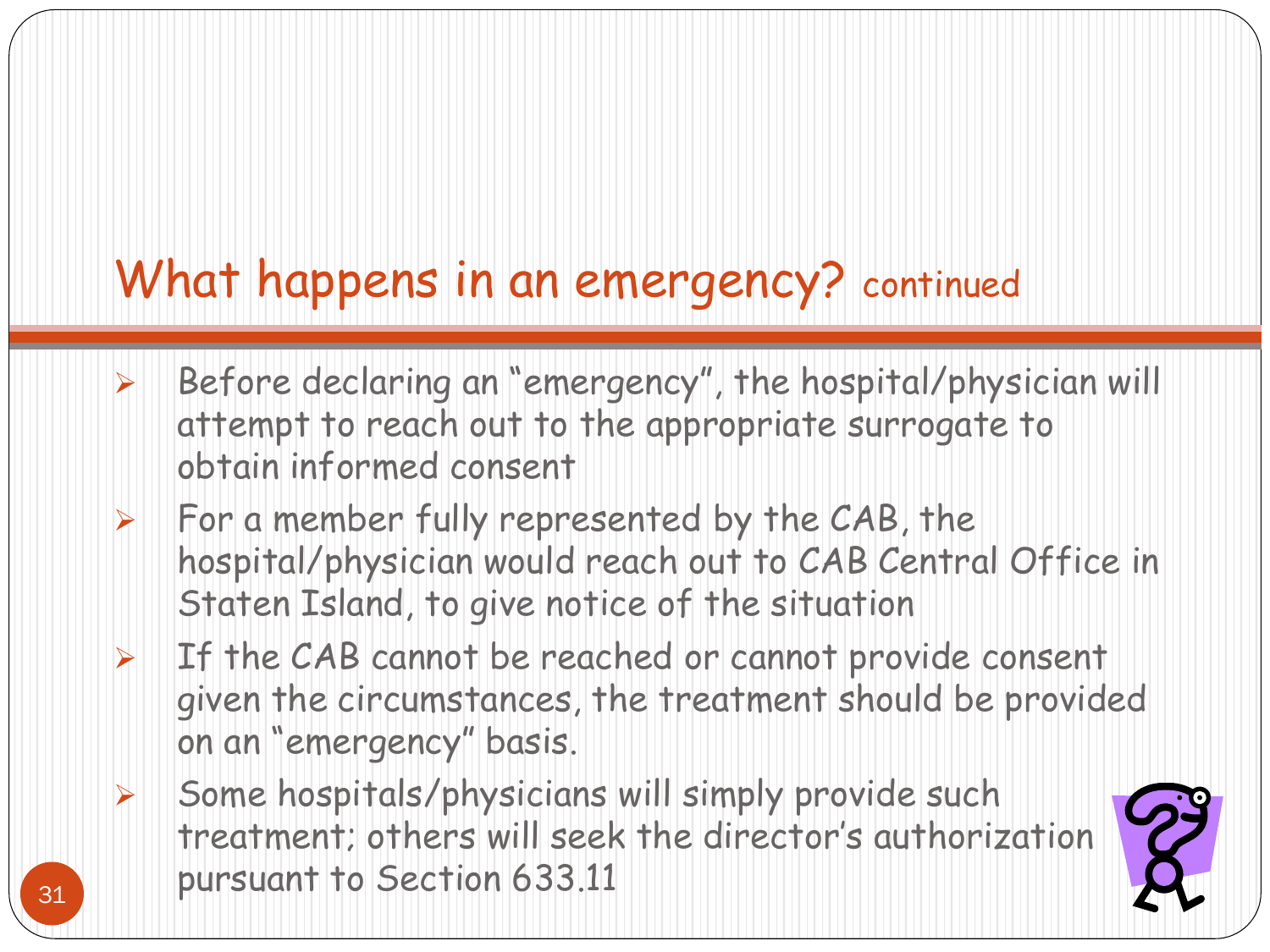## What happens when urgent care is needed?

- Urgent care is needed when a condition occurs suddenly and unexpectedly; requires prompt diagnosis or treatment; and in the absence of immediate care, the individual could reasonably be expected to suffer chronic illness, prolonged impairment or require a more hazardous treatment.
- $\triangleright$  When a class member fully represented by CAB is in the hospital and requires urgent care:
	- 1. Contact CAB directly by telephone at 718-477-8800
	- 2. Primary health contact completes the Medical Consent Overview form; faxes to the CAB Staten Island Office at 718-477-8805
	- 3. All questions on the Overview form should be answered to prevent delays; however, responses to some questions will be abbreviated since CAB will obtain supplemental information directly from the physician via telephone

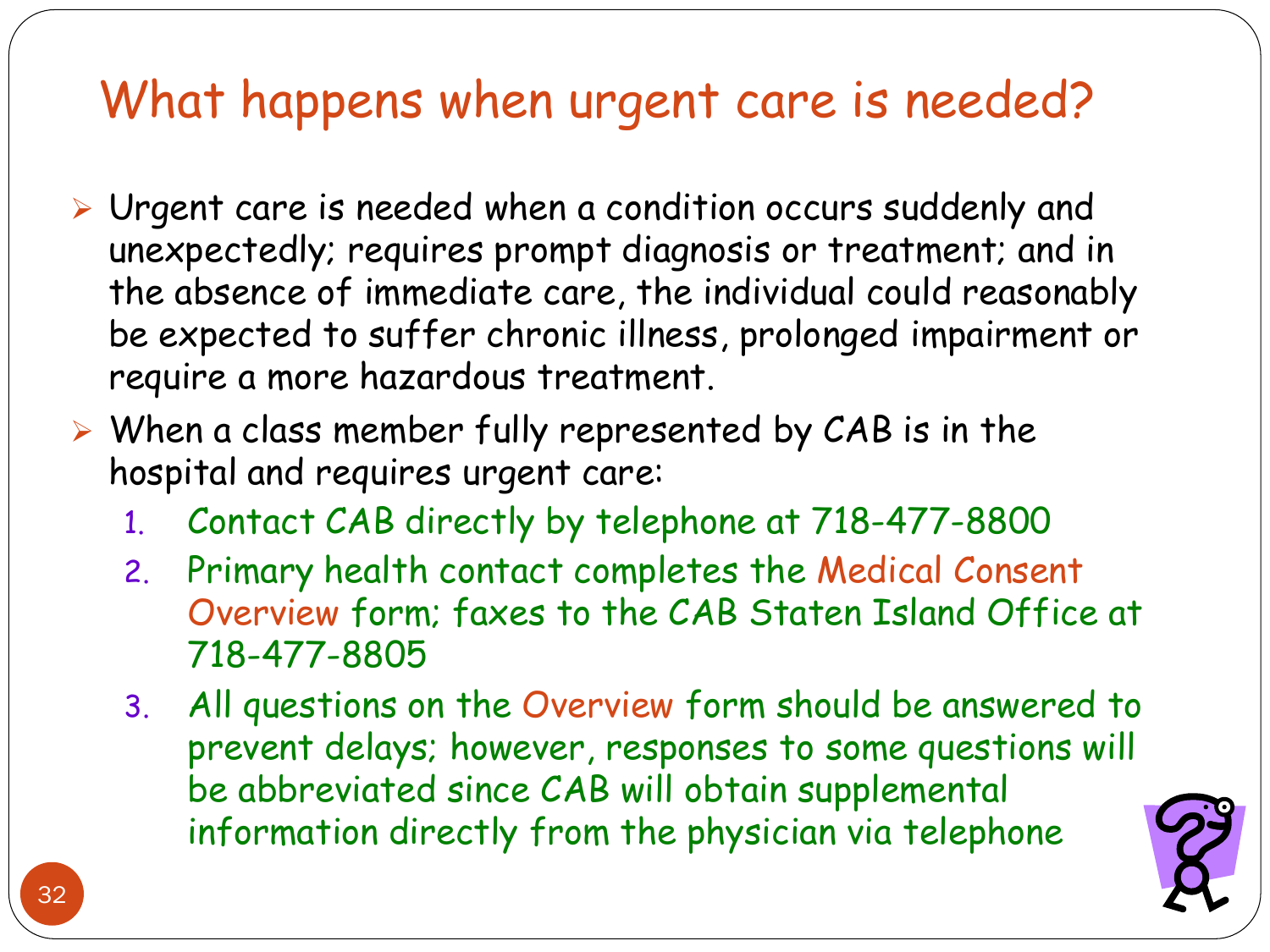- $\triangleright$  Do not use SDMC forms  $\sim$  they will be returned to the originating requestor.
- Failure to submit all required documentation delays the review, and will result in the return of the information packet to the originating requestor for resubmission.
- $\triangleright$  Piecemeal submission will also delay the review process.
- For expedited requests only, fax submissions will be accepted

 $\checkmark$  Please confirm that the pages received are legible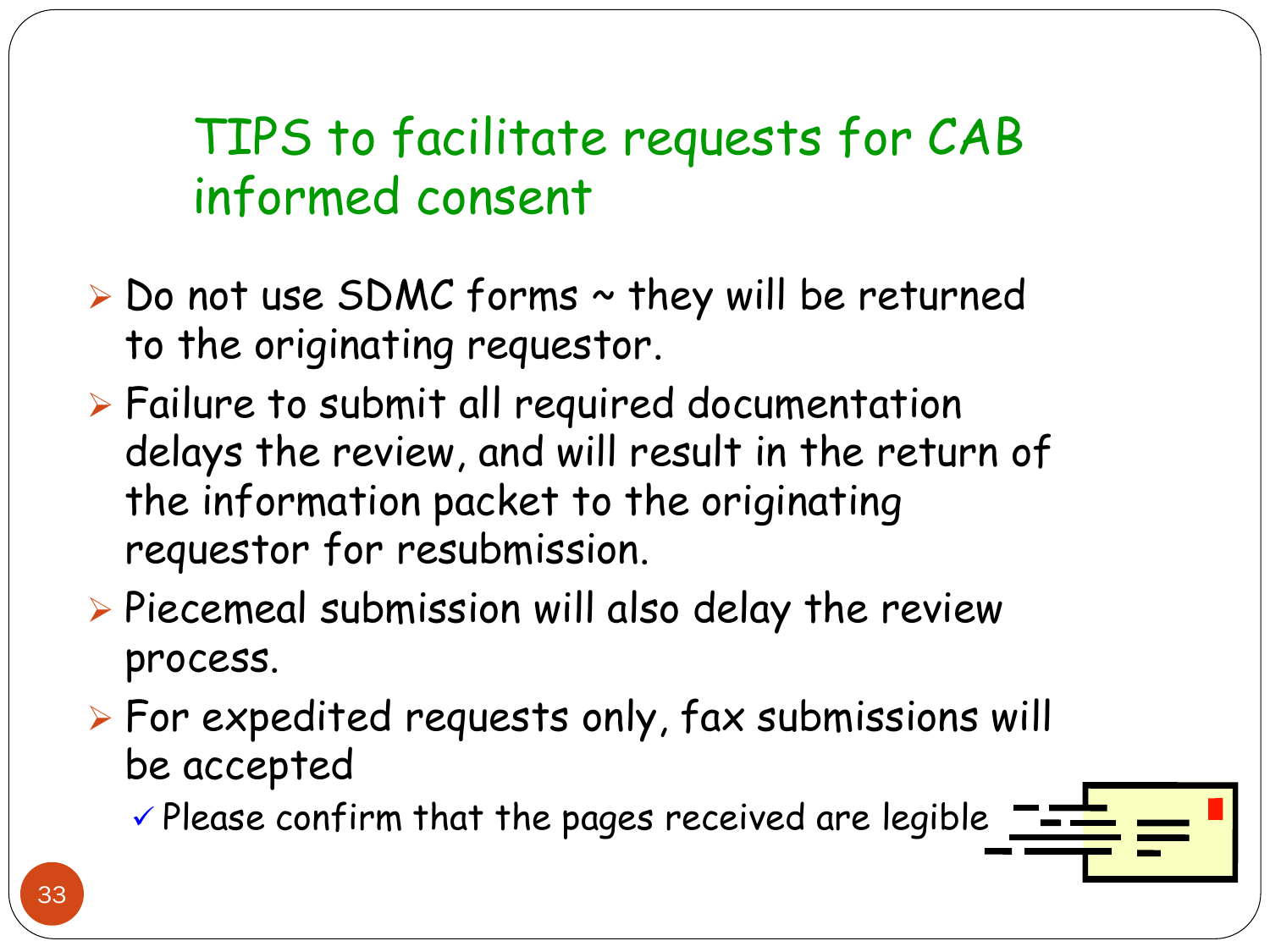- $\triangleright$  If sedation or anesthesia is required, include an explanation including type of anesthesia and risk/benefit information
- Always include recent annual medical assessment and laboratory reports
- $\triangleright$  Provide a listing of current medication  $\sim$ remember name and dosage
- Any known medication or food allergies
- $\triangleright$  Don't forget weight information for the past year

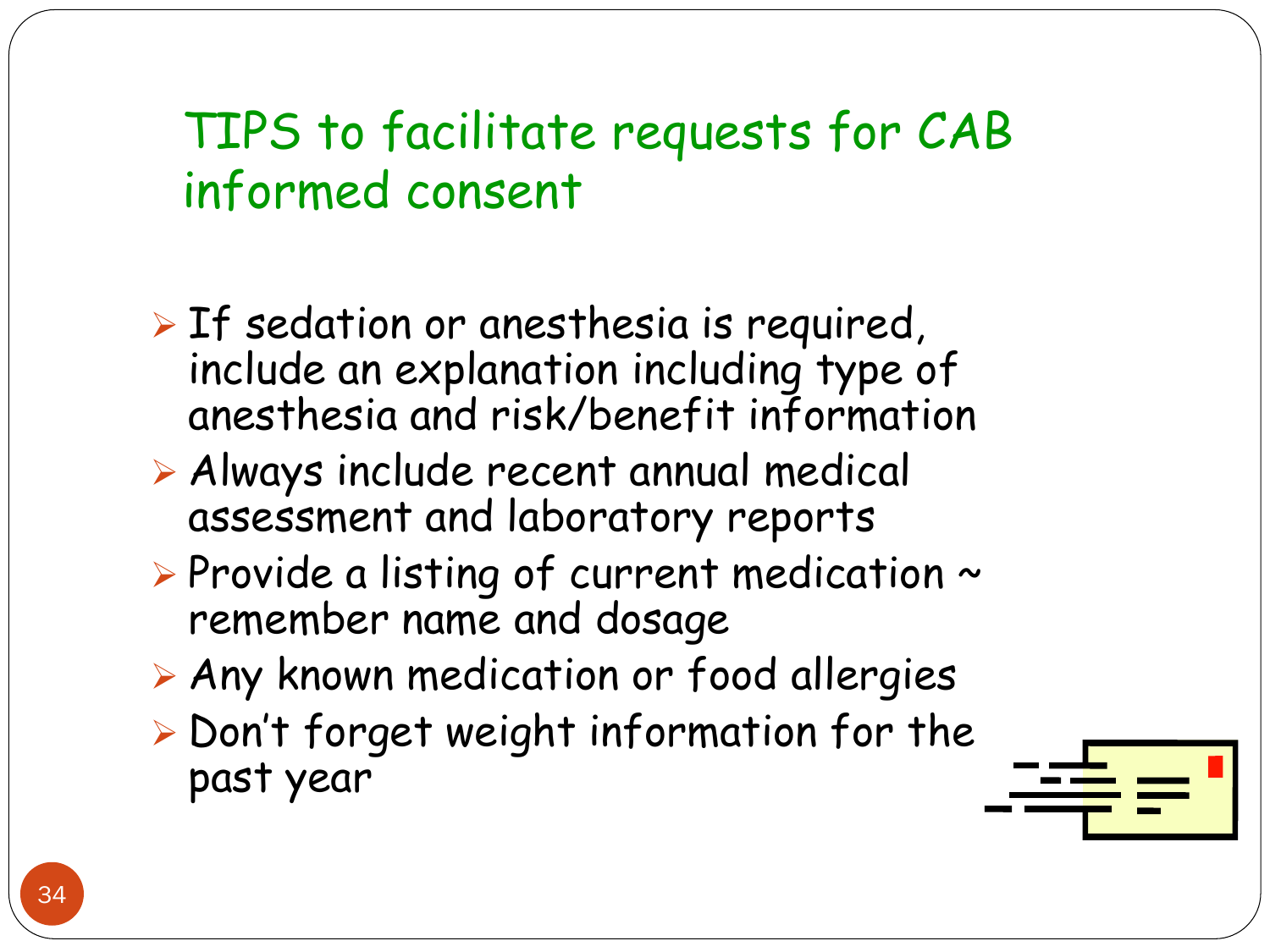#### Include a statement from the ISP/CFA or a recent assessment by a qualified examiner that confirms:

- $\vee$  the class member lacks capacity to give informed consent for the proposed medical treatment and the basis for the statement
- $\checkmark$  no health care agent, legal guardian, or actively involved family member is available to grant informed consent
- $\checkmark$  the class member is fully represented by the

Consumer Advisory Board

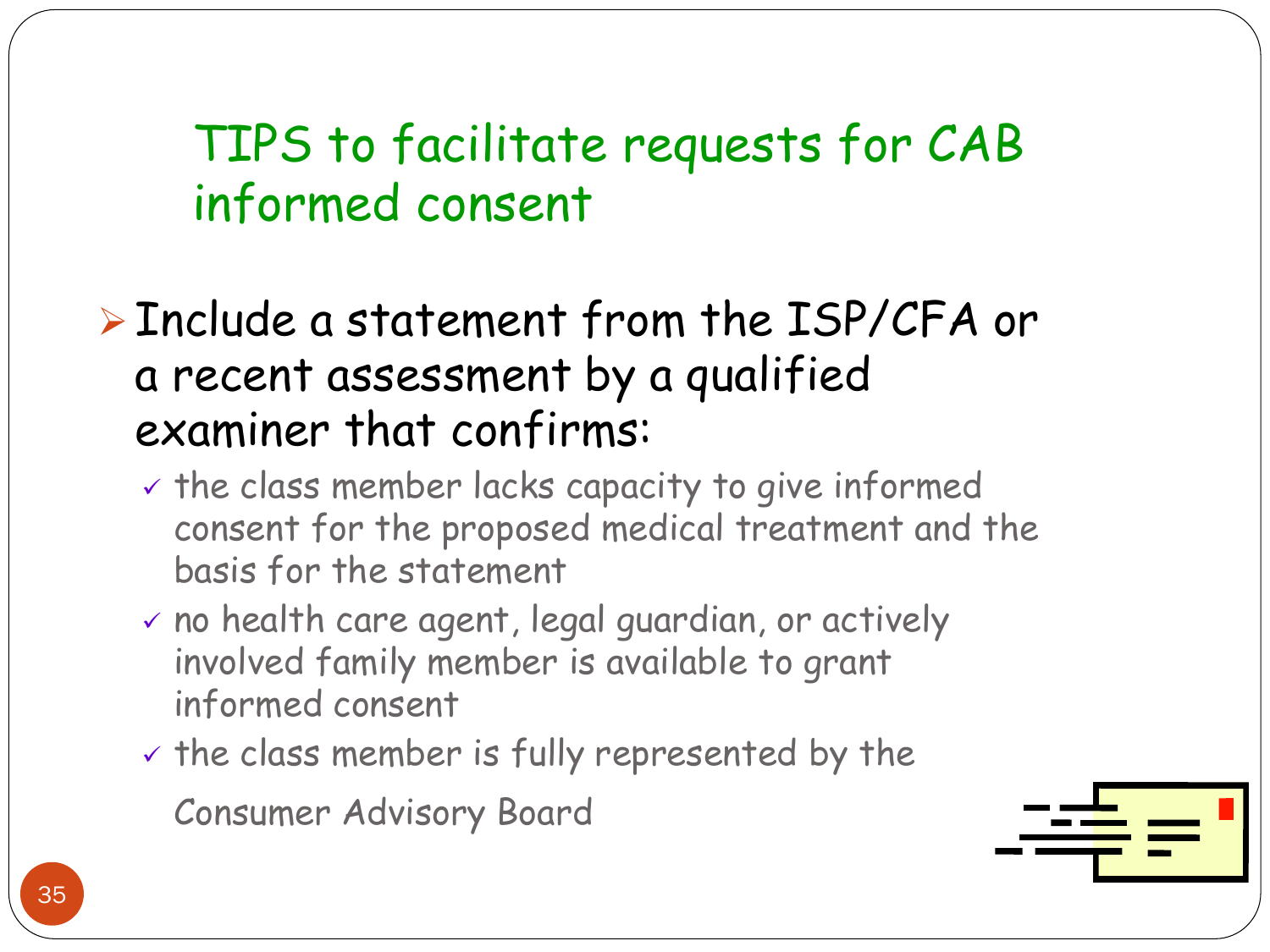- Work with local CAB representative immediately when professional medical treatment is recommended, and communicate throughout the process
- Give advance notice to local CAB representative of related appointments so that, if possible, they can attend
- Remember to request a status from the local CAB representative

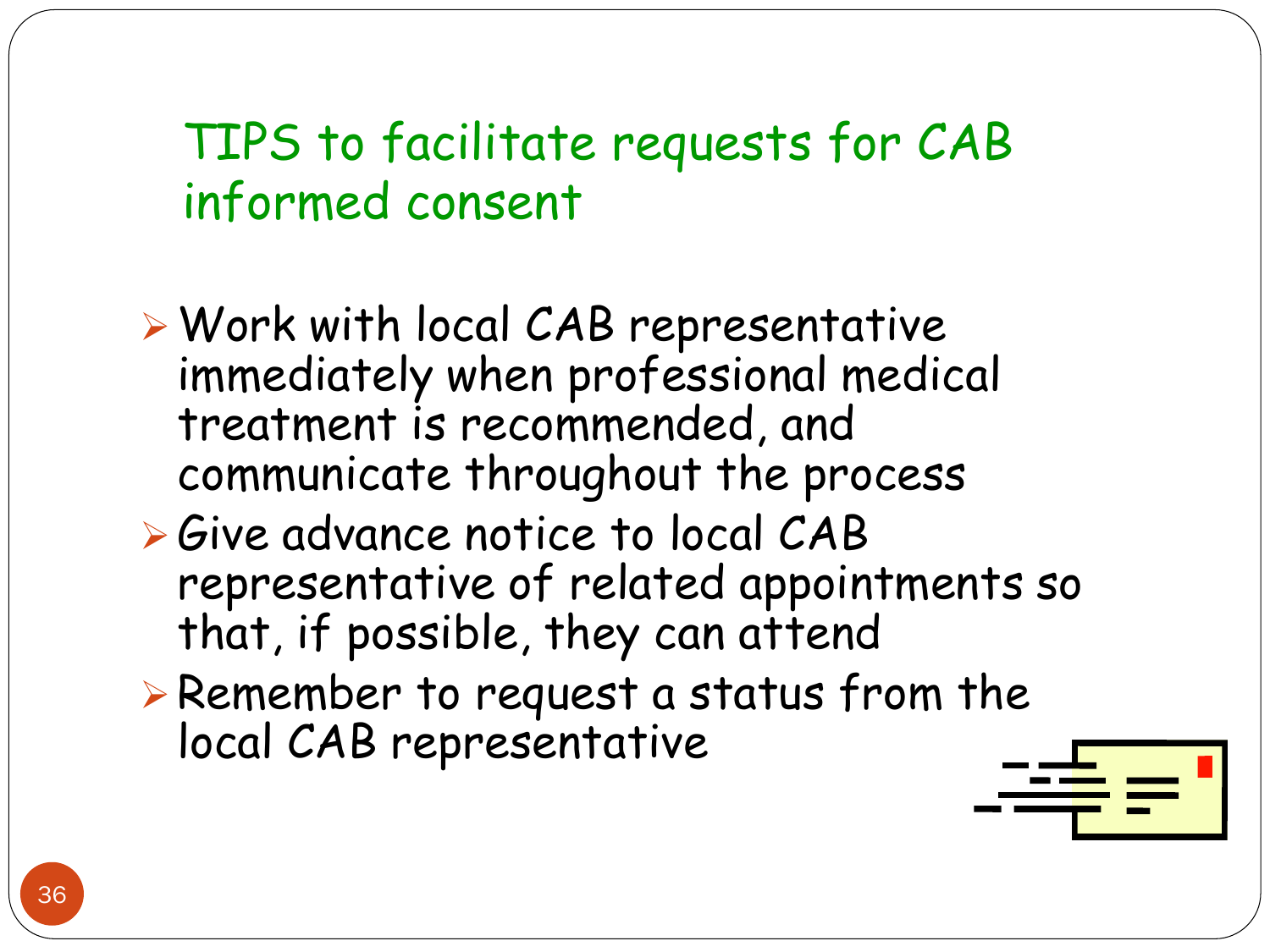$\triangleright$  If an expedited decision is needed [within 8 business days of submission], inform the local CAB representative, and reflect on the CAB Informed Consent Submission Checklist and cover letter

 Remember to provide the medical recommendation/justification for the expedited review

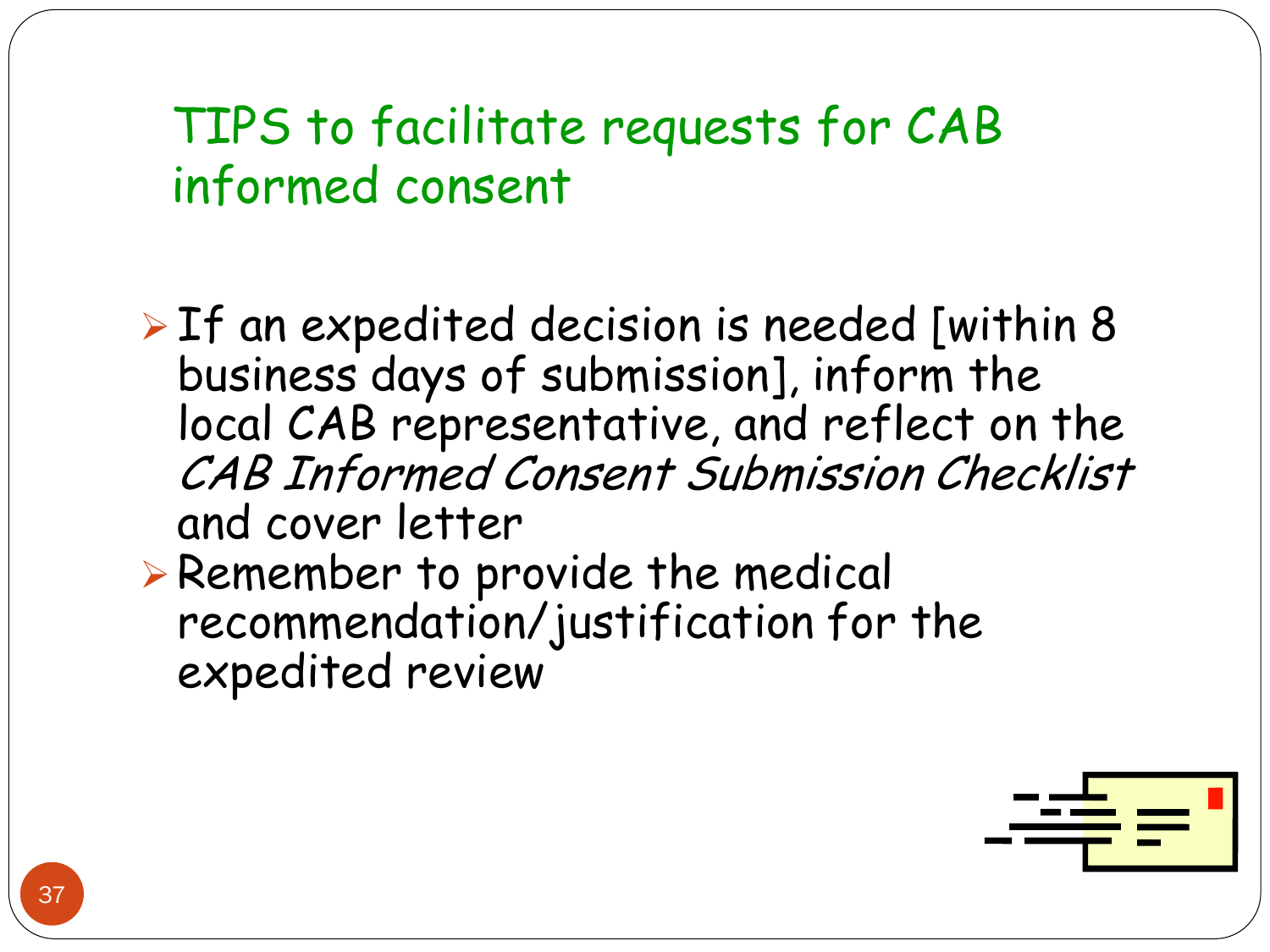- Ensure that the primary health services contact (RN or MD) is available to respond to CAB questions.
- Ensure prompt response to CAB's inquiries from the health care provider proposing the treatment
	- $\checkmark$  The secondary contact is designated by the requesting agency  $\sim$  it may be the service coordinator/case manager, residential director or other agency designee. It is helpful if the secondary contact is aware and knowledgeable of the submission
	- $\checkmark$  The local CAB rep is NEVER the secondary contact

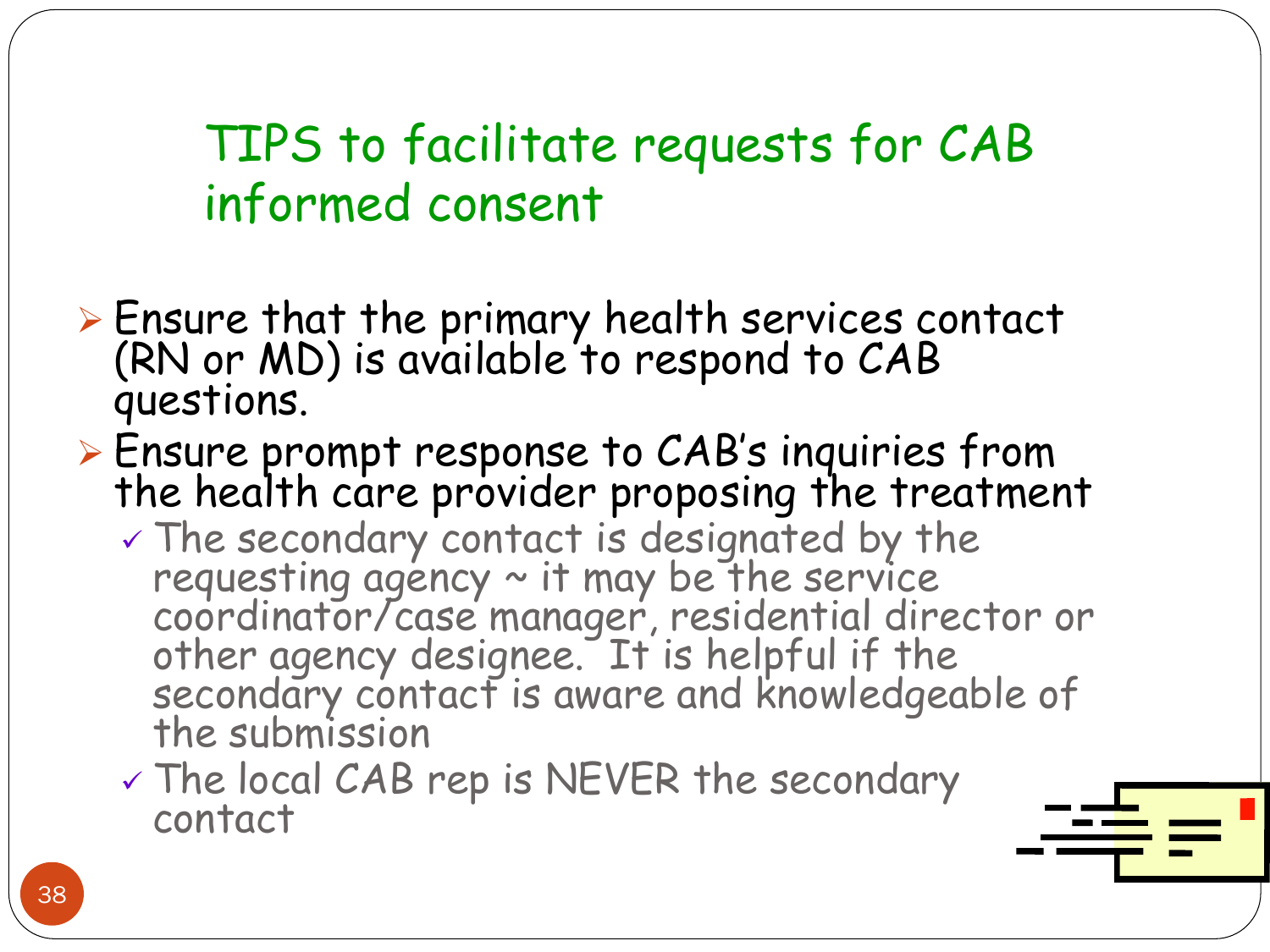Seek a second opinion for medical/dental treatment when questions can be anticipated

 Include all applicable documentation from these medical/dental consultations to facilitate the CAB review

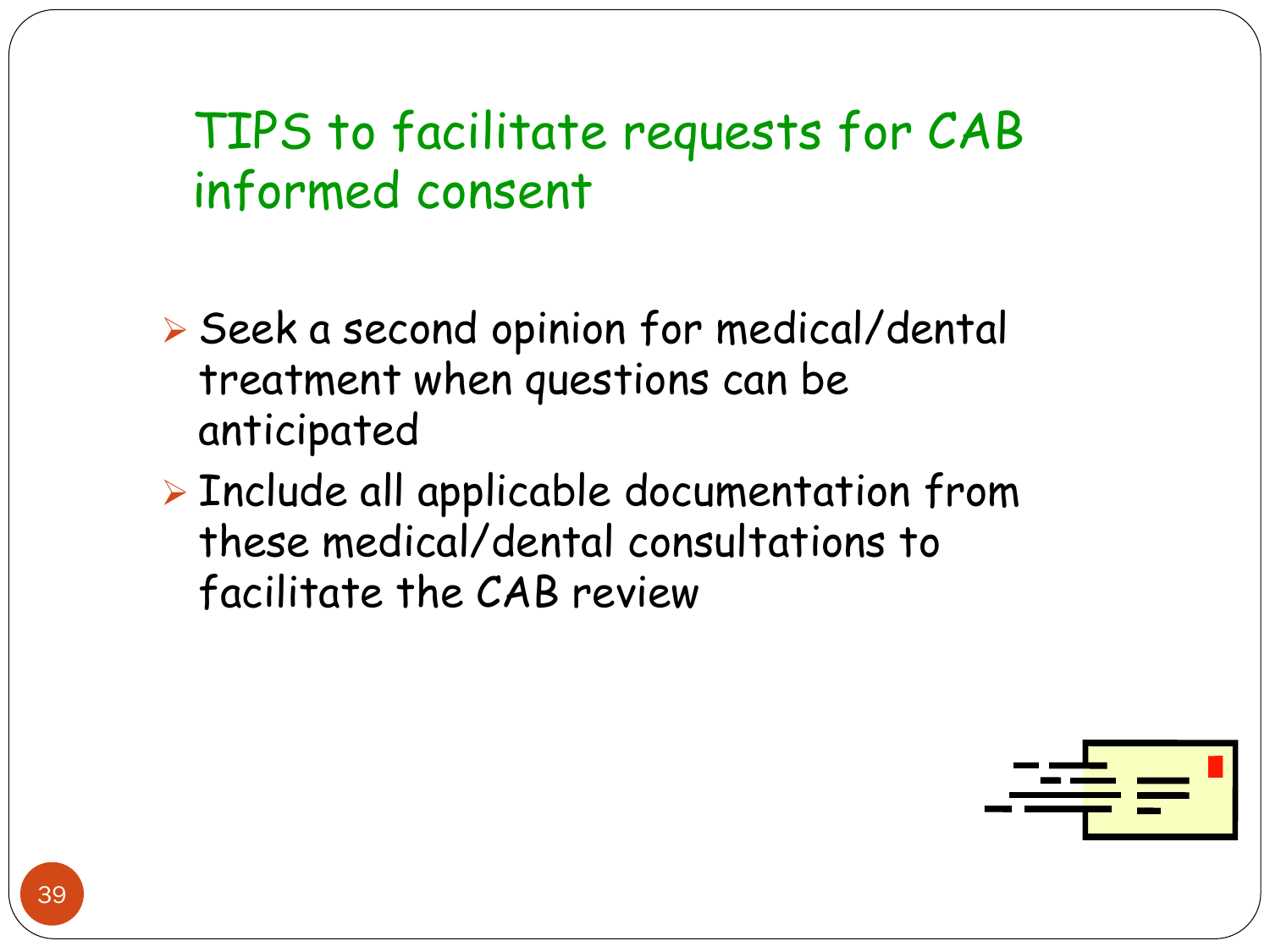# What if…

…there is known family who is not the correspondent for the class member and has not been active in care and treatment?

 A non-correspondent family member may be initially passed over in the chain of surrogate decision makers. However, the provider **must** include the name, address and telephone number of any known family member in its request to CAB for informed consent.

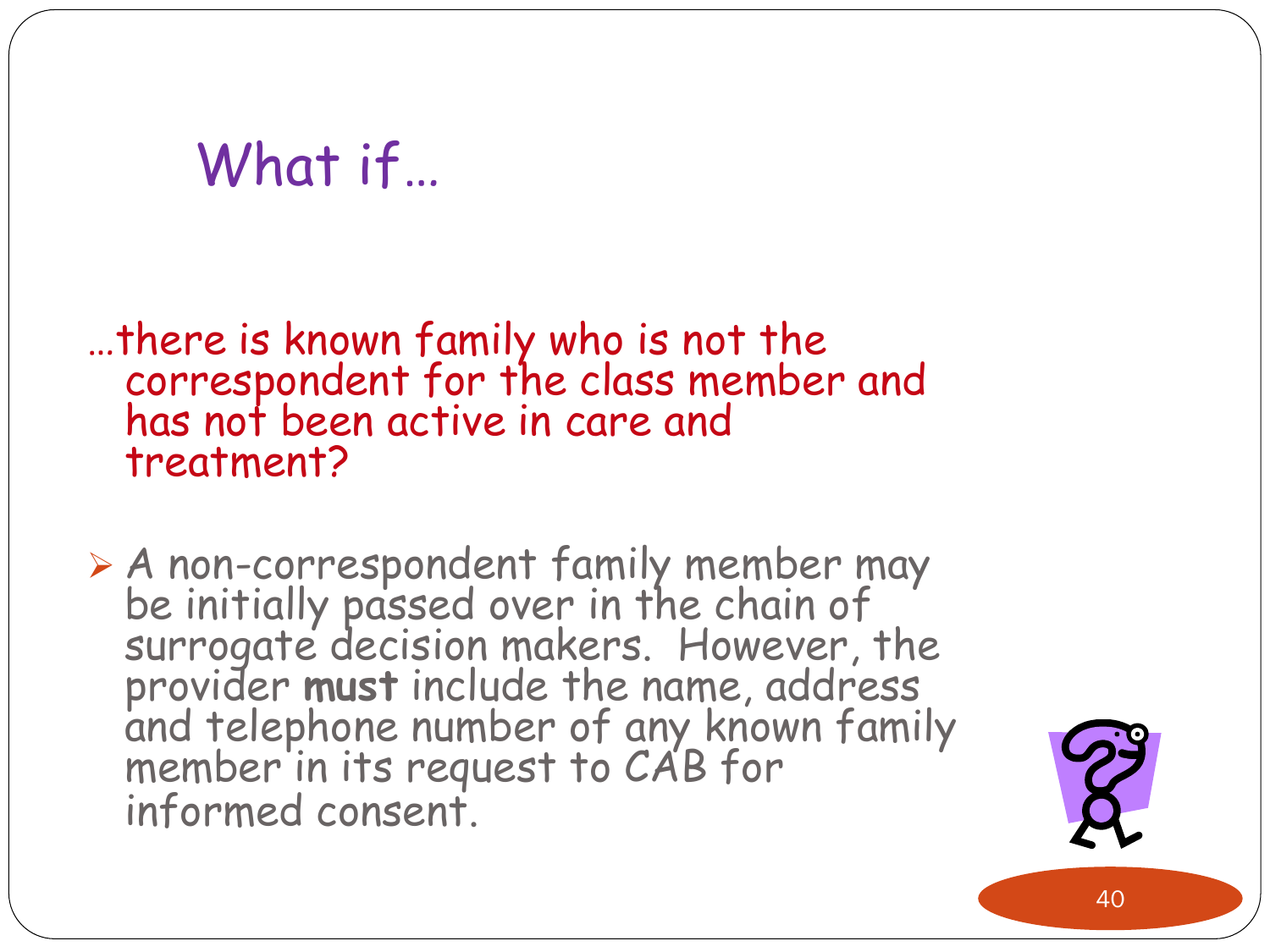# What if…

…there is a family member who has served as correspondent for the class member with CAB co-representation; however, the family is no longer involved and no other family is immediately available to serve as correspondent?

- Immediately submit a written request for full representation to the Executive Director CAB. CAB is unable to give informed consent until it serves as the full representative.
- $>$  If an alternate family member subsequently indicates a willingness to serve as correspondent, the issue of co-representation would be revisited.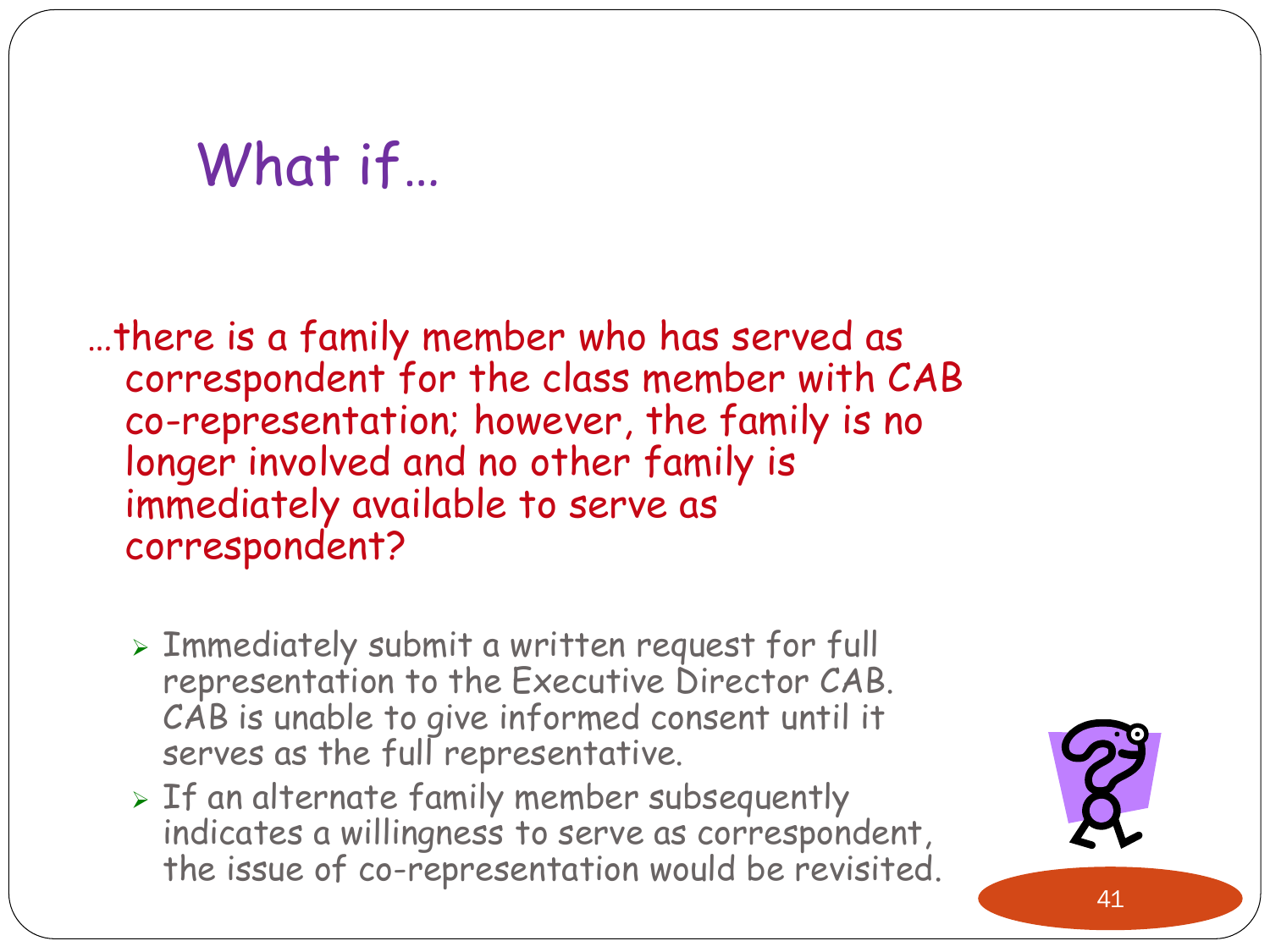# What if…

…the class member has served as his/her own correspondent with no CAB involvement; however, the individual is no longer able to provide his/her own informed consent and no other family is immediately available to serve as correspondent?

- $>$  If the class member has not executed a health care proxy, immediately submit a written request for full representation to the Executive Director CAB. CAB is unable to give informed consent until it serves as the full representative.
- $>$  If an alternate family member subsequently indicates a willingness to serve as correspondent, the issue would be revisited.

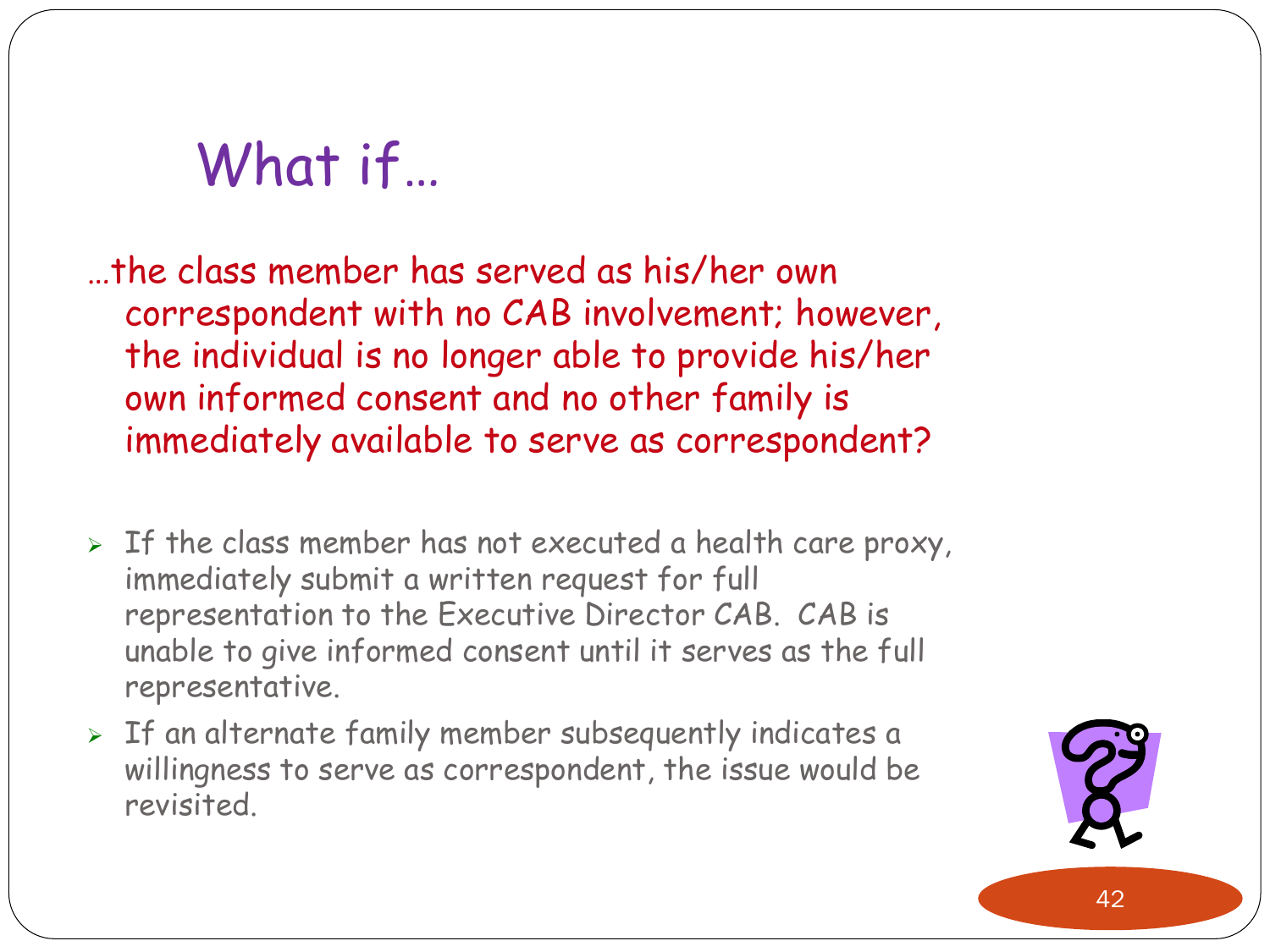Is informed consent required for IV sedation for dental services?

- Dental procedures performed under general anesthesia must go before the CAB for informed consent.
- $\triangleright$  For dental procedures that require informed consent in which IV sedation is required, the informed consent provided by CAB will cover both the procedure and IV sedation.
- > The local representative on behalf of CAB is able to provide consent for routine dental procedures when IV sedation is required.

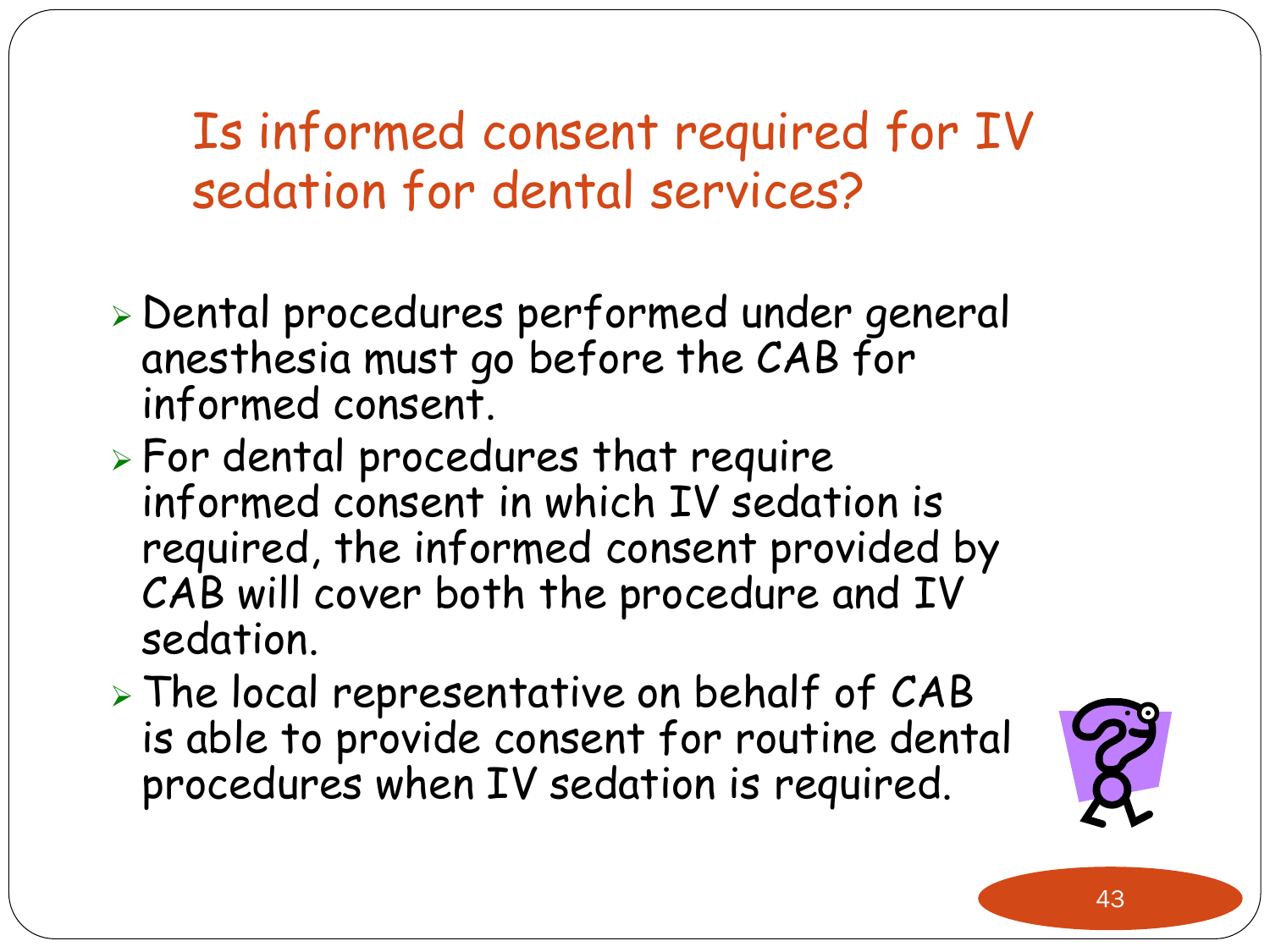Does the primary health services contact have to be available during evening hours?

- Agencies must ensure the primary health services contact (RN or MD) is available by telephone to respond to CAB questions, and facilitate CAB's communication directly with the health care provider proposing treatment These telephone calls will be scheduled with
	- notice during day or evening hours
- $\triangleright$  Include all communication by the primary health services contact in the chronology maintained by the requesting agency

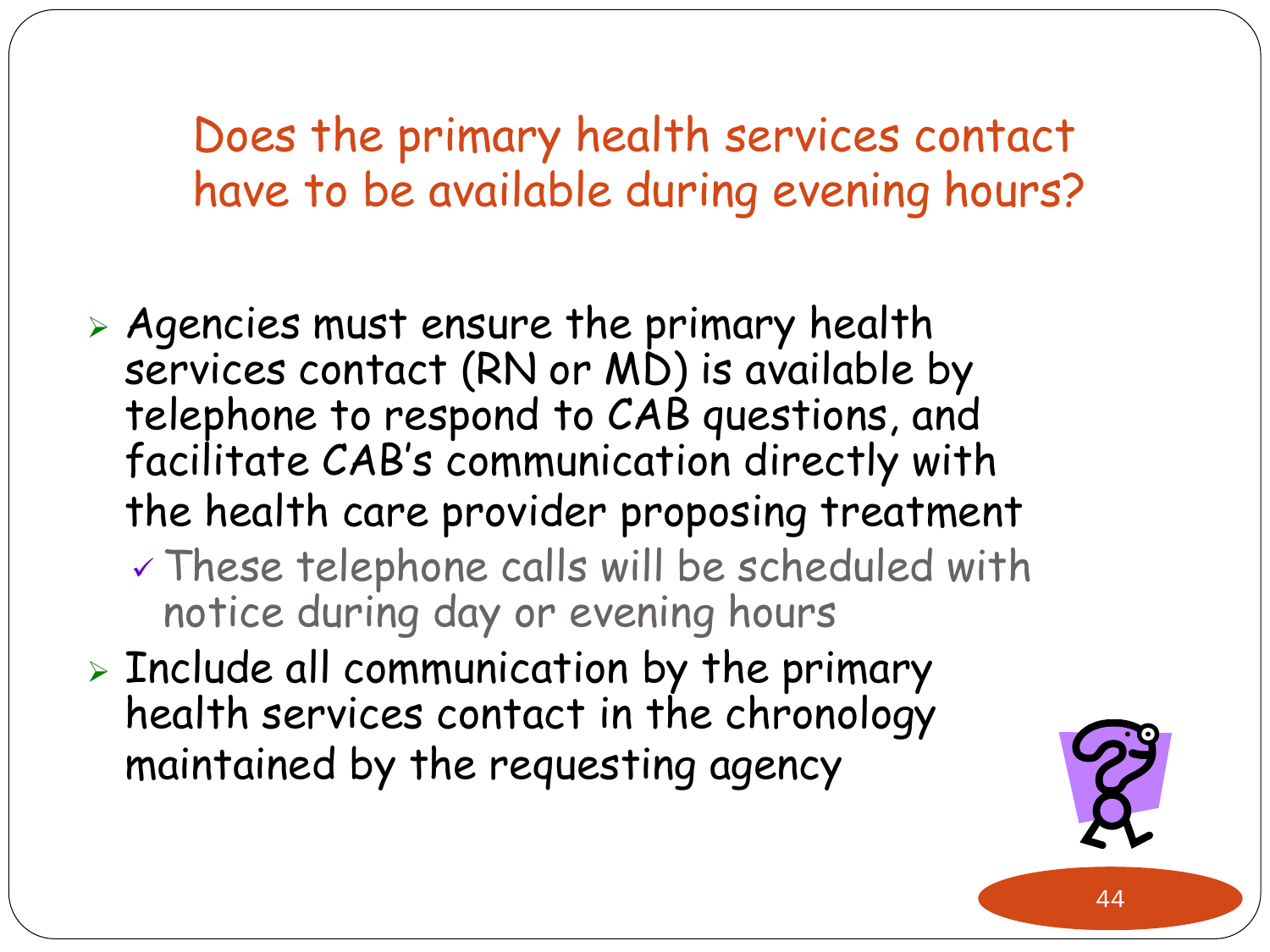Is informed consent required for presedation when it is required to perform the proposed medical or dental treatment?

- Informed consent for presedation is included in CAB's informed consent for the underlying professional medical treatment.
- Once the procedure/treatment is completed, are there other steps to be taken to finalize documentation?
	- $\checkmark$  The primary health services contact should forward the results of the procedure to the Executive Director of the CAB, 1050 Forest Hill Road, Staten Island, NY 10314.

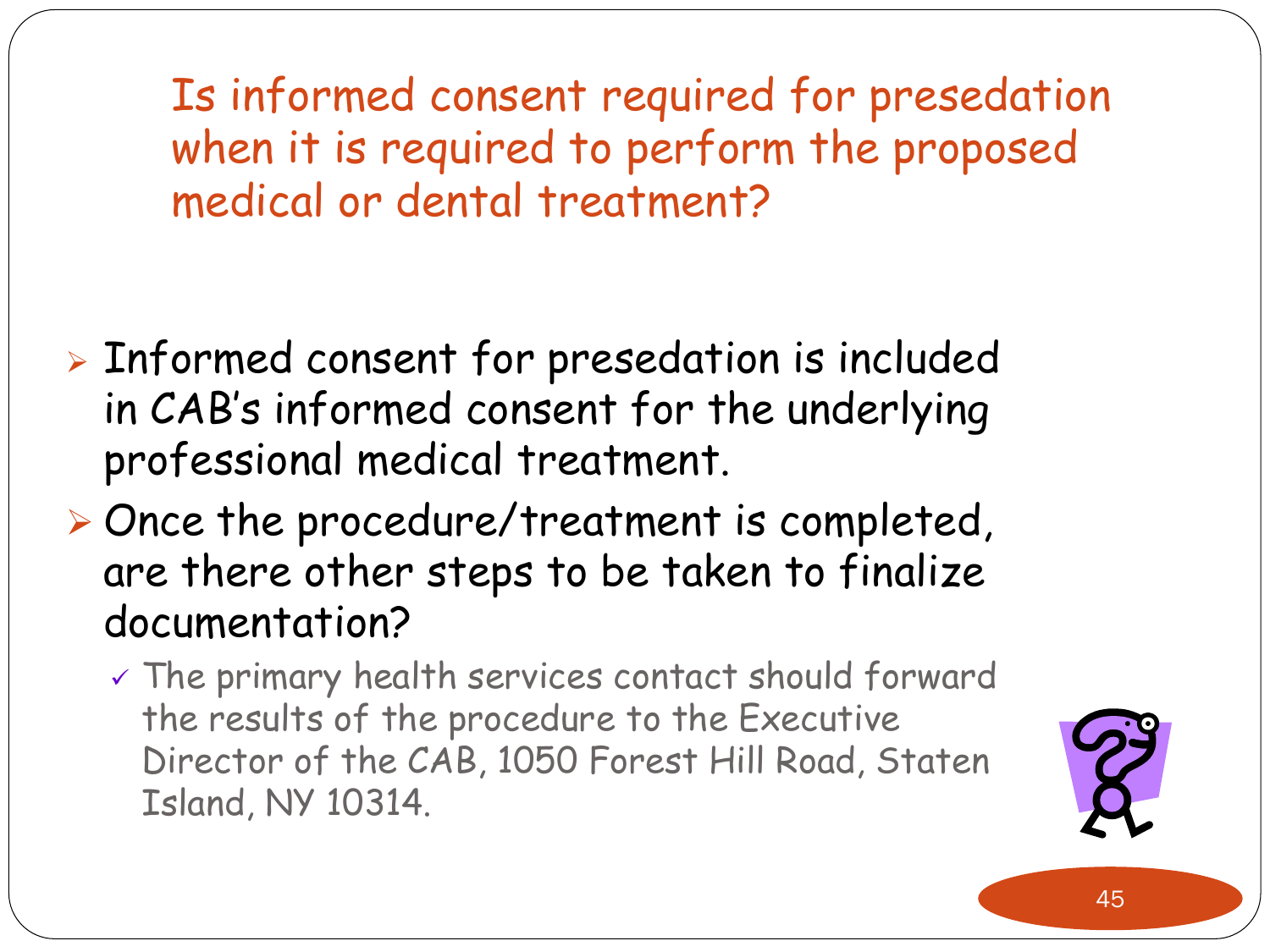- $\triangleright$  Venipuncture, suturing of lacerations and catheterization of the bladder are routine.
- $\triangleright$  Radiology procedures not involving contrast are routine; however, radiology procedures involving contrast with radiopaque dyes or contrast media require informed consent due to the risk of allergic reaction.
- $\triangleright$  Sigmoidoscopies, colonoscopy and endometrial biopsies require informed consent due to the risk of perforation.

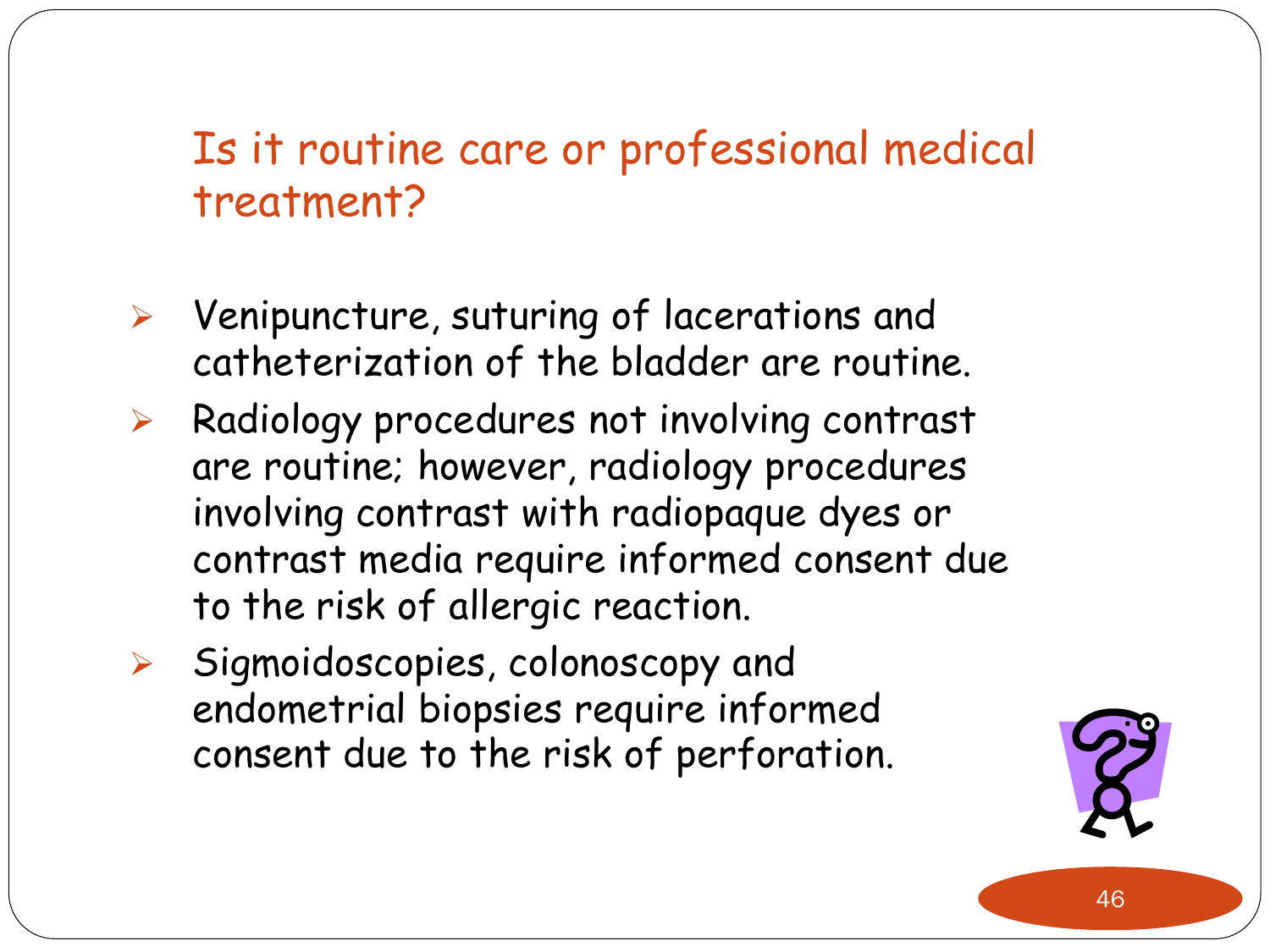$\triangleright$  Biopsies of suspicious skin lesions that involve scraping are routine; however, those involving excision procedures would require informed consent due to the risk of bleeding and infection, and due to the cuts that compromise body integrity.

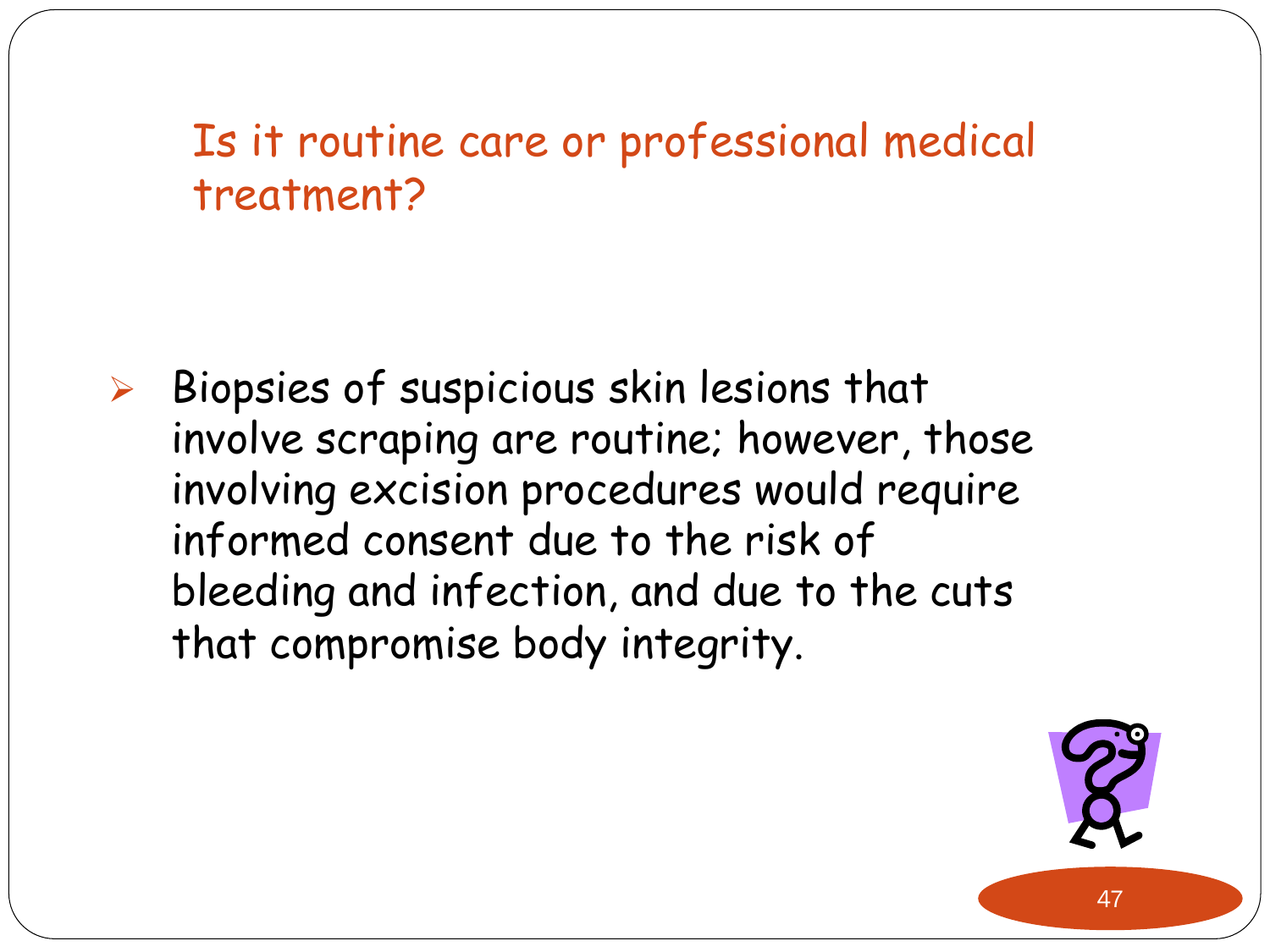- $\triangleright$  Reduction and casting of fractures depends on the situation. If considered an emergency, care would be covered under Public Health Law 2504. Routine recasting does not require informed consent.
- $\triangleright$  If a break has not healed well and internal fixation is required, informed consent is needed for this surgical procedure.

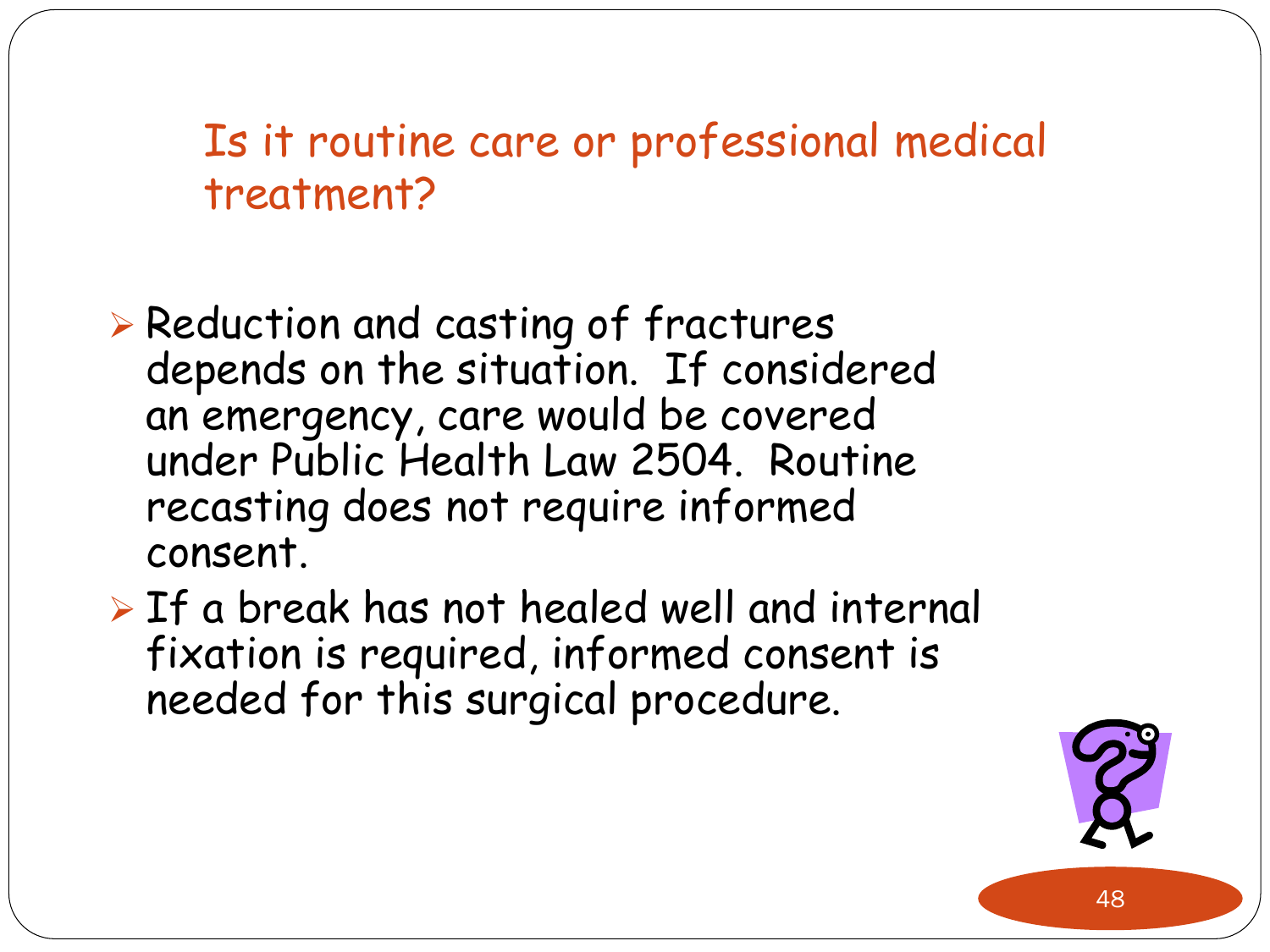- Aspiration or injection of joints, tendons, or cysts that involve a fine needle biopsy do not require informed consent.
- Surgical biopsies; fine/core needle biopsies, i.e., breast, liver; and transurethral biopsies of the bladder requires informed consent due to the invasive nature of the procedures.
- > Insertion of a central venous catheter for venous access requires informed consent due to the intrusive nature of the catheter.

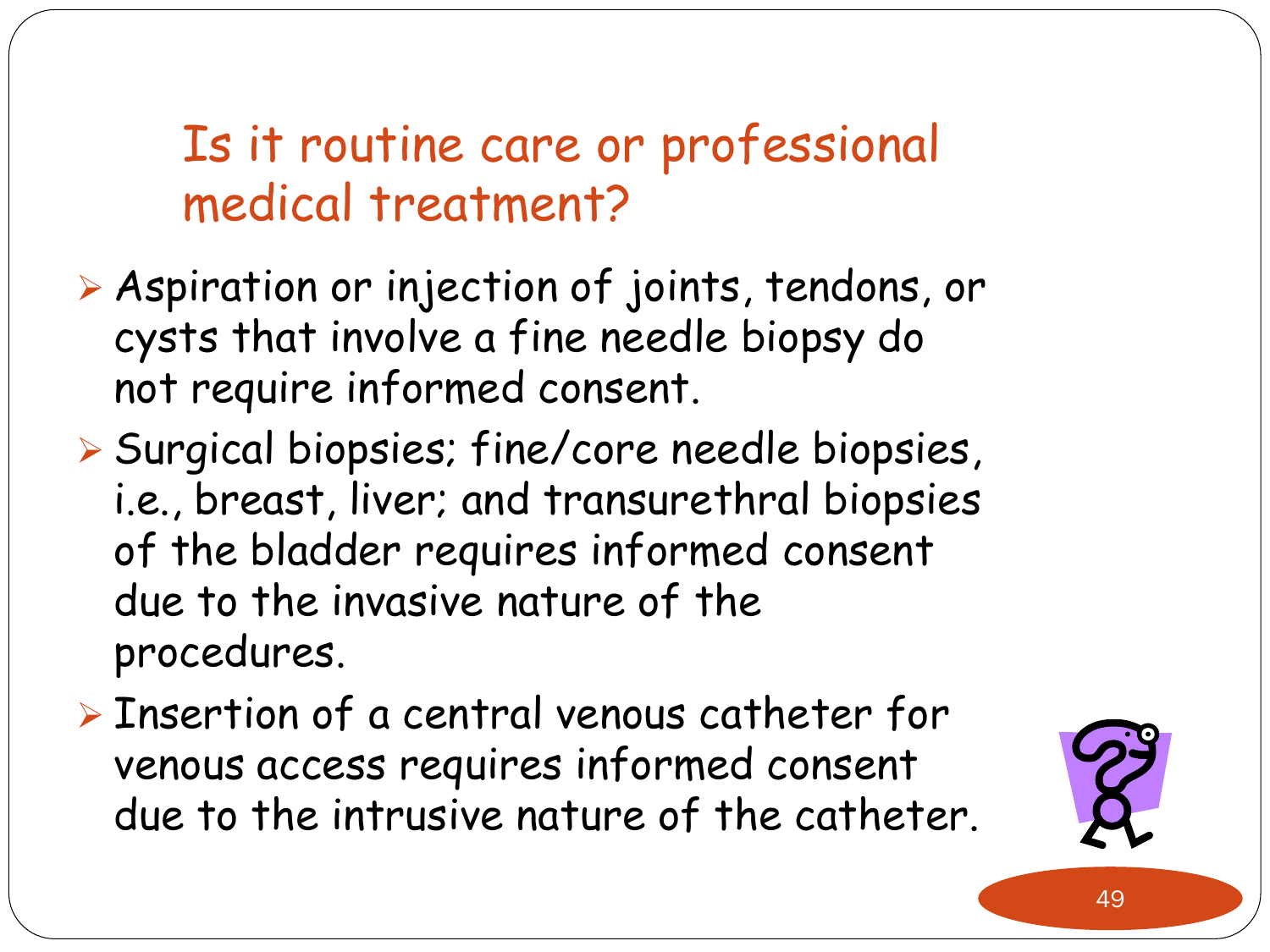#### For more about Willowbrook informed consent…

 $\triangleright$  Reference the document, Willowbrook Informed Consent for Class Members Fully Represented by the Consumer Advisory Board, last updated September 30, 2011

- Available on OPWDD's website as follows:
	- Go to<http://www.omr.state.ny.us/>
	- Select "News & Publications"
	- Select "Publications"
	- See "CAB Informed Consent"

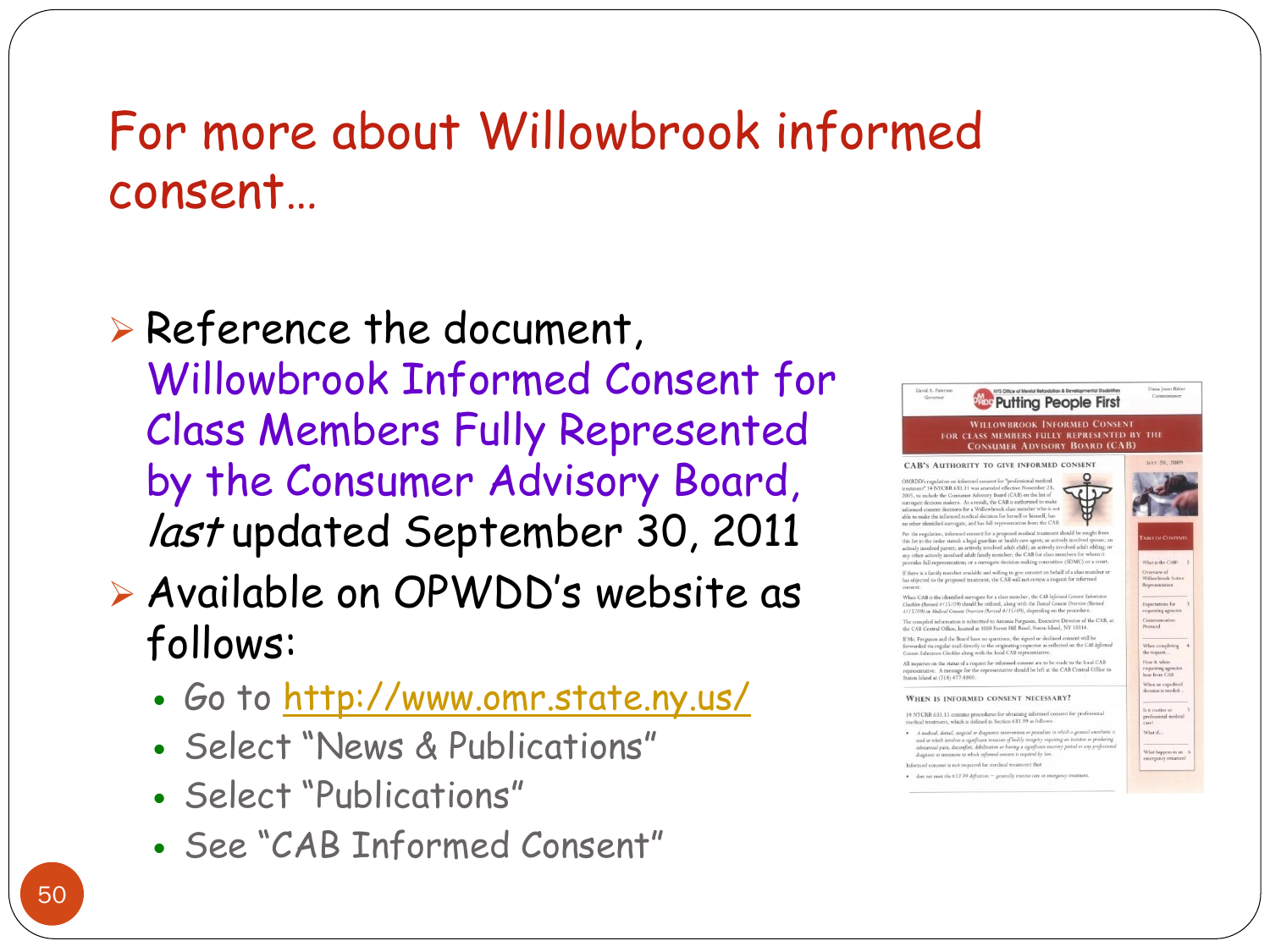## Another important resource for health concerns…

#### $\triangleright$  Reference the document, HEALTH CARE CHOICES: WHO CAN DECIDE?, issued March 2011 to learn about…

- Informed consent for professional medical treatment
- health care proxies
- DNR Orders
- Health Care Decisions Act for Persons with Mental Retardation
- Living Wills

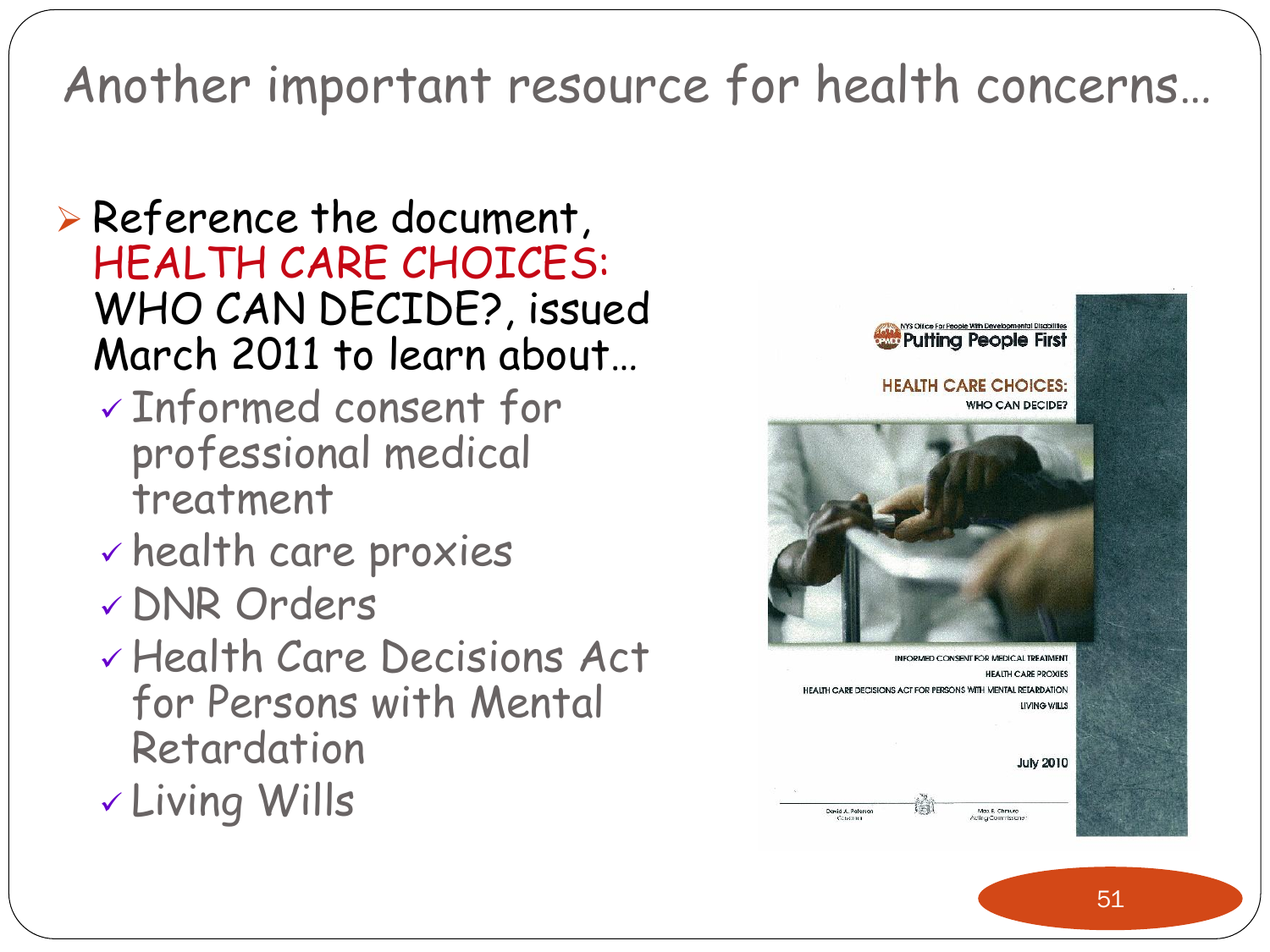Willowbrook Considerations ~ Do Not Resuscitate (DNR), Do Not Intubate (DNI), Life Sustaining Treatment (LST)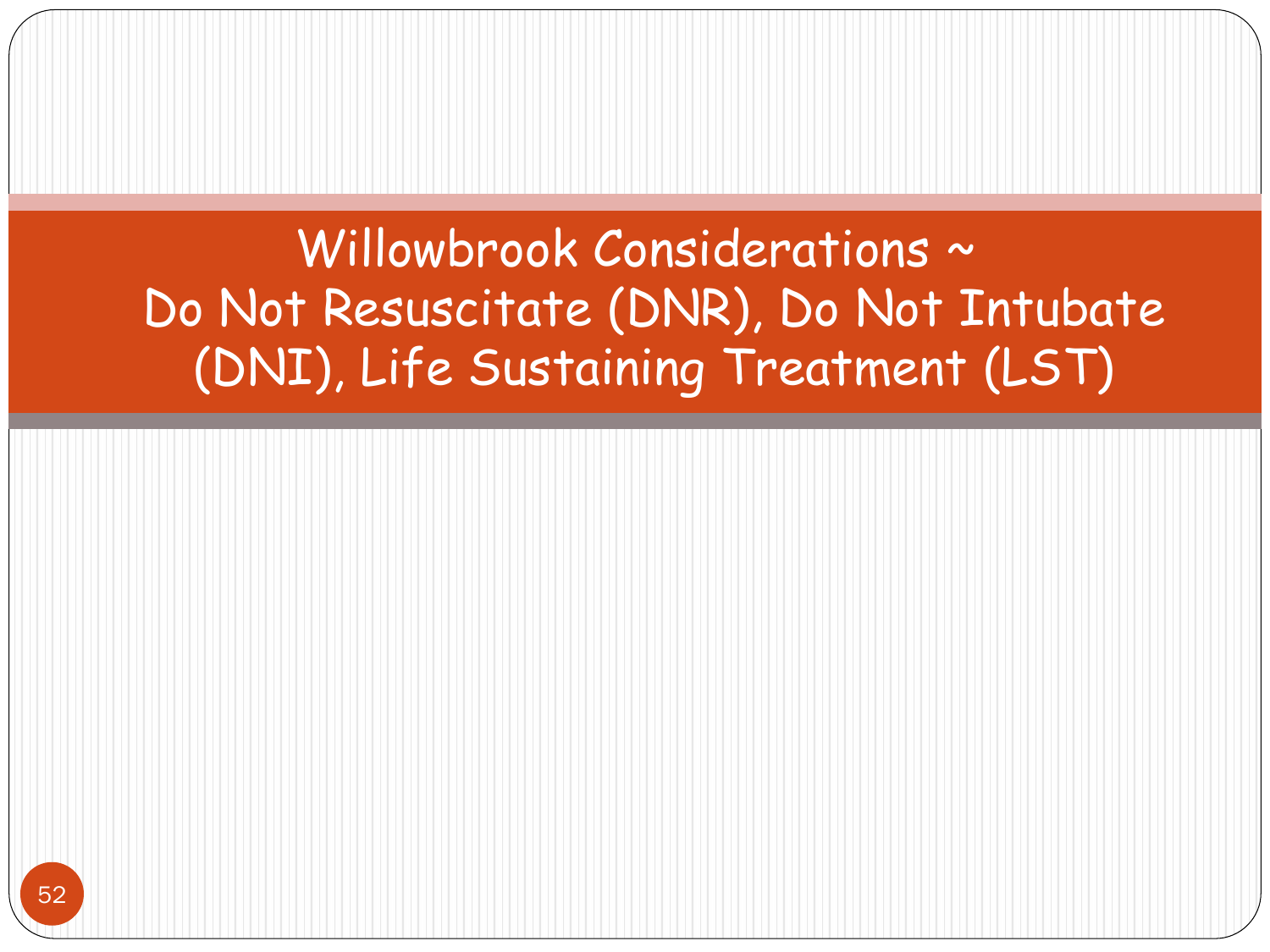#### CAB is now an authorized surrogate for DNR/DNI/LST

 $\triangleright$  Effective 6/1/10, the Health Care Decisions Act (HCDA) process was changed for all decisions involving the withholding or withdrawing of lifesustaining treatment, including Do Not Resuscitate (DNR), Do Not Intubate (DNI) or Life Sustaining Treatment (LST) HCDA created one set of medical criteria and one surrogate list for all such decisions, which includes CAB for class members fully represented by the CAB Access additional information at http://www.opwdd.ny.gov/health/images/hp\_fhcda\_ memo.pdf



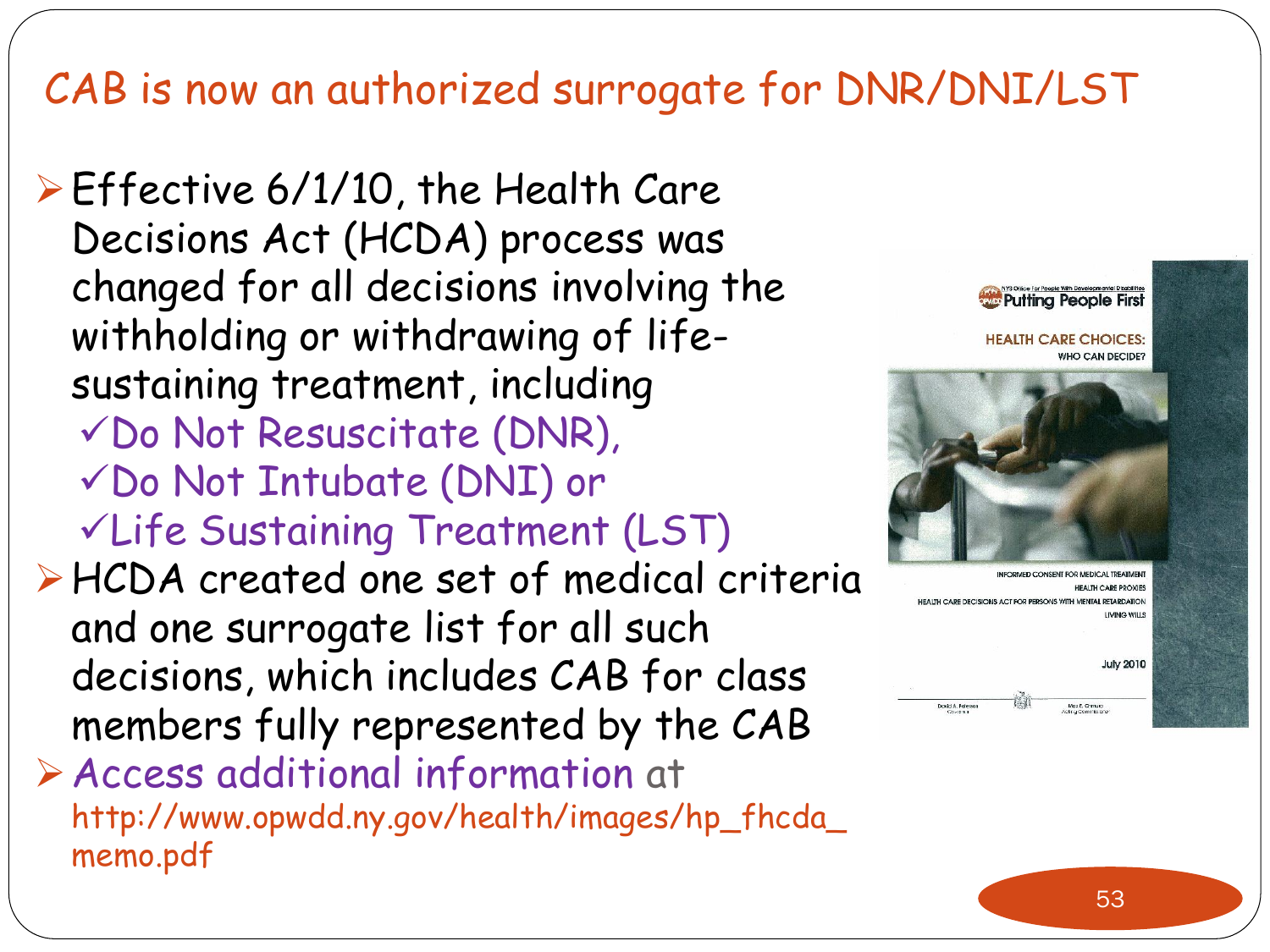## What is life-sustaining treatment?

 $\triangleright$  Life sustaining treatment means medical treatment **including CPR and artificial nutrition and hydration** which is sustaining life functions and without which according to reasonable medical judgment, the patient will die within a relatively short time period

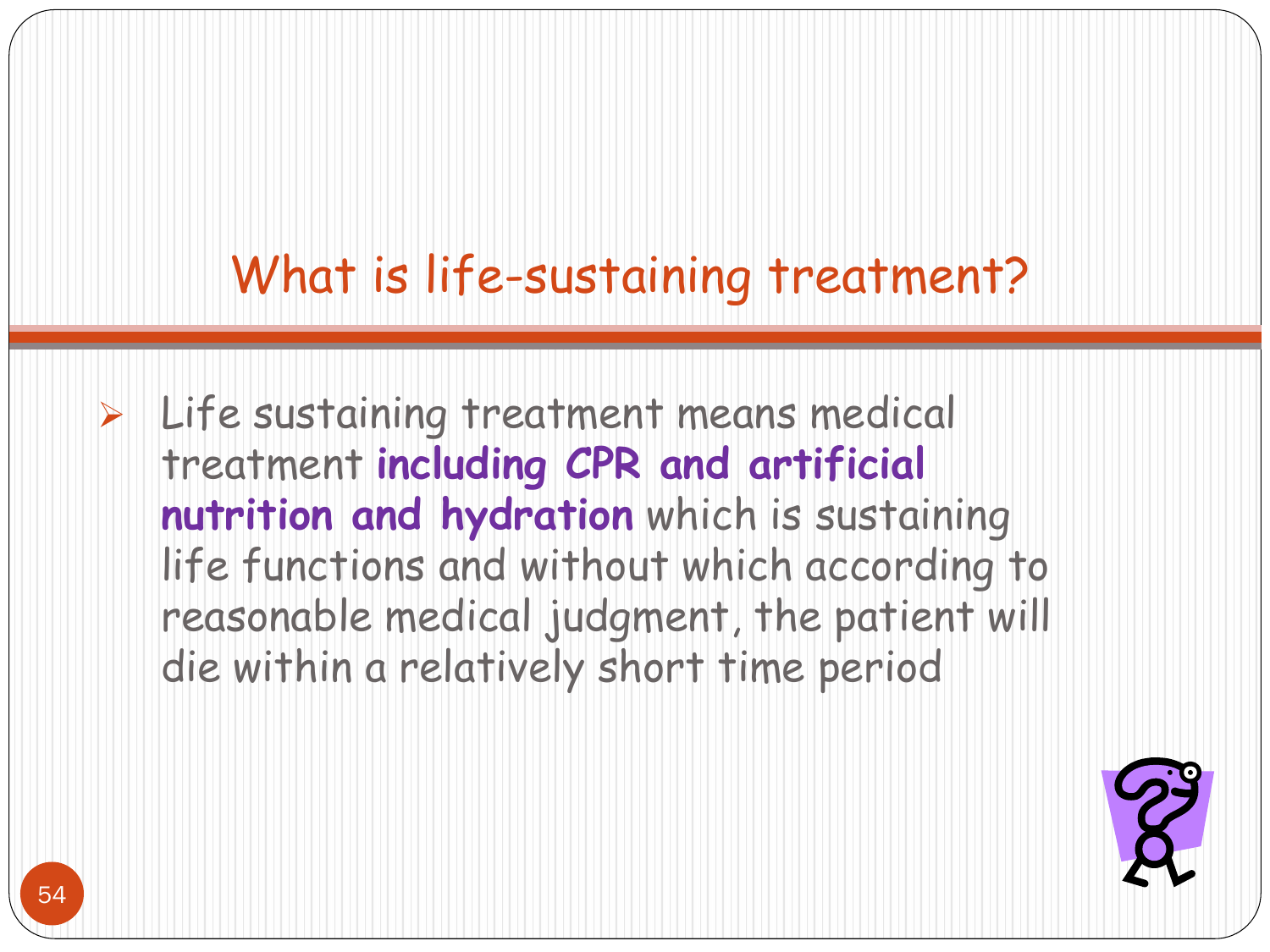# Prioritized Surrogate List

#### Article 17-A guardian

Qualified family member [14 NYCRR section 633.10(a)(7)(iv)]

- Actively involved spouse
- Actively involved parent
- Actively involved adult child
- Actively involved adult sibling
- Actively involved adult family member

#### CAB

Surrogate Decision-Making Committee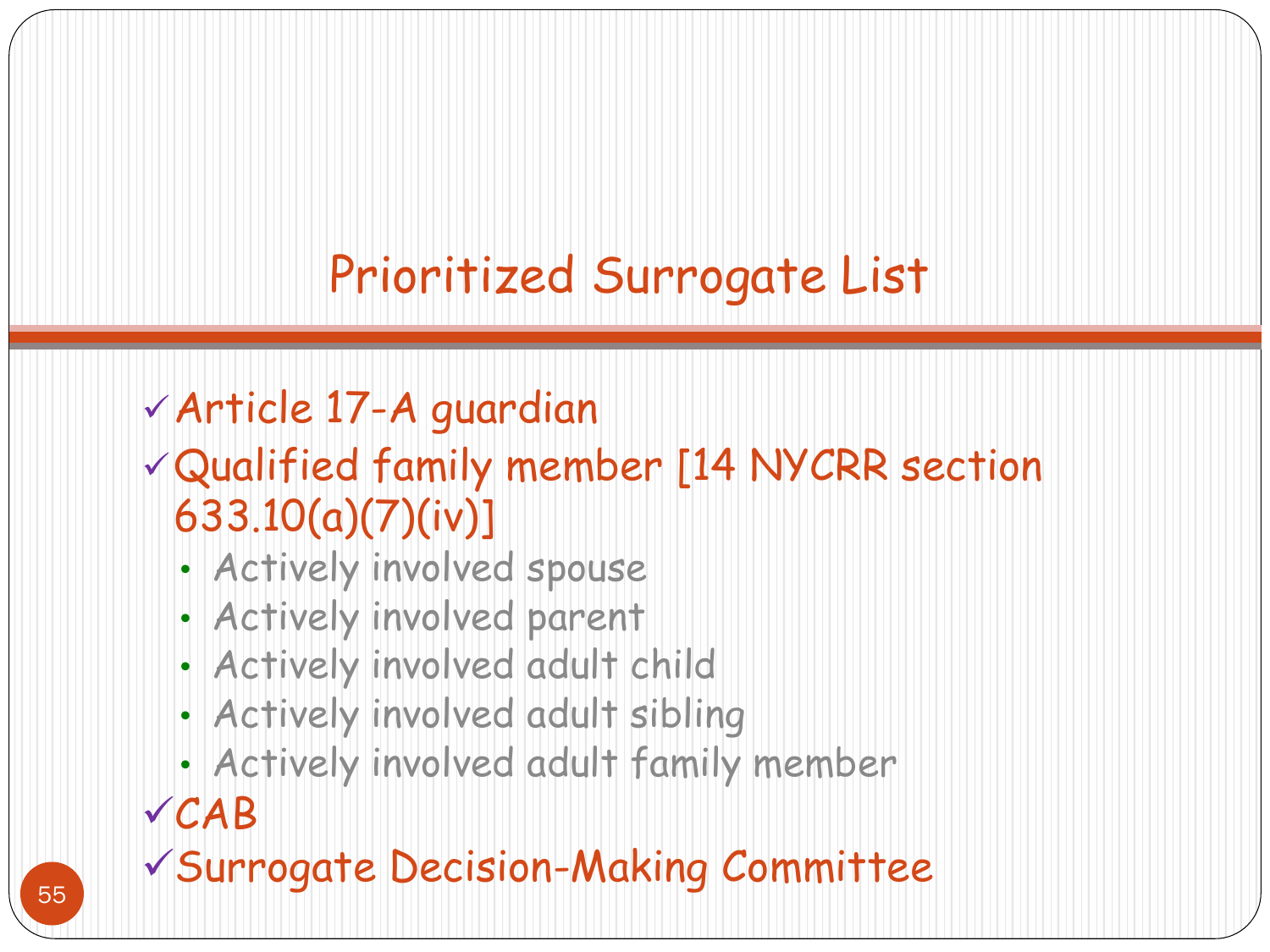Steps in securing DNR Orders and Life Sustaining Treatment (LST)

- $\triangleright$  Step 1-Identification of Appropriate 1750-b Surrogate from Prioritized List
	- $\checkmark$  Should be the signer for the class member
- $\triangleright$  Step 2-1750-b surrogate makes decision to withhold or withdraw LST, either orally or in writing.
- $\triangleright$  Step 3-Confirm individual's lack of capacity to make health care decisions.
- $\triangleright$  Step 4- Determination of Necessary Medical Criteria.
- $\triangleright$  Step 5- Notifications
- $\triangleright$  Step 6-Objections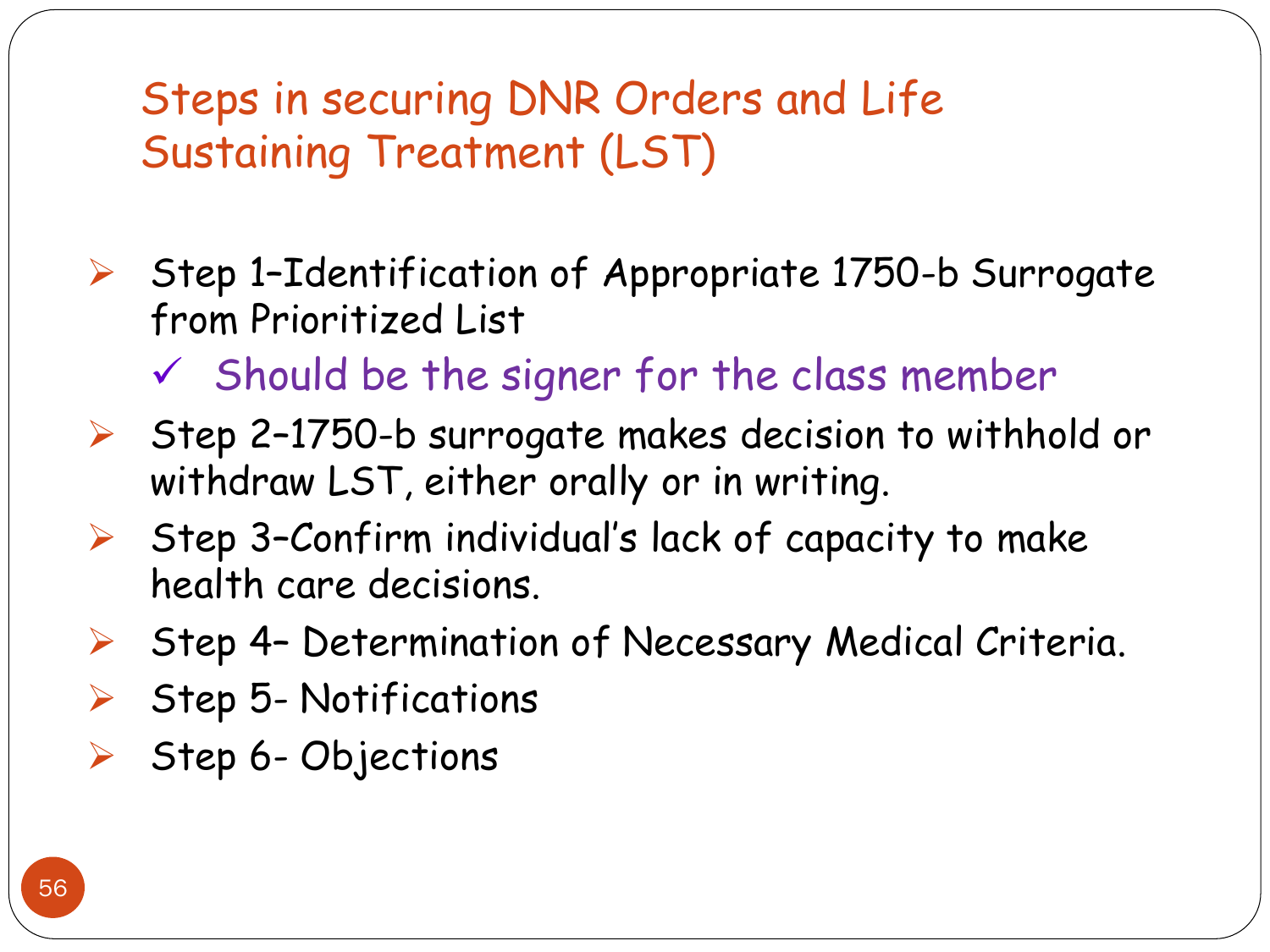## When is CAB the 1750-b surrogate?

#### When CAB is the 17A guardian When CAB provides full representation for a class member

Remember: CAB is NOT the 1750-b Surrogate when CAB provides co-representation

 $V$  In these instances, the local representative is NOT the authorized Surrogate and cannot consent to DNR, DNI, LST but should be kept informed throughout the process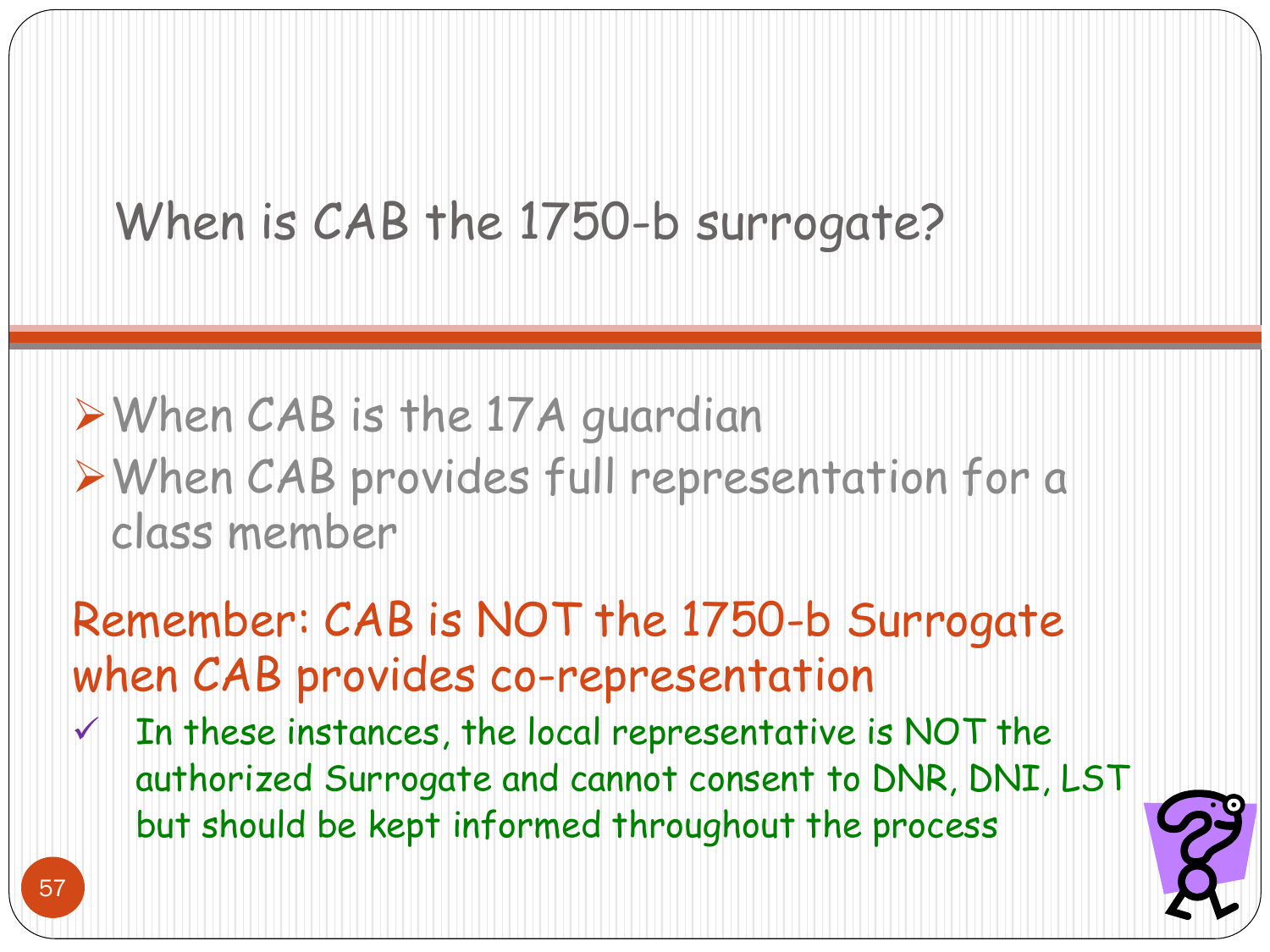# How will CAB make a request for DNR/DNI/LST?

- The process begins with a conversation or series of conversations between the class member, CAB as 1750-b surrogate, and qualified, trained health care professional
	- $\checkmark$  This minimally includes diagnosis, progress, objectives for care, treatment preferences, CAB position on DNR, DNI, LST
- When CAB is 1750-b Surrogate, the request will be made in a letter issued by Antonia Ferguson, Executive Director
	- $\checkmark$  In lieu of a letter, the request may be made orally in extenuating situations, i.e., a weekend or holiday

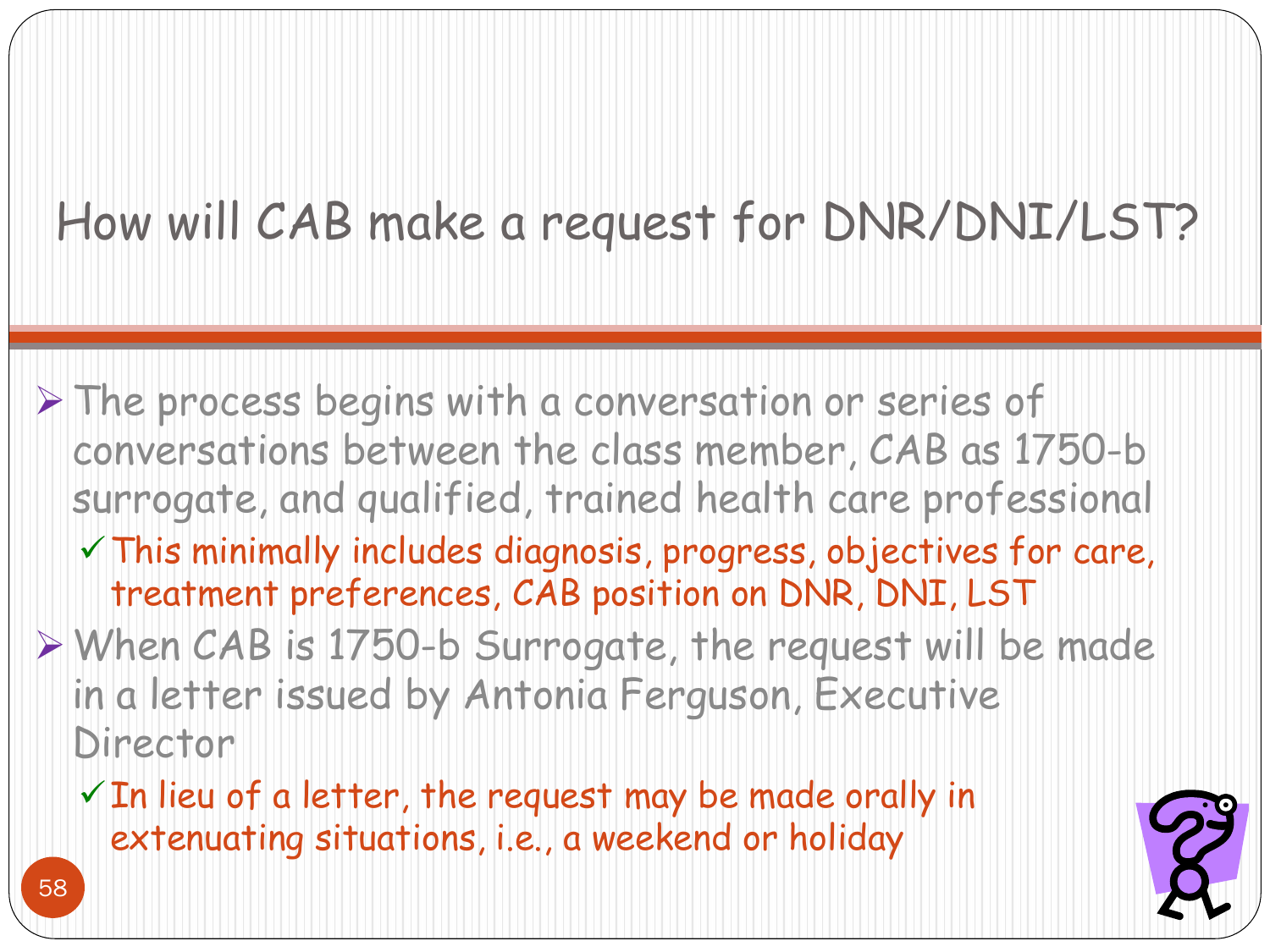## What documentation is required?

- The MOLST LEGAL REQUIREMENTS CHECKLIST for Individuals With Developmental Disabilities is completed first and must accompany the MOLST or DOH Nonhospital Order
	- MOLST = Medical Orders for Life Sustaining Treatment
	- The MOLST LEGAL REQUIREMENTS CHECKLIST confirms that the appropriate statutory standards have been met per the Health Care Decisions Act (HCDA)
- A Nonhospital DNR order may be documented on either the DOH Nonhospital DNR form or on the MOLST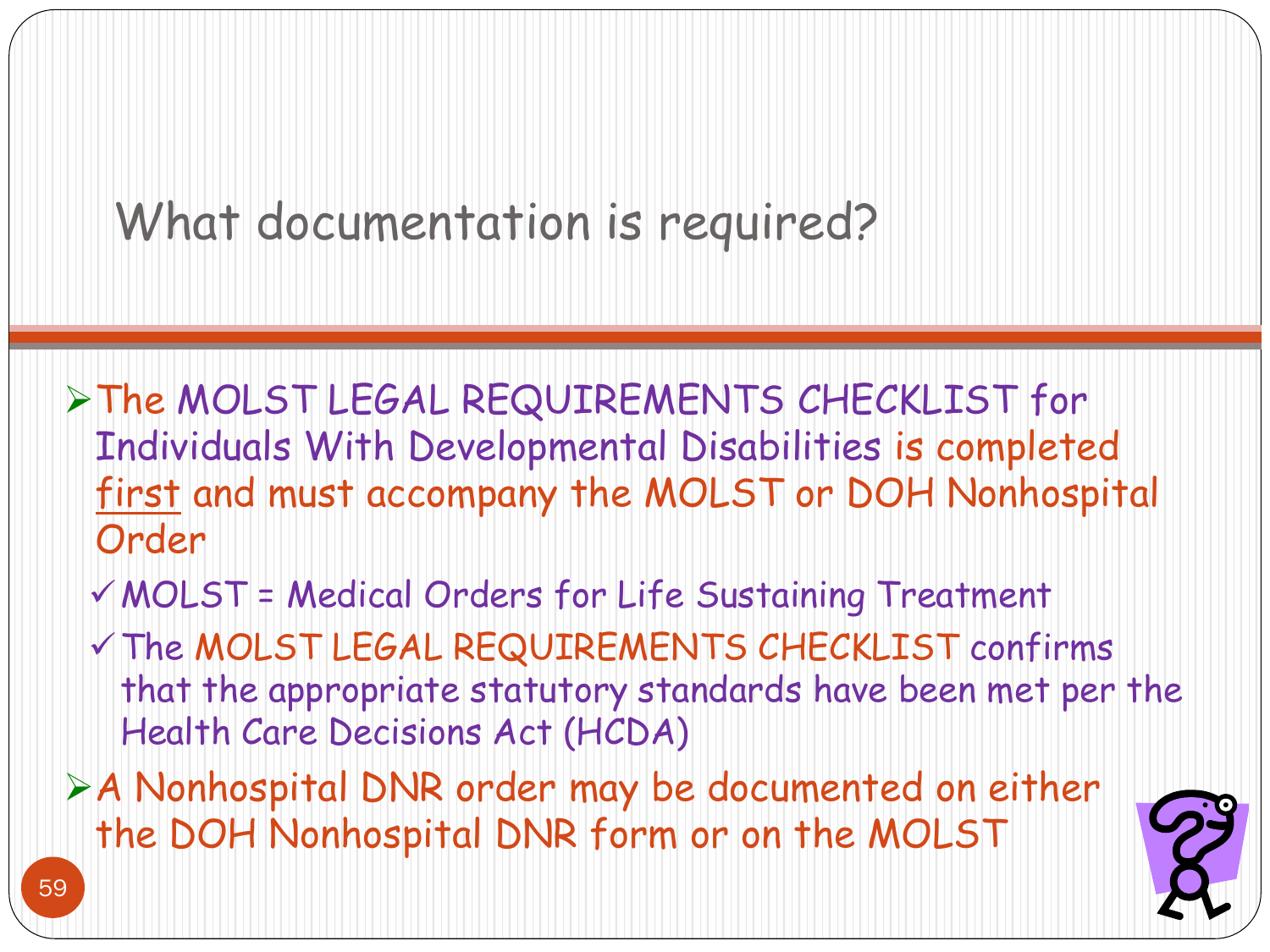## When should the MOLST be used?

> The MOLST is an optional form and best used when the person has serious health conditions > The MOLST is the only authorized form in NYS for documenting both DNR and DNI orders. > Use of the MOLST should be seriously considered when a decision has been made to withhold or withdraw LST other than CPR

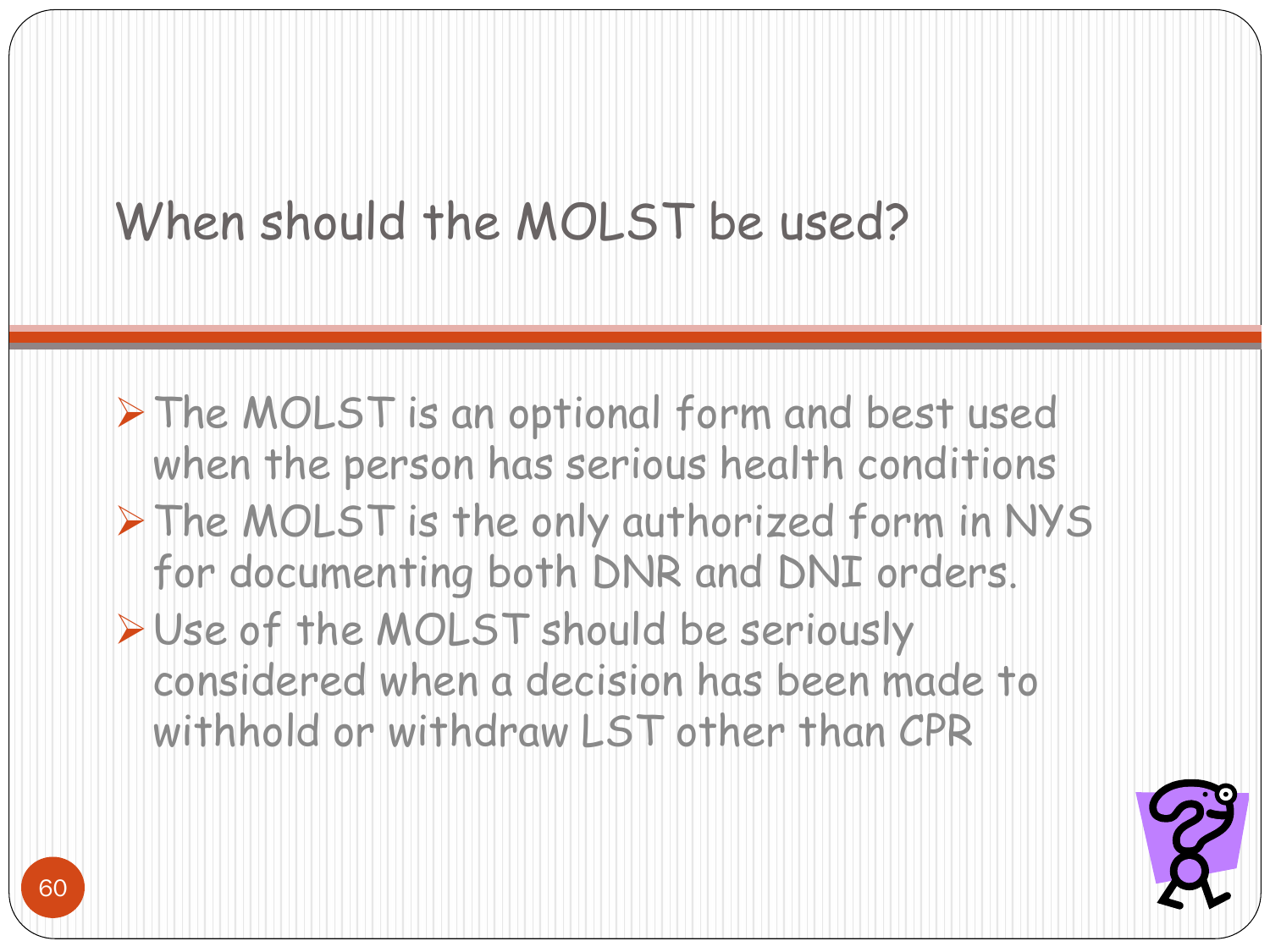# Is a DNR/DNI/LST Order transferable between home and hospital?

- When a class member is admitted to the hospital with a DOH Nonhospital DNR Order, it will be reviewed by the hospital physician
	- $\checkmark$  A new order will be needed when the class member returns home
- A DNR issued on a MOLST form is transferable between settings
	- $\checkmark$  The MOLST form is effective in hospitals, nursing homes, community settings
	- Review and renewal of the DNR must be done upon discharge from the hospital and reflected in Section F of the MOLST

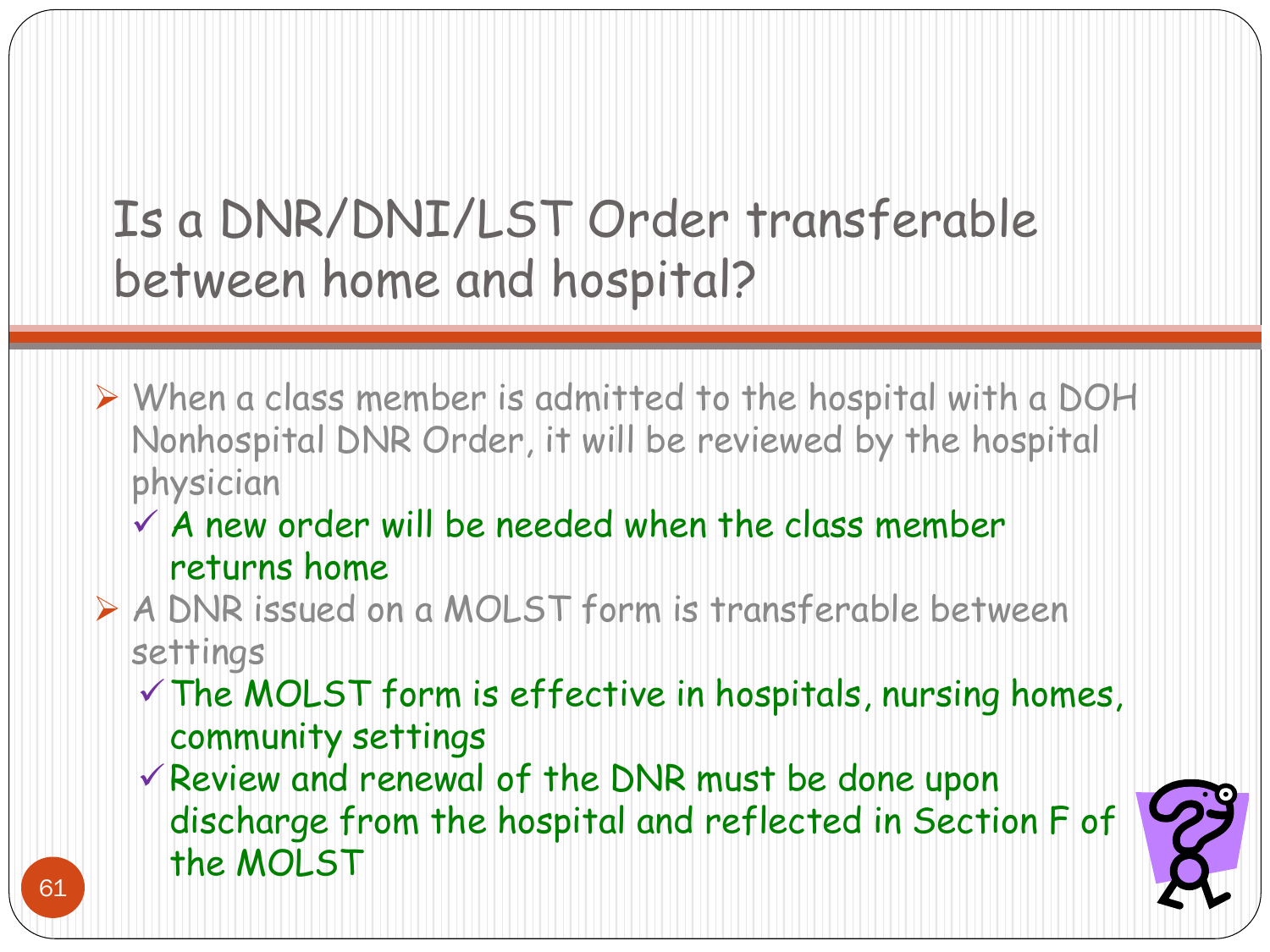# Who fills out the MOLST form?

- A blank MOLST form should never be sent to the 1750-b Surrogate
- $\triangleright$  It is only appropriate to complete the MOLST after the MOLST LEGAL REQUIREMENTS CHECKLIST has been completed
	- $\checkmark$  After the MOLST Legal Requirements Checklist has been completed, the 1750-b Surrogate will determine whether or not they want the MOLST completed
	- $\checkmark$  If the physician will not fill out the form, a staff shall be designated to completed the MOLST to reflect the decision of the 1750-b Surrogate for the subsequent signature of the physician